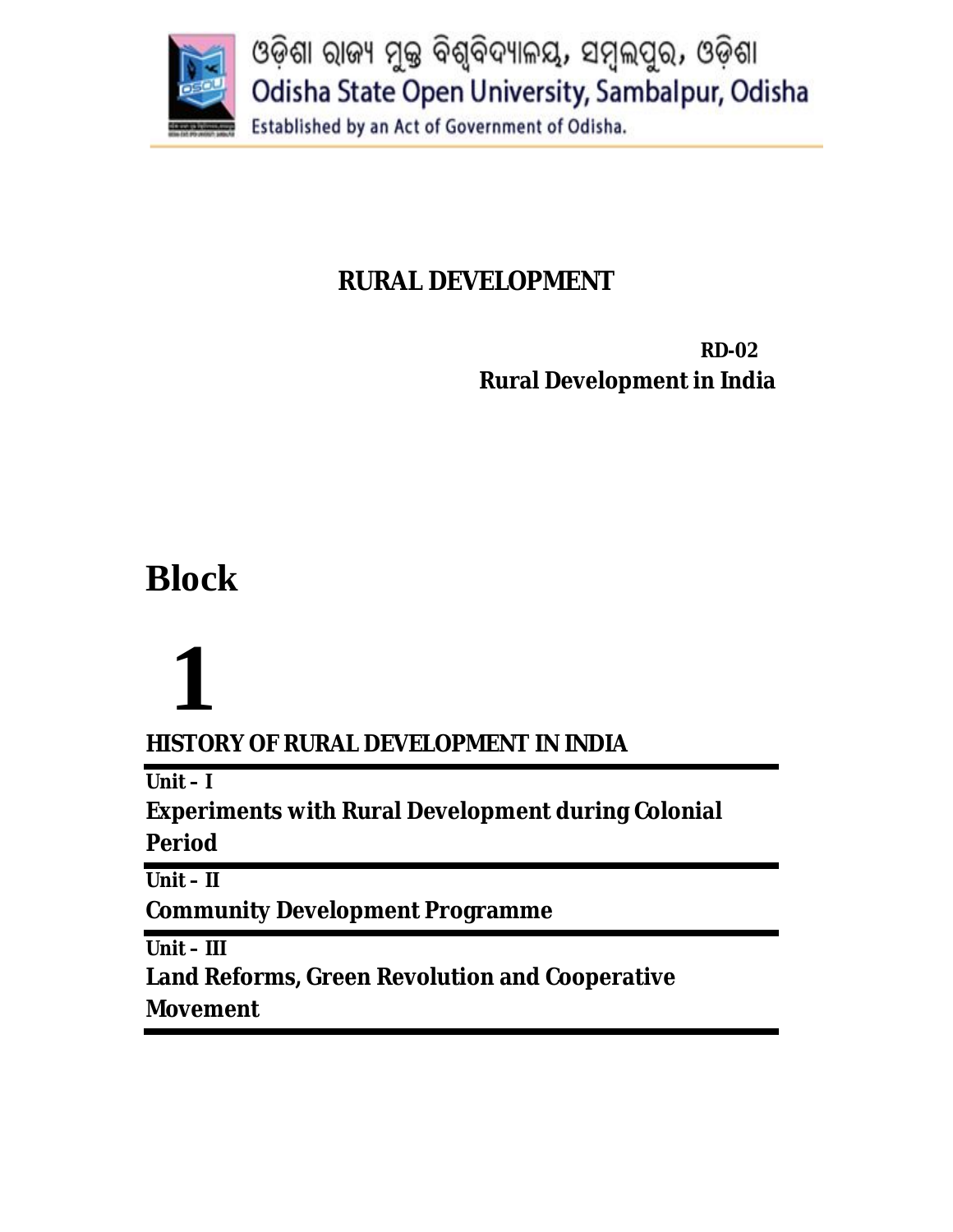| <b>EXPERT COMMITTEE</b>                                                                                                                                                                                                |                                         |  |
|------------------------------------------------------------------------------------------------------------------------------------------------------------------------------------------------------------------------|-----------------------------------------|--|
| Sri Jagadananda<br>Ex-State Information Commissioner, Odisha<br>Mentor and co - founder, CYSD<br>Bhubaneswar, Odisha                                                                                                   | (Chairman)                              |  |
| Dr. Sruti Mohapatra<br>Chief Executive,<br>State Disability Information and Resource Centre<br>Bhubaneswar, Odisha                                                                                                     | (Member)                                |  |
| Dr. Dharmabrata Mohapatra<br>Head, PG Dept. of Rural Development,<br>Ravenshaw University, Cuttack, Odisha                                                                                                             | (Member)                                |  |
| Dr. M.G.Bage<br>Associate Professor, Dept. of Rural Development,<br>Utkal University, Bhubaneswar, Odisha                                                                                                              | (Member)                                |  |
| Ms. Dipti Ray<br>Assistant Professor, Dept. of Rural Management,<br>NISWASS, Bhubaneswar, Odisha                                                                                                                       | (Member)                                |  |
| Dr. Rabindra Garada<br>Associate Professor, Dept. of Rural Development,<br>Utkal University, Bhubaneswar, Odisha                                                                                                       | (Special Invitee)                       |  |
| <b>Sri S T Rehman</b><br>Academic Consultant (Rural Development),<br>Odisha State Open University,<br>Sambalpur, Odisha                                                                                                | (Convenor)                              |  |
| <b>RURAL DEVELOPMENT</b>                                                                                                                                                                                               |                                         |  |
|                                                                                                                                                                                                                        |                                         |  |
| Course Writer:<br>Course Editor:<br>Dr.Bhabesh Ch. Das<br><b>ST Rehman</b><br>Sr. Assistant Professor<br>Orissa Univ.of Agri & Tech (OUAT), Odisha State Open University<br>Bhubaneswar (Odisha)<br>Sambalpur (Odisha) | Academic Consultant (Rural Development) |  |
|                                                                                                                                                                                                                        |                                         |  |

# **Material Production**

# **Dr. Jayanta Kar Sharma**

Registrar

Odisha State Open University, Sambalpur



© OSOU, 2017. *History of Rural Development in India* is made available under a Creative Commons Attribution ShareAlike4.0http://creativecommons.org/licences/by-sa/4.0 Printed by: Shri Mandir Publication, Sahid Nagar, Bhubaneswar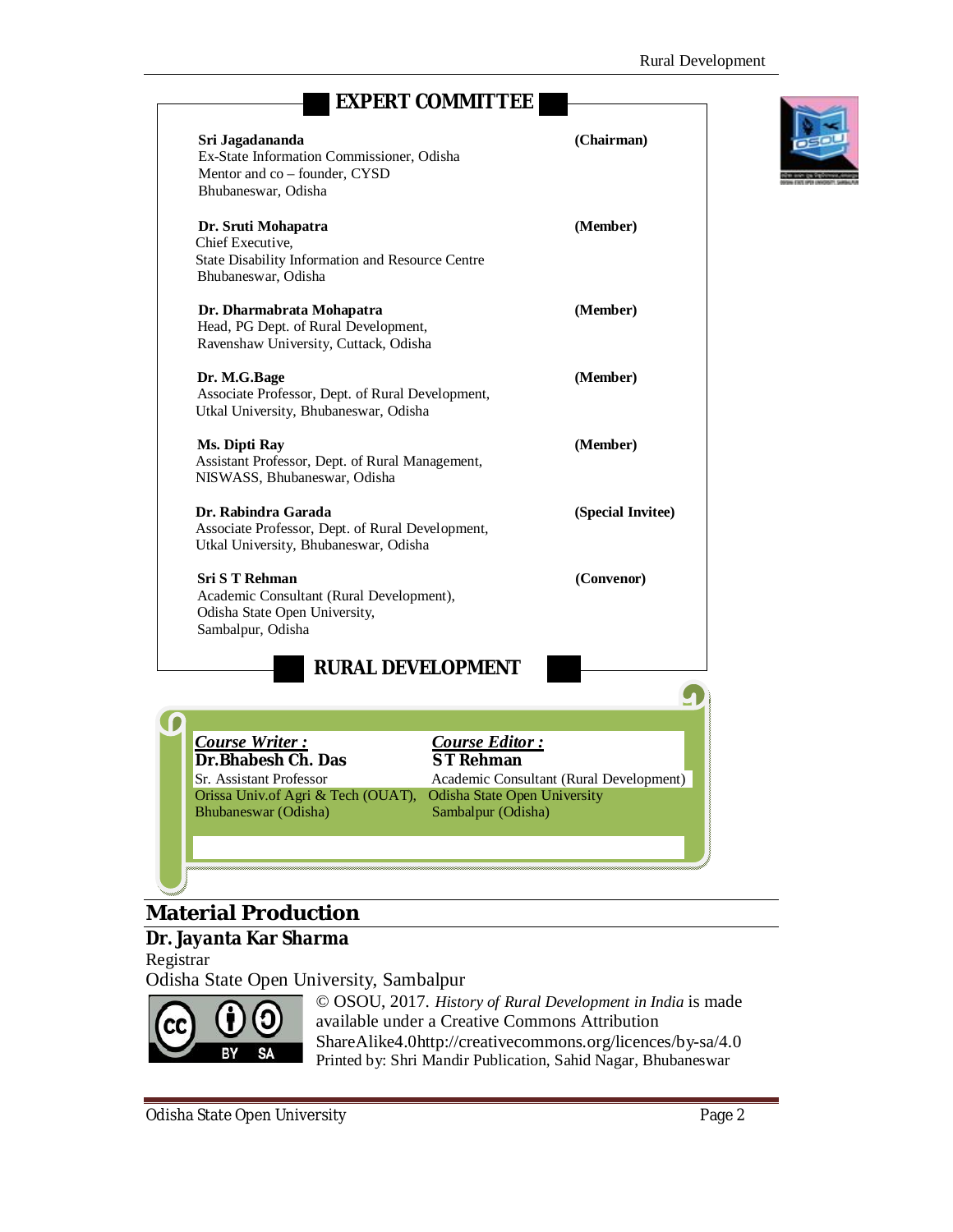# **Unit-I Experiments with Rural Development during Colonial Period**

#### **Learning Objectives:**

After completion of this unit, you should be able to know

- *explain the efforts made by British rulers for Rural Development in India*
- *list the rural development programmes initiated by philanthropists in our country prior to independence*
- *explain the merits and demerits of pre-independent programmes*

#### **Structure:**

- 1.1 Introduction
- 1.2 Rural Development during colonial period
	- 1.2.1 Efforts by British Rulers
	- 1.2.2 Development initiatives by Philanthropists

Rural Reconstruction Programme (1890) in Borada

Scheme of Rural Reconstruction (1903)

Servants of Indian Society (1905)

Economic Conference of Mysore (1914-18)

The Gurgaon Experiment (1920)

Marthandam Attempt (1921)

Sriniketan Rural Reconstruction Programme (1921)

Sevagram Project (1923)

Rural Reconstruction Programme in India (1932)

Rural Development Programme (1935)

Grow More Food Campaign (1943)

Indian Village Service (1945)

Firka (Village) Development Scheme (1946)

- 1.3 Let Us Sum Up
- 1.4 Key Words
- 1.5 References
- 1.6 Check Your Progress Possible Answers



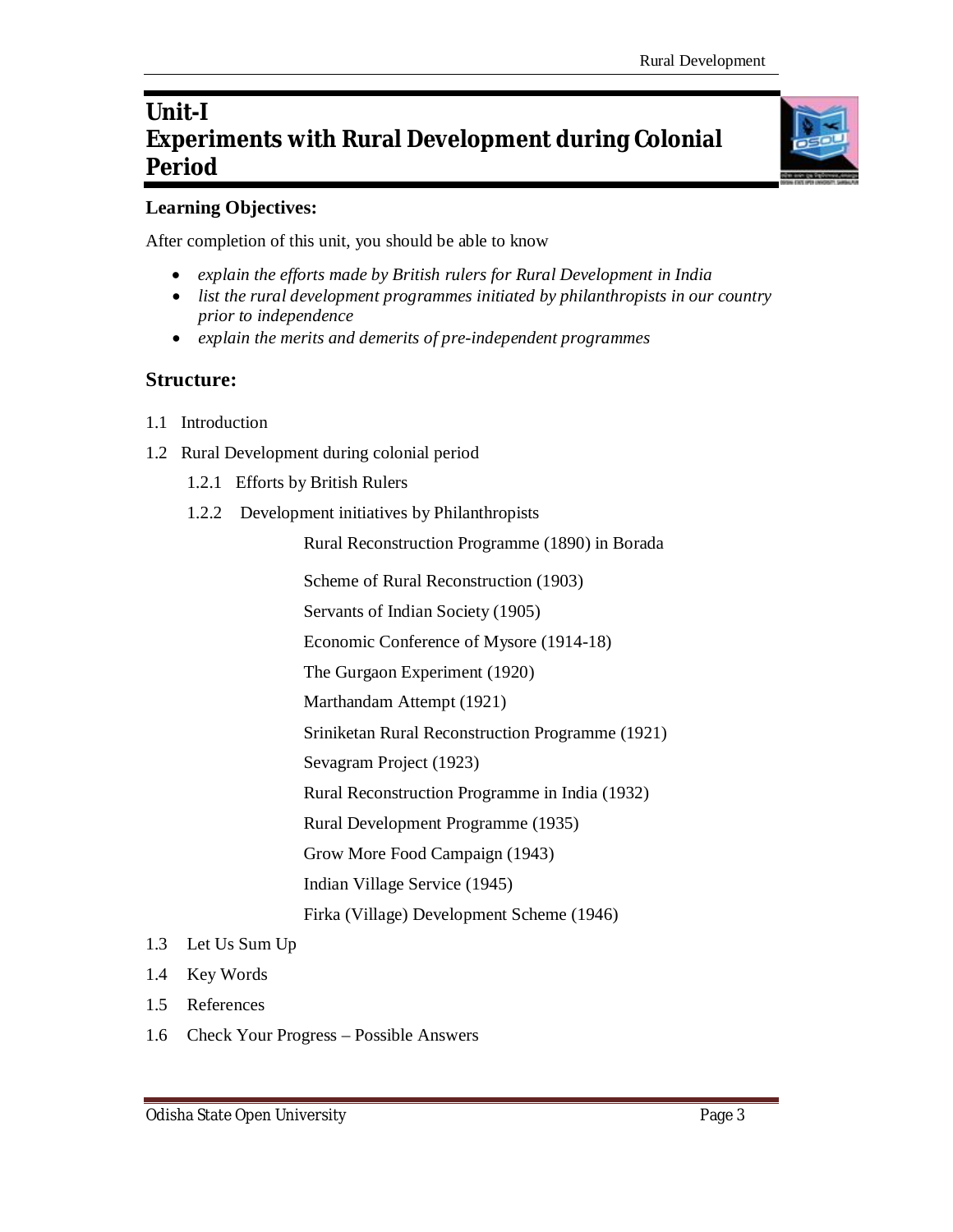# **1.1 Introduction**

Rural Development is not a new concept for India rather it is a very basic principle of our culture. The famous epics like Ramayana and Mahabharata teach us the dignity of humanity and benevolence and justice to people. In ancient days, our villages were selfsufficient and requiring very little assistance from outsiders. However, during British rule, the rural economy was destroyed and the rural mass was made dependent on goods and services provided by outsiders. There was no rural development policy as such to make the people self-reliant. Some of the rural development activities were taken up by the British Government in India during the Great Bengal Famine. These attempts were of very limited scale without having legal sanctions behind the move.

# **1.2 Rural Development during Colonial Period**

#### **1.1.1 Efforts by the British Rulers**

During the British period, the British government was never serious about the rural development. But, they acted under compelling situation like famines and economic distress. During 1800 to 1825, it was reported that there were five famines; during 1825 to 1850, two famines; during 1850 to 1875, six famines; and during 1875 to 1900, there were eighteen famines in different parts of the country. Famines forced the British government in to action. The Famine Commission of 1880, 1898, 1901, the Irrigation Committee of 1903, the Commission on Co-operation of 1915 and the Royal Commission on Indian Agriculture were the efforts of the Government to improve the economic condition of the common man, but seldom were the reports of the commissions implemented in right spirit. However, during these periods, the most active role in the field of rural development was played by the Christian missionaries who aimed at the allround development of their Christian converts. In the year 1887, British Government heeding to the representation made by Manchester Cotton Supply Association established the Department of Revenue, Agriculture and Commerce. But, this department did not do much related to agriculture development except the collection of agricultural statistics.

Famine Commission's (1880) recommended establishment of separate agriculture department in the government. It was Lord Curzon who was Viceroy of India, during 1901-05, whose effort succeeded in establishing department of agriculture at provincial levels. The Northwest province (at present Uttar Pradesh) was the first province to set up an Agriculture Department. and an Imperial Agricultural Research Institute at Pusa (Bihar). This was followed by the Indian Agriculture Service, which was constituted in 1906. The Government of India Act 1919 empowered the transfer of all the Development Departments connected with rural development to the major provinces and there after agricultural development become a state subject. The Royal Commission on Agriculture (1928) suggested the government to establish Agriculture Departments and agricultural

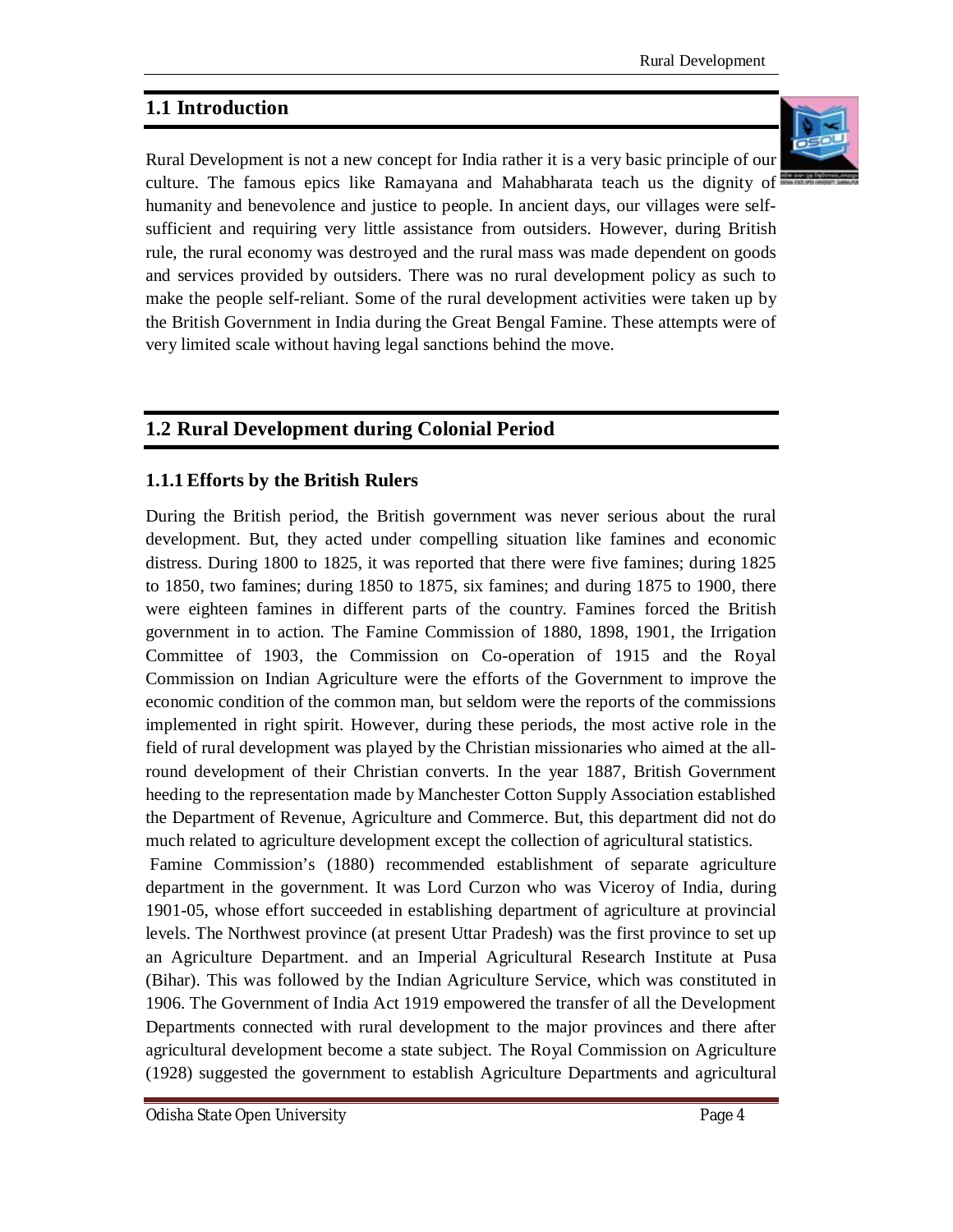research institutes to help the cultivators in providing the necessary guidance to increase agriculture production.



# **1.2.2 Development Initiatives by Philanthropists**

 Prior to independence of the country, many reformers and philanthropists started various innovative rural development programmes either alone or with association with other organizations for the benefit of the poor people. Some of them are:

#### **1. Rural Reconstruction Programme (1890) in Borada**

Maharaja Sayajirao Gaekwad III started rural reconstruction programme in the whole state of Baroda in 1890. He emphasised that there should be long rule of determined welfare administrator for achieving rural development. Besides, political and social stability, supportive legislation, etc are required for quick result.

#### **The important approaches of the Programme**

a) Integrating and collaborative works of various departments

b) Proactive administrative approaches to different social issues

c) Working together of different local bodies, associations, voluntary agencies, etc at village level for speedy development.

# **2. Scheme of Rural Reconstruction (1903)**

Daniel Hamilton started Rural Reconstruction programme in 'Sunderban' areas of West Bengal in 1903 with the basic principles of co-operative management and solving of rural problems. He established Cooperative Credit Society, Central Cooperative Bank, Cooperative Marketing Society and Rural Reconstruction Institutes in their adopted villages for overall development of the rural people. The rural reconstruction institute provided various training facilities to the villagers on cottage industries.Through these institutions an effort was made to organize people into groups. When people come together, there is bound to happen something. This something happening is contributing for development. Through Cooperative Banks, society was served with financial support, which was very essential for bringing changes. Even today financial support is a key element of ensuring development. The latest examples of financial support for the weaker sections of society include Pradhan Mantri Jan Dhan Yojana, Life insurance schemes just paying Rs.1.00 per month etc.

# **3. Servants of Indian Society (1905)**

The person who brought to and taught political life to Gandhiji was Gopal Krishna Gokhale. He was also having concern for introducing developmental initiatives in rural areas. The servents of Indian Society was funded by Gopala Krishna Kokale as a political society at Poona. It laid strong emphasis on socio-economic and educational activities. Later Kokale started training centres in Madras State(Chennai), United Province and Central Province (Madhya Pradesh) and published booklets on the basic education and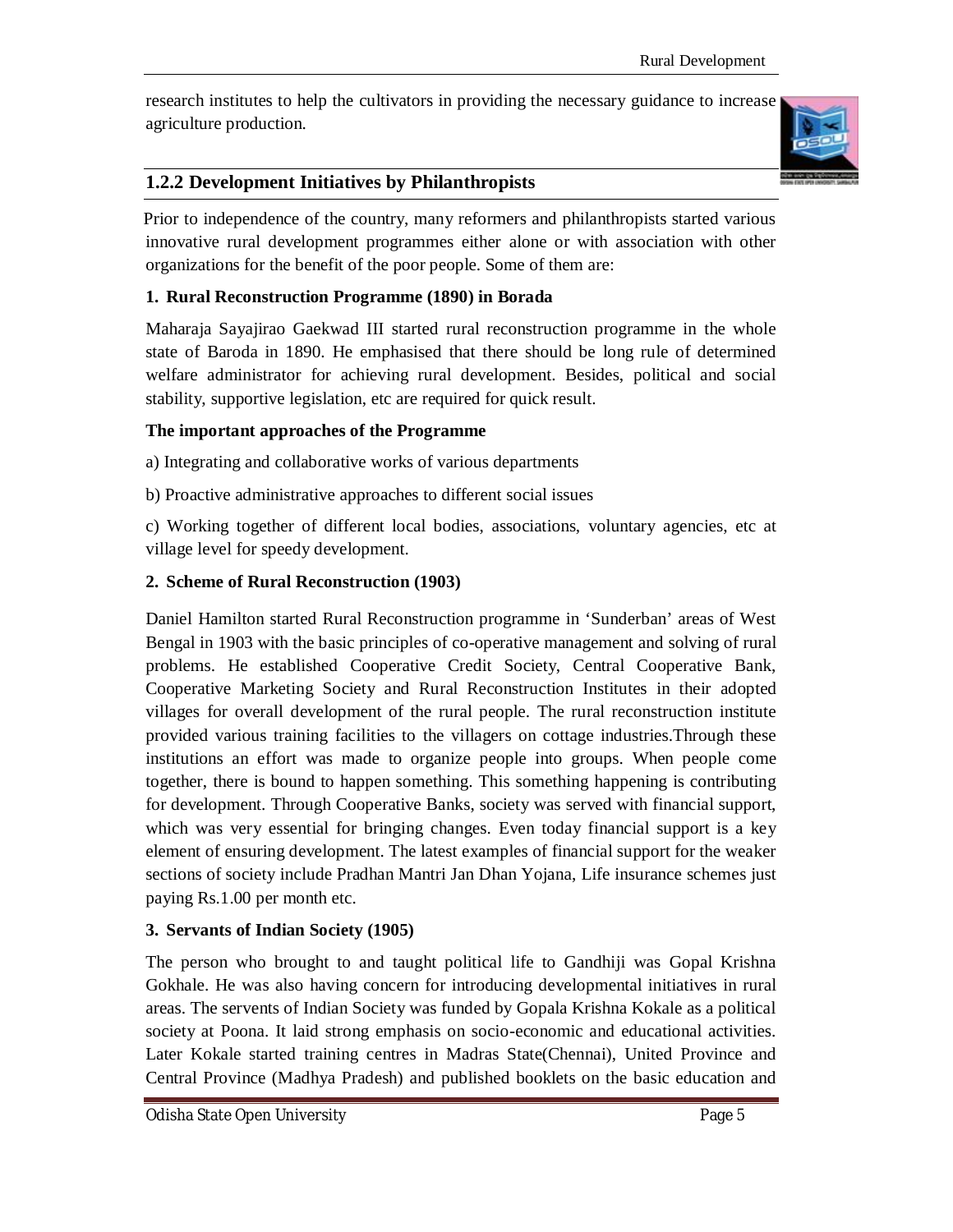labour problems, etc. The training centres in villages imparted training on agriculture and cottage industries. There is organic relationship between the agriculture and cottage industries in villages. Cottage industries support agriculture by proving implements and other inputs. In turn agriculture provides raw materials to cottage industries. Hence, all development thinkers emphasized on development of small scale and cottage industries. Compared to other nations, India is having maximum number of people dependent on agriculture. Hence, the issues become more pertinent in this regard. Village should be the centre of development, otherwise there will be imbalanced growth in the nation. It happened to majority of extent. Now the institutions are opening their eyes and making all possible efforts to provide urban facilities in rural areas. Even though the sangha was established in Pune, Maharashtra, it was operational in the states of Madhya Pradesh, Uttar Pradesh and Orissa. The beauty of the organization is, it is still active in these areas and working for the cause of development. Apart from these developmental initiatives Sangha published books on basic education, labour problems, indebtedness etc.

#### **4. Economic Conference of Mysore (1914-18)**

This was launched by Dr. M.S. Visweswarya as the Divan of Mysore state. It was planned to have an overall development of the locality. Agriculture was given priority in the scheme. Various committees were formed with officials of district and taluk to survey the needs and formulate plans for implementation. The committee used to survey the needs and prioritise the problems for addressing. The main aim of the programme was to achieve the all-round progress of rural areas by giving emphasis on agriculture development.

#### **5. The Gurgaon Experiment (1920)**

The Village Development Programme was started by F.L. Brayne, a Britisher, appointed as Deputy Commissioner, in Gurgaon district of Punjab and Haryana. He emphasised on the dignity of labour and self-help. For the first time, he appointed 'Village Guide' to act as link between the programme and villagers. The village guides were trained to provide basic services to the villagers on health and agriculture production. The role of school teacher as a motivator in the village to create awareness about various development programmes was also visualised under this programme. The programmes did not succeed to yield good results because it was perceived by the villagers as imposed upon them. There was no participation of the villagers in the programme. There was lack of interest and the programme did not make much head way after the transfer of Brayne from Punjab. However, the programme again gained momentum when Bryane was posted in 1933 as Commissioner of Rural Reconstruction in Punjab.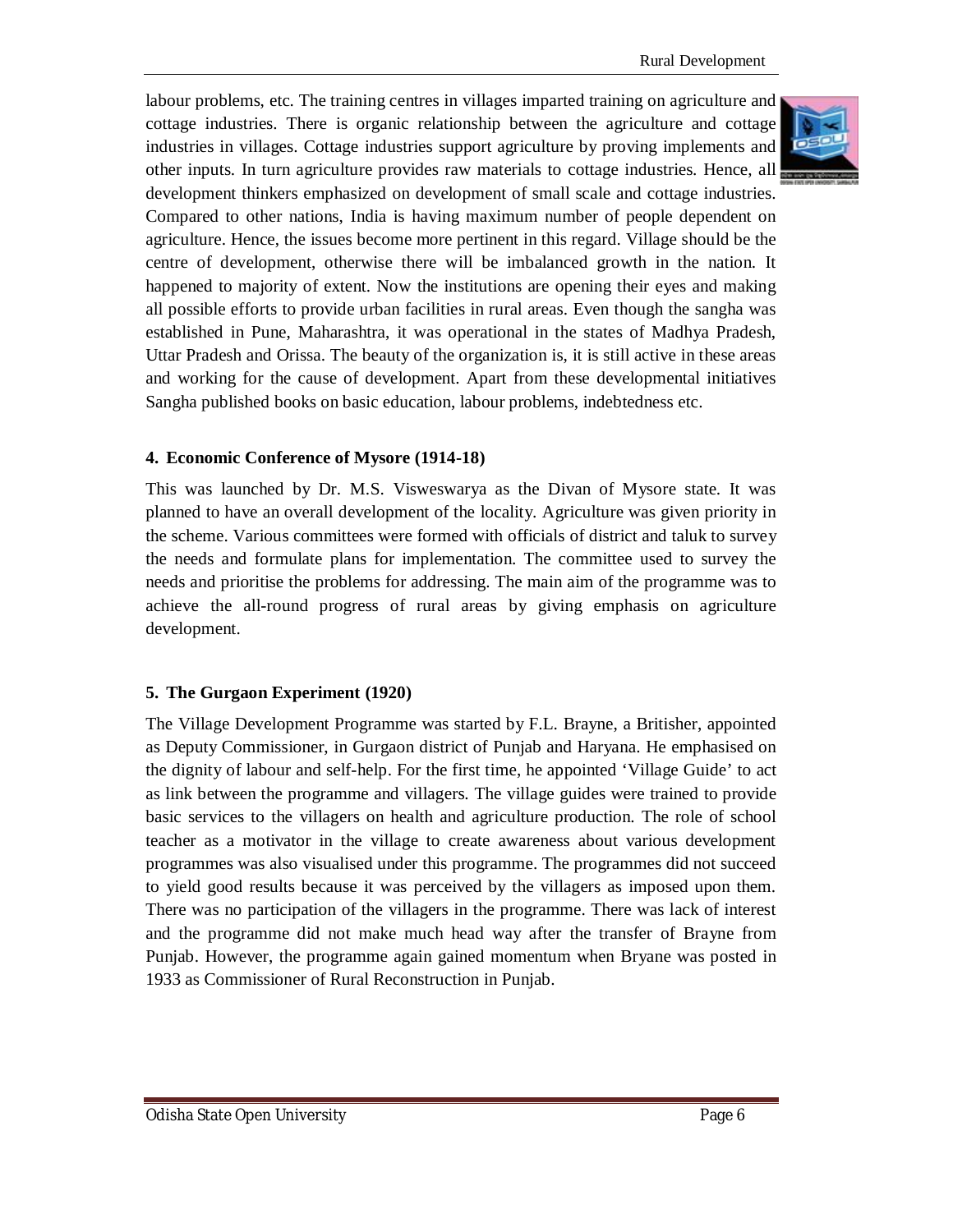#### **6. Marthandam Attempt (1921)**

This programme was started by Dr. Spencer Hatch in 1921 at Marthandam (place nearer to Kanyakumari in Tamil Nadu) with the help of YMCA (Young Man Christian Association). The main objectives of this project were five-fold, namely, mental, spiritual, physical, economic and social development. The importance was given in the programme from the very beginning not to depend on Government assistance rather on self-help and self-reliance. Rural Reconstruction Centre at Marthandam had demonstration units having activities on honey production, cottage industries, livestock, poultry, seed production, etc for giving training to local people. The programme through YMCA facilitated the marketing of rural products through cooperative organisations. Different clubs like egg selling club, honey club, seed club, weaver's club were organised under this programme. The programme successfully changed the attitude of the rural people on their dependence on Government for their welfare. It created desire among the people to change their situation through mutual cooperation and self-help.

#### **7. Sriniketan Rural Reconstruction Programme (1921)**

The Poet Rabindranath Tagore set up an Ashram at Shantinikatan (West Bengal), a peaceful place away from Calcutta. He started his rural development activities with L.K. Elmhirst from his institute of reconstruction with objectives of to improve village situations and developing interest among youth in rural development works. The institute of rural reconstruction conducted several demonstrations on farmers' holding on improved agricultural practices, established a dairy and poultry to supply milk, eggs, better animals and birds to the farmers for breeding. The programme emphasized on helping villagers to develop agriculture, livestock, formation of cooperatives and improving village sanitation. His programme was limited to only 8 villages of his Zamindari and yielded very little result.

#### **8. Sevagram Project ( 1923)**

This project was started by the Father of Nation, Mahatma Gandhi in 1923 but it had really started in 1920 as All India Spinners' Association. His project was based on the principles of "Truth and Non-violence". He promoted village industries, adult education, removal of untouchability, rural sanitation, etc for all round development in the village life. The objectives of the project were to provide service to the underprivileged section of the society for self-dependency. The main activities of the project were organisation of training centre for cottage industries, prohibition, removal of untouchability, stressing women education and basic education and preaching and practicing of communal unity. Gandhiji believed in a philosophy of life which would achieve the welfare of all people (Sarvodaya).

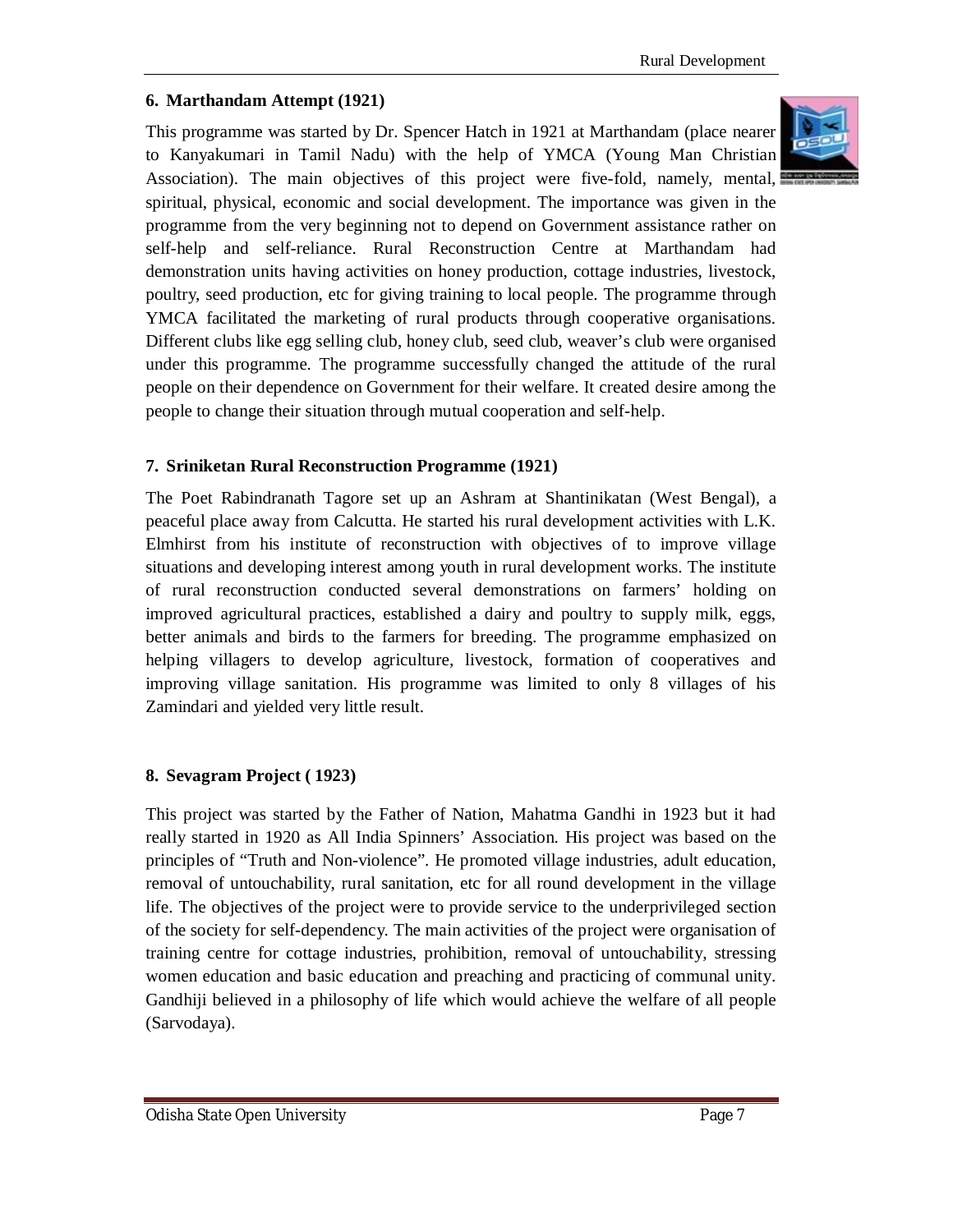#### **9. Rural Reconstruction Programme in India (1932)**

The project was started by V.T. Krishnamachari in Boroda state in 1932. The programme aimed at developing a will to live better and to develop capacity for self dignity and self reliance. The programme mainly included the activities like digging of water wells,



distribution of agriculture inputs and establishment cooperatives, panchayats, etc. The rural reconstruction centre established in 1932 worked in a group of villages round Kosamba (in Navsari District). The basic concern of the programme was that how to provide work to the people during lean agriculture period. Millions of people who remained unemployed during that period were provided various vocational skills for earning income from other than agricultural activities.

#### **The centre aimed at:**

- 1. Effecting an improvement in all aspects of rural life i. e. changing the outlook of the agriculturists, the problem being "the development of the desire for a higher standard of living,"
- 2.To undertake intensive work to release this aim,
- 3.To develop best type of village leadership; and to undertake the following programme:

#### **a) Economic Programme consisted of:**

- (i) Development of subsidiary occupation like kitchen gardening, weaving, poultry farming, sericulture, bee-keeping etc.
- (ii) Farm improvements in cotton and other crops
- (iii) Co-operative society to inculcate thrift and
- (iv) The village panchayats to provide for sanitation, village roads and drinking water supply.

#### **b) Education and Moral Programmes included Adult Education:**

development of community sense and of a feeling of solidarity in the village; propaganda against evils like early marriages and unreasonable customs connected with social observances; the proper use of village libraries; the scout movement and other educative work through lantern lectures; in short, making village life full and interesting. The village school should be the centre of all such activities.

The programme of rural reconstruction was to be part of a wider programme for bringing about a rapid increase in standard of living. Increased agriculture production lay at root of all development. Therefore, the programme was progressively expanded to cover measures such as provision of irrigation facilities; conservation of soil; production of nucleus seed; their multiplication and distribution; education in agriculture and supplementary occupations.

#### **10. Rural Development Programme (1935)**

This is a Government Programme initiated in 1935-36 with the announcement of a grant of Rs. 1 crore by the Government of India for distribution to the provinces for the economic development and improvement of rural areas. The programme aimed at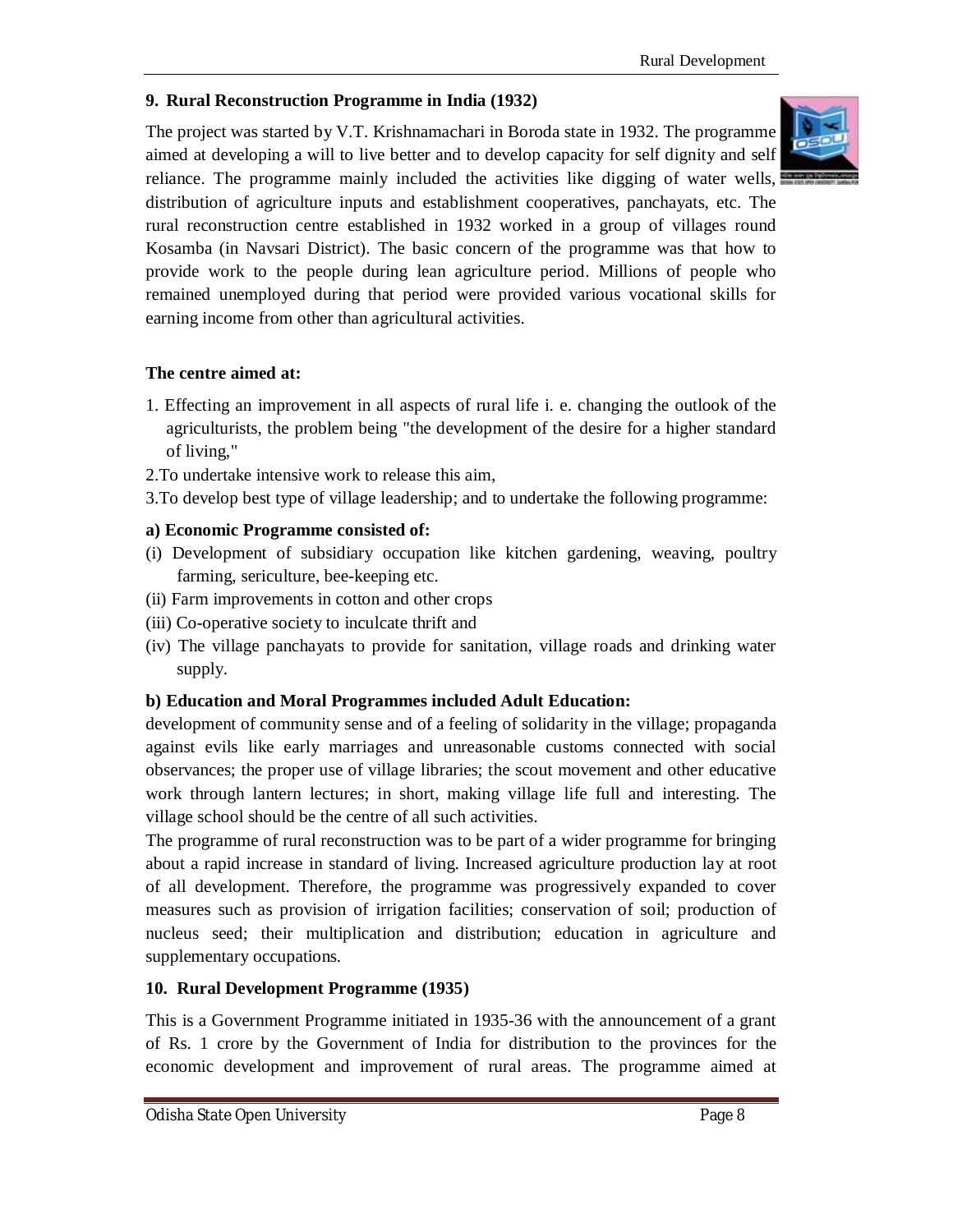encouragement of village industries, improvement of village communication, rural sanitation and recreation, medical aids, agricultural improvements, etc. Rural reconstruction centres were organised for intensive work in the specially selected areas and various non-official organisation and educational bodies also did lot of work in this direction.



#### **11. Grow More Food Campaign (1943)**

This was started in 1942 after the crisis of food grains in Bengal. This campaign was done in an organised way to increase agricultural production. More emphasis was given on use of improved agricultural techniques in farming. Trained field men were employed. Fertilizers and improved seeds were distributed to raise food production. The Grow More Food Campaign Enquiry Committee under the chairmanship of V.T. Krishnamachari observed that the campaign failed to achieve the expected results due to various shortcomings in the basic strategy like, very narrow and restricted scope of operation, lack of integrated approach and the short-term objectives of increasing productivity, etc. It was also observed that the movement only touched a fringe of the population, and did not arouse widespread enthusiasm, or became in any sense a national programme. Due to lack of coordination between different departments, the programme did not function effectively. A committee was appointed by Government of India to enquire about the working of this programme and suggest ways and means to improve it. The G.M. F. Enquiry Committee Report (1952) recommendations were:

- 1. Reorganisation of administrative machinery of the Government to respond to the new concept of India as a welfare state.
- 2. Mobilisation of the best non-official leadership available in the country to guide the 60 million farm families in the villages in their effort to improve their own condition.
- 3. Establishment of an Extension organization for rural work, which would reach every farmer and assist in the coordinated development of all aspects of rural life
- 4. Staffing pattern should consist of a B.D.O., four technical officers and twelve VLWs for a Tahsil or Taluk, with an average of 120 villages.
- 5. The development activities at the District level will be under the Collector assisted by Specialists. The non-official side will consist of a District Board to which MPs and MLAs should be added as members
- 6. At the State level there should be a cabinet and a non-official board for facilitating joint action. The Development Commissioner should be in-charge of the entire rural development programme, and
- 7. The economic aspect of village life cannot be detached from broader social aspect. Agricultural development is, in every respect linked up with a whole set of social problems. All aspects of life are inter-related and no lasting results can be achieved if individual aspects of it are dealt with in isolation.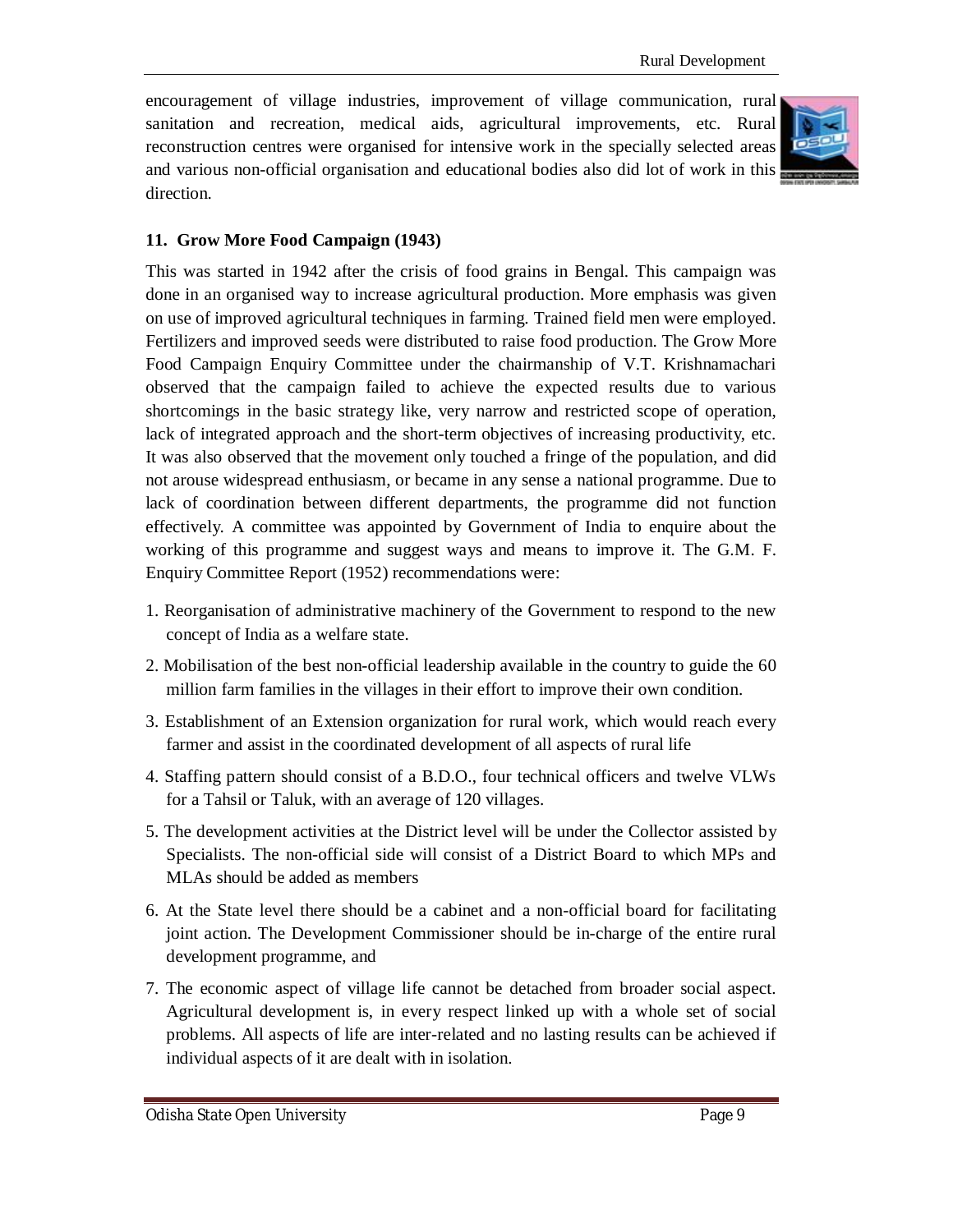#### **12. Indian Village Service (1945)**

visual aids etc. were used.

This was a mission project and was operated in U.P. districts in 1948 under the direction of Dr.W.H. Wiser. The objectives of the programme were to develop good individuals, volunteer leaders and local institutions to work together for development of their own village. For creation of awareness of the different government programmes, various

means like personal contact, demonstration, group discussion, informal meetings, use of



#### **13. Firka (Village) Development Scheme (1946)**

Firka Development scheme was a Government sponsored Scheme first started in 34 firkas in the then Madras State by T. Prakasam in 1946. The scheme was later extended to other firkas. Based on Gandhiji's idea of 'Village Swaraj', the programme emphasized on providing housing, education, water supply, developments of roads, improvements of sanitation, etc. The programme was directed in each firka by firka development committee consisting of officials and non-officials. At macro level, the programme emphasized on improvements in agriculture, development of village industries, formation of Panchayat, setting up cooperatives, encouraging social and cultural activities, etc. The administrative stucture consisted of Director of Rural Welfare at the State level, the Collector at District level, the Rural Welfare Officer at Firka level and 5 to 10 Gramasevaks under him. Besides these, staffs for Agriculture and Public Works were also provided for every Firka. Later in 1953-54, the Firka Development Scheme was merged with Community Development Programme and National Extension Service Programme.

#### **Merits and Demerits**

The above discussed programmes were implemented in different regions of our country under different politico-socio-economic conditions. They varied in area of operation, population coverage, financial position and other resources. They were designed according to the prevailing problems of the area and policy makers' perception to the problems. The programmes initiated during pre-independence era had had one or the other shortcomings which are summed up as follows :

- 1. Attempts were isolated, uneven and discontinuous.
- 2. Most of the efforts were based on individual initiative.
- 3. Government backing and financing were not forthcoming.
- 4. Lack of involvement of people in programme implementation.
- 5. Plans and programmes were ill-defined and unbalanced.
- 6 Staff were mostly inexperienced and untrained.
- 7. No evaluation was carried out; hence the results were not known.
- 8. Association and coordination other development departments were very limited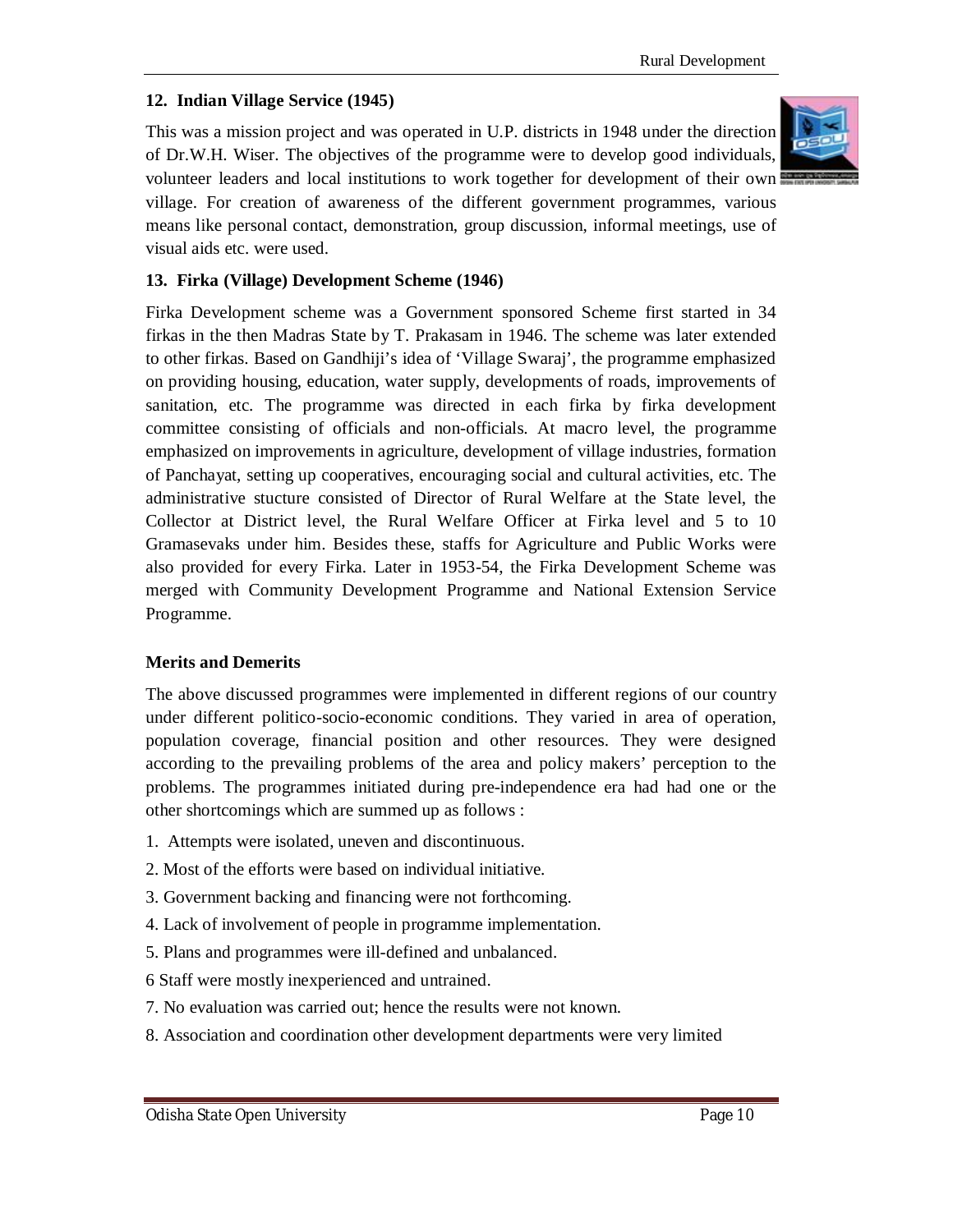# **1.3 Let Us Sum Up**

The early rural development efforts had two distinct approaches. First, there were attempts by some benevolent and philanthropist persons and private agencies in a very limited areas and scale to improve the rural life. Second, attempts were made at government level to initiate some projects to solve the pressing problems in agriculture. When these experiments were conducted, colonial rule was existing and large mass of people were depending on agriculture whose purchasing power was very low. There was inadequate attention to agriculture, lack of application of science and technologies, lack of understanding about the farming system of different regions of the country, lack of viable farmers'organisations, etc.

#### **Check Your Progress I**

Note: a) Use the space provided for your answers.

b) Check your answers with the possible answers provided at the end of this unit.

Q 1) List the name of programmes initiated by different philanthropists. Ans. \_\_\_\_\_\_\_\_\_\_\_\_\_\_\_\_\_\_\_\_\_\_\_\_\_\_\_\_\_\_\_\_\_\_\_\_\_\_\_\_\_\_\_\_\_\_\_\_\_\_\_\_\_\_\_\_\_\_\_\_\_\_\_\_\_\_\_

Q 2) Mention the merits and Demerits of rural development programmes launched prior to independence.

\_\_\_\_\_\_\_\_\_\_\_\_\_\_\_\_\_\_\_\_\_\_\_\_\_\_\_\_\_\_\_\_\_\_\_\_\_\_\_\_\_\_\_\_\_\_\_\_\_\_\_\_\_\_\_\_\_\_\_\_\_\_\_\_\_\_\_

\_\_\_\_\_\_\_\_\_\_\_\_\_\_\_\_\_\_\_\_\_\_\_\_\_\_\_\_\_\_\_\_\_\_\_\_\_\_\_\_\_\_\_\_\_\_\_\_\_\_\_\_\_\_\_\_\_\_\_\_\_\_\_\_\_\_\_

\_\_\_\_\_\_\_\_\_\_\_\_\_\_\_\_\_\_\_\_\_\_\_\_\_\_\_\_\_\_\_\_\_\_\_\_\_\_\_\_\_\_\_\_\_\_\_\_\_\_\_\_\_\_\_\_\_\_\_\_\_\_\_\_\_\_\_

\_\_\_\_\_\_\_\_\_\_\_\_\_\_\_\_\_\_\_\_\_\_\_\_\_\_\_\_\_\_\_\_\_\_\_\_\_\_\_\_\_\_\_\_\_\_\_\_\_\_\_\_\_\_\_\_\_\_\_\_\_\_\_\_\_\_\_

\_\_\_\_\_\_\_\_\_\_\_\_\_\_\_\_\_\_\_\_\_\_\_\_\_\_\_\_\_\_\_\_\_\_\_\_\_\_\_\_\_\_\_\_\_\_\_\_\_\_\_\_\_\_\_\_\_\_\_\_\_\_\_\_\_\_\_

\_\_\_\_\_\_\_\_\_\_\_\_\_\_\_\_\_\_\_\_\_\_\_\_\_\_\_\_\_\_\_\_\_\_\_\_\_\_\_\_\_\_\_\_\_\_\_\_\_\_\_\_\_\_\_\_\_\_\_\_\_\_\_\_\_\_\_

\_\_\_\_\_\_\_\_\_\_\_\_\_\_\_\_\_\_\_\_\_\_\_\_\_\_\_\_\_\_\_\_\_\_\_\_\_\_\_\_\_\_\_\_\_\_\_\_\_\_\_\_\_\_\_\_\_\_\_\_\_\_\_\_\_\_\_

\_\_\_\_\_\_\_\_\_\_\_\_\_\_\_\_\_\_\_\_\_\_\_\_\_\_\_\_\_\_\_\_\_\_\_\_\_\_\_\_\_\_\_\_\_\_\_\_\_\_\_\_\_\_\_\_\_\_\_\_\_\_\_\_\_\_\_

Ans. \_\_\_\_\_\_\_\_\_\_\_\_\_\_\_\_\_\_\_\_\_\_\_\_\_\_\_\_\_\_\_\_\_\_\_\_\_\_\_\_\_\_\_\_\_\_\_\_\_\_\_\_\_\_\_\_\_\_\_\_\_\_\_\_\_\_\_

# **1.4 Key Words**

**Village guide :** Under Gurgaon Experiment, a Village guide was posted in each Village who was to work as a link to pass on new innovations. He especially visualized the role

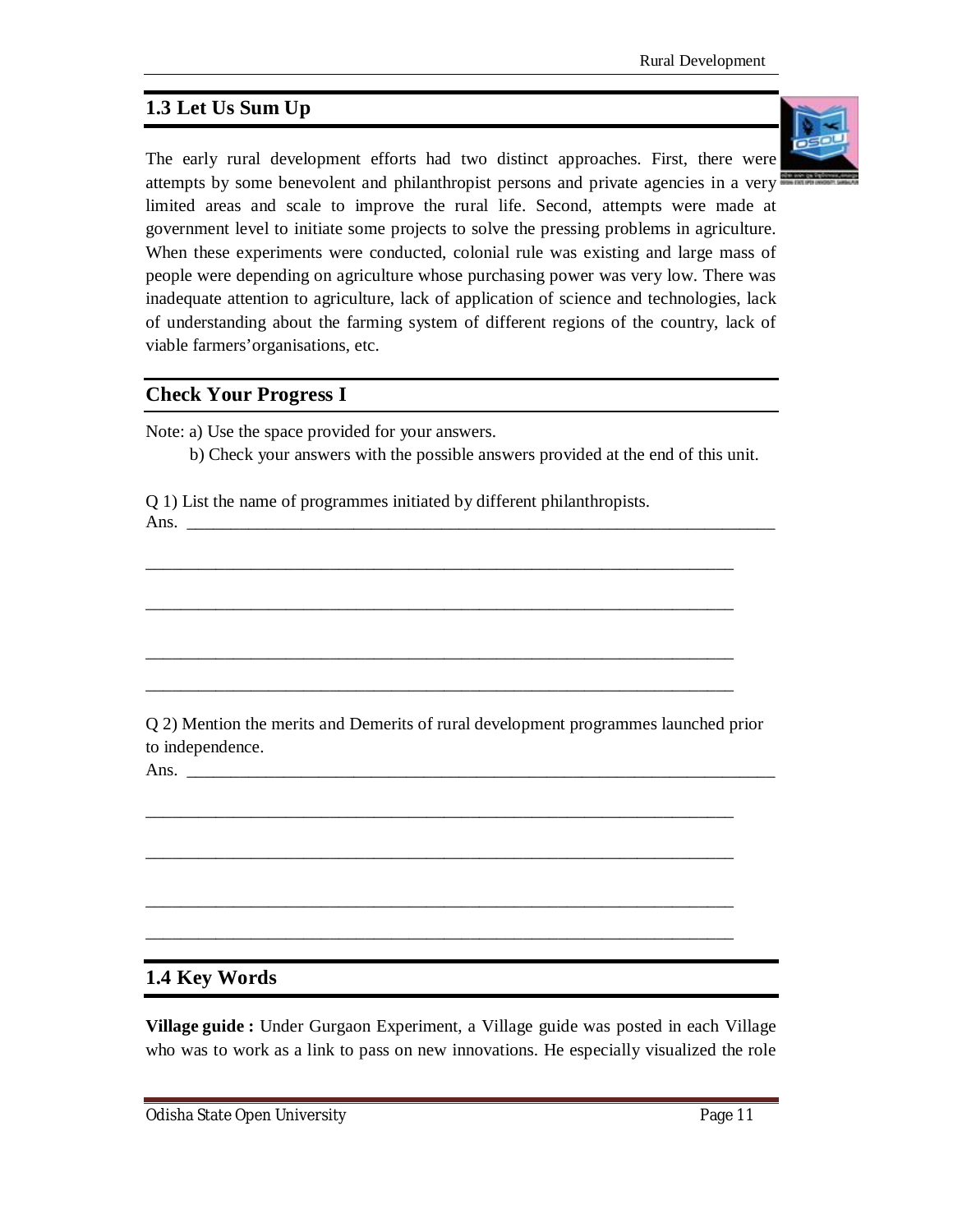of village school teacher as beyond teaching in the school and as a person who can solve the simple problems of the villagers.



**Grow More Food Campaign :** This campaign was started in 1942 after the crisis of food grains in Bengal. This campaign was done in an organised way to increase agricultural production. More emphasis was given on use of improved agricultural techniques in farming.

# **1.5 References**

Dahama, O.P., Bhatanagar,O.P. 1985. *Education and Communication for Development*, Oxford & IBH Publishing Company, New Delhi,

Ensminger, Douglas (1957), A guide to Community Development, Ministry of Community Development, Government of India, Coronation Printing Works, Fatehpuri, Delhi-6.

Mathialagan,P. 2007. *Textbook of Animal Husbandry and Livestock Extension*, International Book Distributing Co. 7, Meerabai Marg, Lucknow, India.

Ray, G.L. 2006. Extension Communication and Management, New Delhi, Kalyani Publishers.

Sharma, K.R.G. 2008. *Veterinary Extension Education*, BSPBS Publications, Hyderabad, Hyderabad,

Supe S.V. (1987), An Introduction to Extension Education, Oxford and IBH Publishing Co. Pvt. Ltd. New Delhi.

# **1.6 Check Your Progress – Possible Answers**

#### **Check Your Progress I**

Q 1) List the name of programmes initiated by different philanthropists.

Rural Reconstruction Programme (1890) in Borada

Scheme of Rural Reconstruction (1903)

Servants of Indian Society (1905)

Economic Conference of Mysore (1914-18)

The Gurgaon Experiment (1920)

Marthandam Attempt (1921)

Sriniketan Rural Reconstruction Programme (1921)

Sevagram Project (1923)

Rural Reconstruction Programme in India (1932)

Rural Development Programme (1935)

Indian Village Service (1945)

Firka (Village) Development Scheme (1946)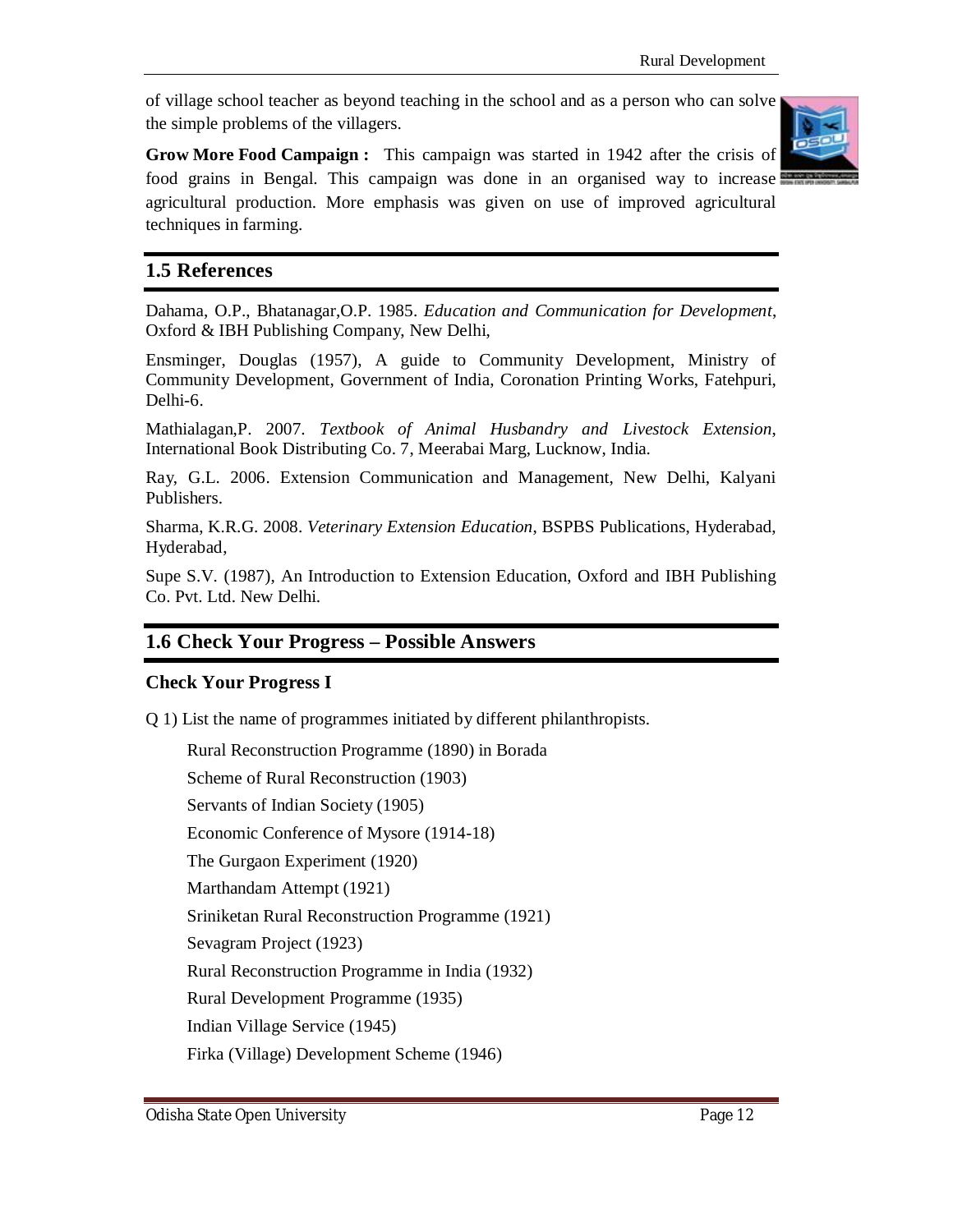Q 2) Mention the merits and Demerits of rural development programmes launched prior to independence.

The projects/programmes launched during pre-independence era had had one or the other shortcomings which may be summed up as follows:

- 1. Attempts were isolated, uneven and discontinuous.
- 2. Most of the efforts were based on individual initiative.
- 3. Government backing and financing were not forthcoming.
- 4. Lack of involvement of people in programme implementation.
- 5. Plans and programmes were ill-defined and unbalanced.
- 6 Staff were mostly inexperienced and untrained.
- 7. No evaluation was carried out; hence the results were not known.
- 8. Association and coordination other development departments were very limited

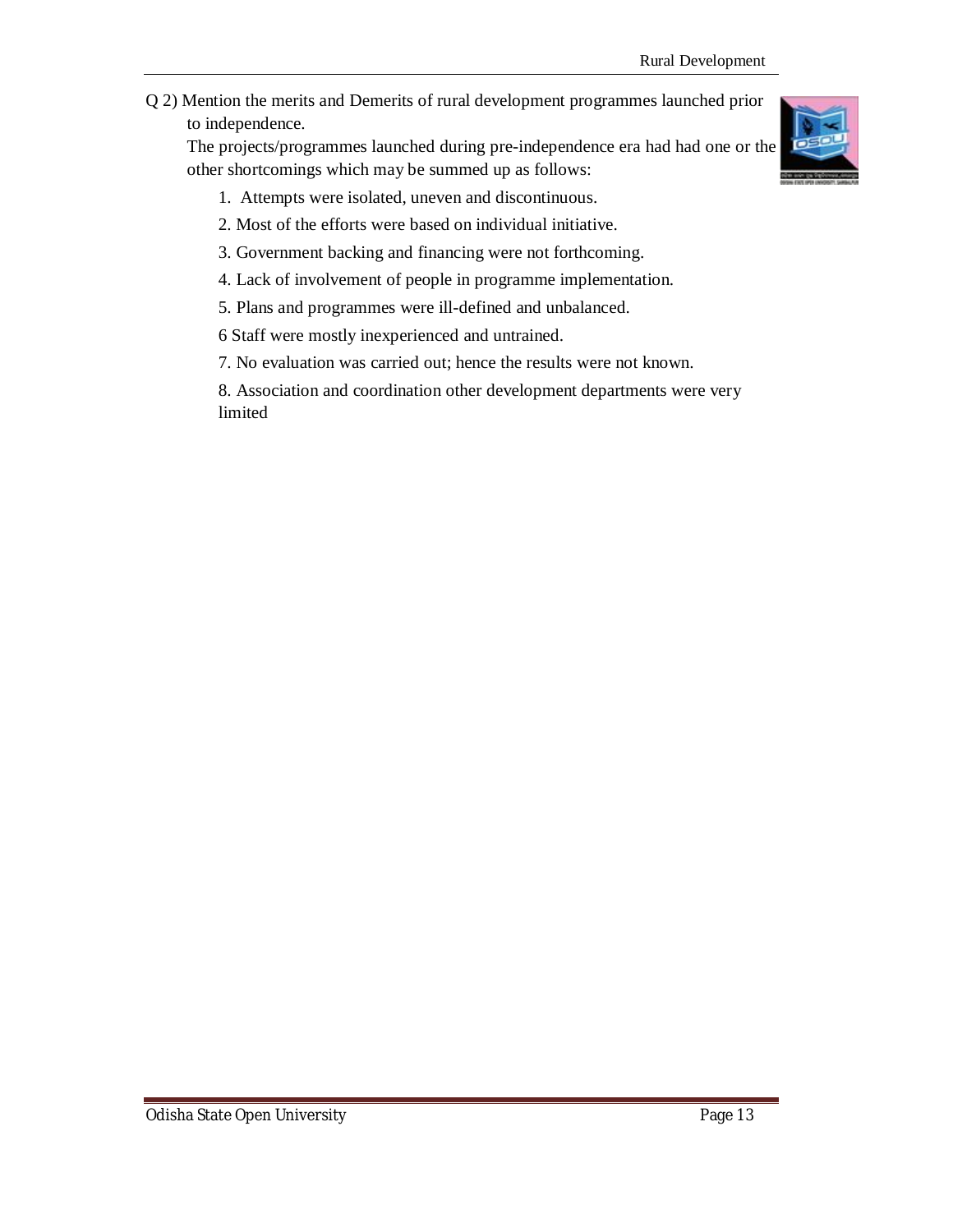# **Unit-II Community Development Programme**

# **Learning Objectives:**

After completion of this unit, you should be able to:

- *explain the concept of community development*
- *list the essential elements of Community Development*
- *explain the objectives of Community Development Programme*
- *explain the objectives behind launching National Extension Service*

#### **Structure:**

- 2.1 Introduction
- 2.2 Planned Strategies for Rural Development in India
- 2.3 Community Development
	- 2.3.1 Concepts of Community Development:
	- 2.3.2. Essential Elements of CD
	- 2.3.4 Objectives of the community development programme
	- 2.3.5 Philosophy behind Community Development Programme
- 2.4 Community Development Programme (CDP)
- 2.5 National Extension Service (NES)
- 2.6 Evaluation of CDP
- 2.7 Weaknesses in the community development Programme:
- 2.8 Let Us Sum Up
- 2.9 Key Words
- 2.10 Reference
- 2.11 Check Your Progress Possible Answers

# **2.1 Introduction**

The Food and Agriculture Ministry appointed a Committee in 1952 to examine the Grow More Food activities of the Government which were in implementation and to suggest measures for ensuring rapid expansion of agricultural production. The Grow More Food Campaign Inquiry Committee observed that agricultural improvement was a very important part of a much wider problem of raising the level of rural life in the country. The committee pointed out that:

Odisha State Open University Page 14

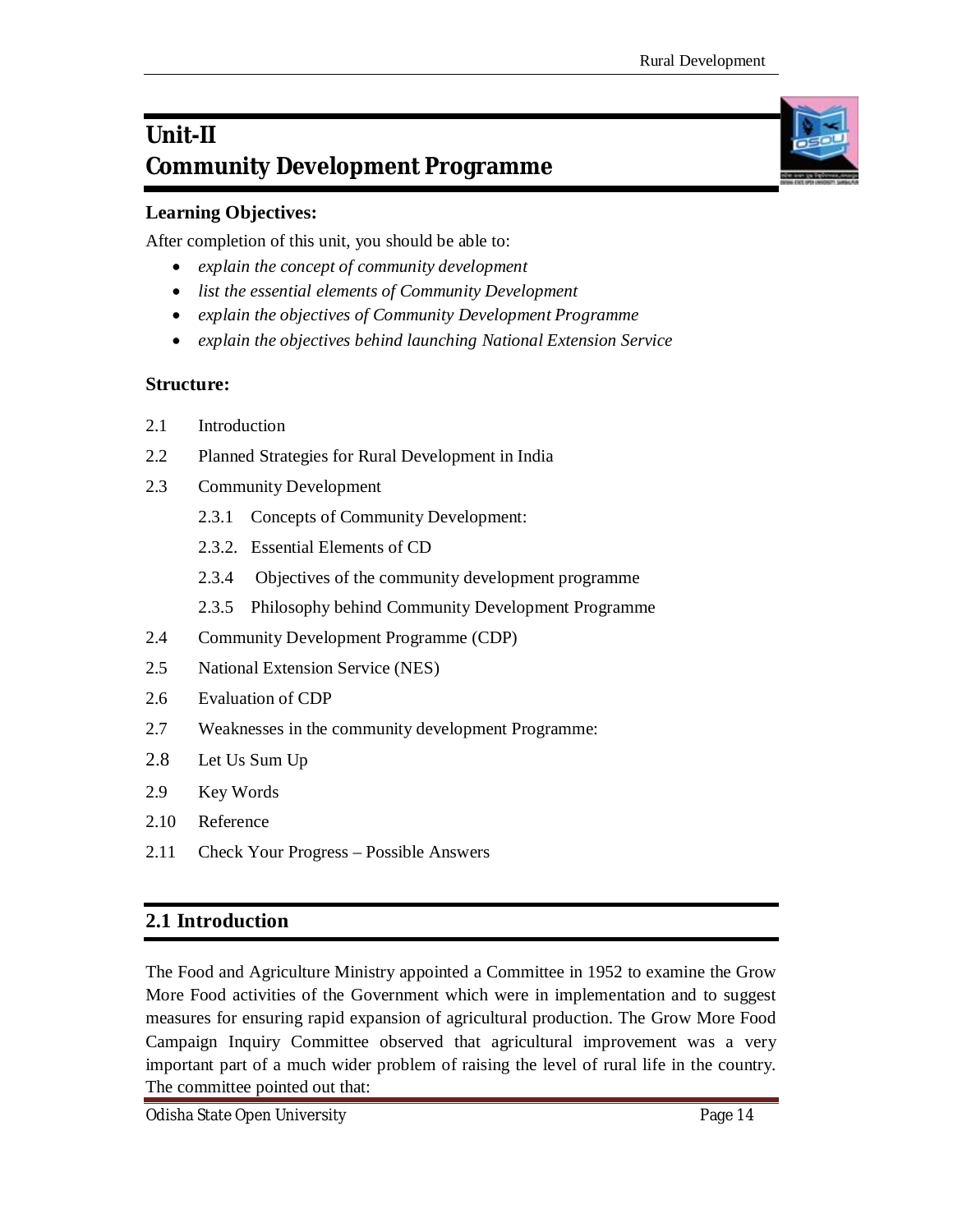- *(i)* all aspects of village life were interrelated,
- *(ii)* improvement could be brought about by a number of detached programmes operating independently
- *(iii)* there was lack of unity of efforts between various institution and organisation
- *(iv)* the available finance was not adequate, and
- *(v)* the rural community as a whole did not participate effectively in the campaign. In short, "the movement did not arouse nation-wide enthusiasm and did not become a mass movement for raising the level of village life".

The Committee recommended that there was need of an organisation similar in conception to the "extension" or "advisory'" services in the U.S.A., the U.K. and elsewhere." for intensive rural development work. It proposed the formation of development block consisting of 100 to 120 villages, and the appointment of revenue officers as development officers or extension officers, assisted by technical officers for agriculture, animal husbandry, co-ordination and engineering. For actual work in villages, the Committee suggested the appointment of one village level worker for every five or ten villages. He will be the joint agent for all development activities and will convey to the farmer, the lessons of research, and to experts the problems of the farmers, and arrange supplies and services needed by the farmers, including preliminary assistance in the animal and plant disease. The Committee also described broadly the functions of the extension service, the manner in which the extension organisation would operate, the arrangements required in training of the required staff, the way in which non-official leadership should be associated with the work of village development at the village, taluka, district and state levels. The need for setting up an independent organisation of the suggestions made, the manner in which the assistance should be rendered to the state governments as well as to villagers for development work, the role of the central and stage governments in this effort was also emphasized by the committee. Also one of the recommendations of the Committee was that an extension agency should be set up for rural work, which would reach every farmer and assist in the coordinated development of rural life.

#### **2.2 Planned Strategies for Rural Development in India**

The Planning Commission set up the Government of India in 1950 to formulate the First Five Year Plan summarized the reasons for failure of the earlier efforts by the governmental and voluntary organisations as follows-

- i. Most of the schemes are short duration
- ii. The activities were not properly planned and coordinated
- iii. Initiatives come from the Government side and not from the people

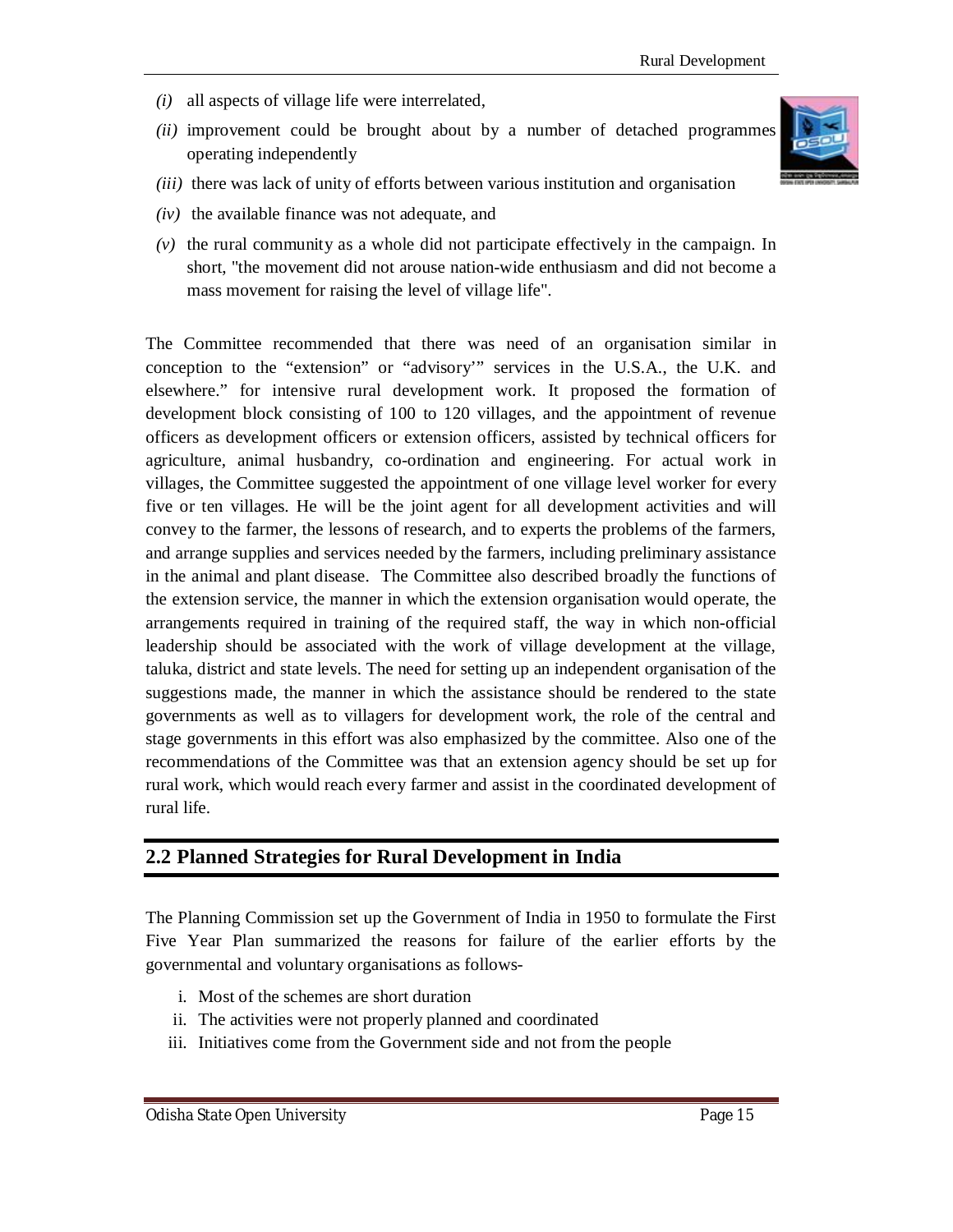iv. Some basic problems like land tenure, rural credit, etc., remained untouched in the programmes.





development of agriculture and irrigation in the First Five-Year Plan. The Commission fixed substantially high targets of internal production and decided that the drive for food production should form part of plans for overall agricultural development, and that agricultural improvement in its turn should form an integral part of the much wider efforts for raising the level of rural life condition. The Commission prescribed "Community Development" as the method for initiating the process of transformation of the social and economic life of villages and "Rural Extension" as its agency. On the basis of experiences, reports of earlier rural development programmes, enquiry committee report and successful experiences of Etawah Pilot Project, the Planning Commission of India suggested a systematic, planned and country wide community development programme in its First Five Year Plan report to address the issues of rural community. One of the initial moving forces for launching the Community Development Programme in India was First Prime Minister, Pt. Jawaharlal Nehru. He felt that the undeveloped human resource of the country could be involved in building new India through community development programme. It was out of this background that India's Community Development Programme (CDP) was born in  $2<sup>nd</sup>$  October, 1952 with the aim to secure the total development of the material and human resources of rural areas and to develop local leadership and self-governing institutions.

# **2.3 Community Development**

The term "Community Development" has been frequently used to indicate any efforts towards the advancement of community interests. It is described as a:

- **- process** of change from the traditional way of living of rural communities to progressive ways of living.
- **method** of helping local communities to become more aware of their needs, to assess their resources more realistically, to organize themselves and their resources in such a way as to satisfy some of their needs through action projects.
- **- programme** for accomplishing certain activities concerning the welfare of the rural people.
- **- movement** for progress with certain ideological contents.

#### **Community**

A community is a group of people, who live in a continuous geographical area and have interests in each other for the purpose of making a living. It is a part of a larger social system which meet the basic social needs, through the function of which people have developed a sense of belongingness and ability to work together as an entity. A community, while in itself consisting of several parts, is also a part of larger social system. It is a dynamic social unit which is subject to change of internal or external pressure.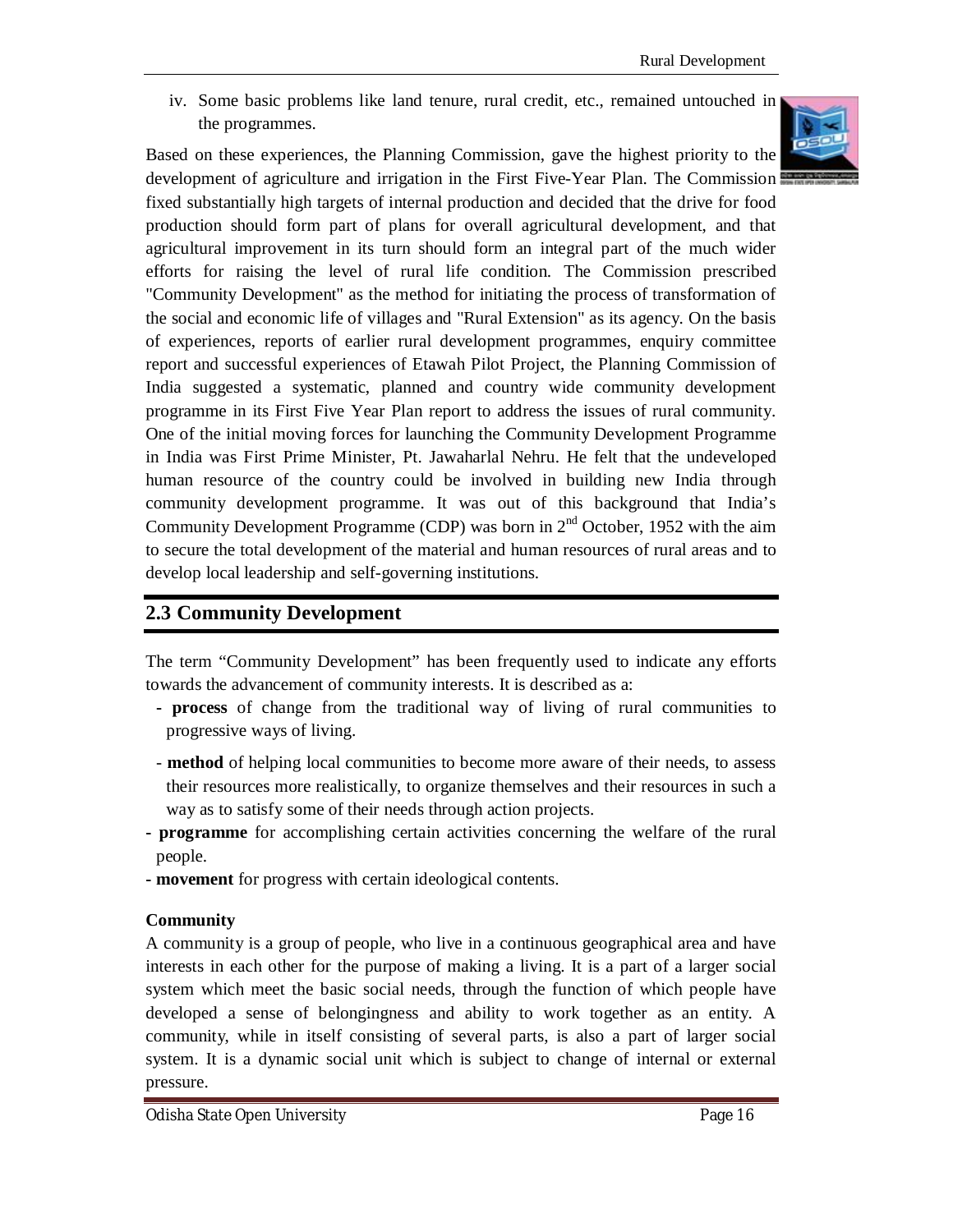Some of the important characteristics of the community are

- 1. Communities are close-knit entities
- 2. Their customs are interrelated
- 3. These communities are complexes of sub-group relationship and
- 4. There is a discernible leadership within the community.

#### **Development and Community Development**

The term development implies growth or maturation. It implies gradual and sequential phases of change in all aspects of life. Cambridge Conference in 1948 defined community development as a movement designed to promote better living of the whole community with the active participation of the community members. On the similar line, United Nations define community development as a process designed to create conditions of economic and social progress of the whole community with its active participation and fullest reliance upon the community initiation. According to MacIver "Development" to signify an upward course in a process "that is, of increasing differentiation.

#### **2.3.1 Concepts of Community Development**

1. Community development is a process of social action in which the people of a community organize themselves for planning and action, define their needs and problems.

2. Community development is a movement designed to promote better living for the whole community with the active participation and on the initiative of the community.

3. Community development is a balanced programme for stimulating the local potential for growth in every direction. Its promise is of reciprocal advance in both wealth and wealth and welfare, not on the basis of outside charity but by building on the latent vitality of the beneficiaries themselves with the minimum of outside aid.

4. Community development is technically aided and locally organized self help.

5. The term community development has come into international usage to denote the process by which the efforts of the people themselves are united with those the governmental authorities to improve the economic social and cultural conditions of the communities, to integrate these communities into the life of the nation and enable them to contribute fully to national progress.

6. Community development is the term used to describe the technique which many governments have adopted to reach their village people and to make more effective use of local initiative and energy for increased production and better living standards.

6. Community development is a process of social action in which the people of a community organize themselves for planning and action, define their needs and problems.

#### **Analysing the term- Community Development**

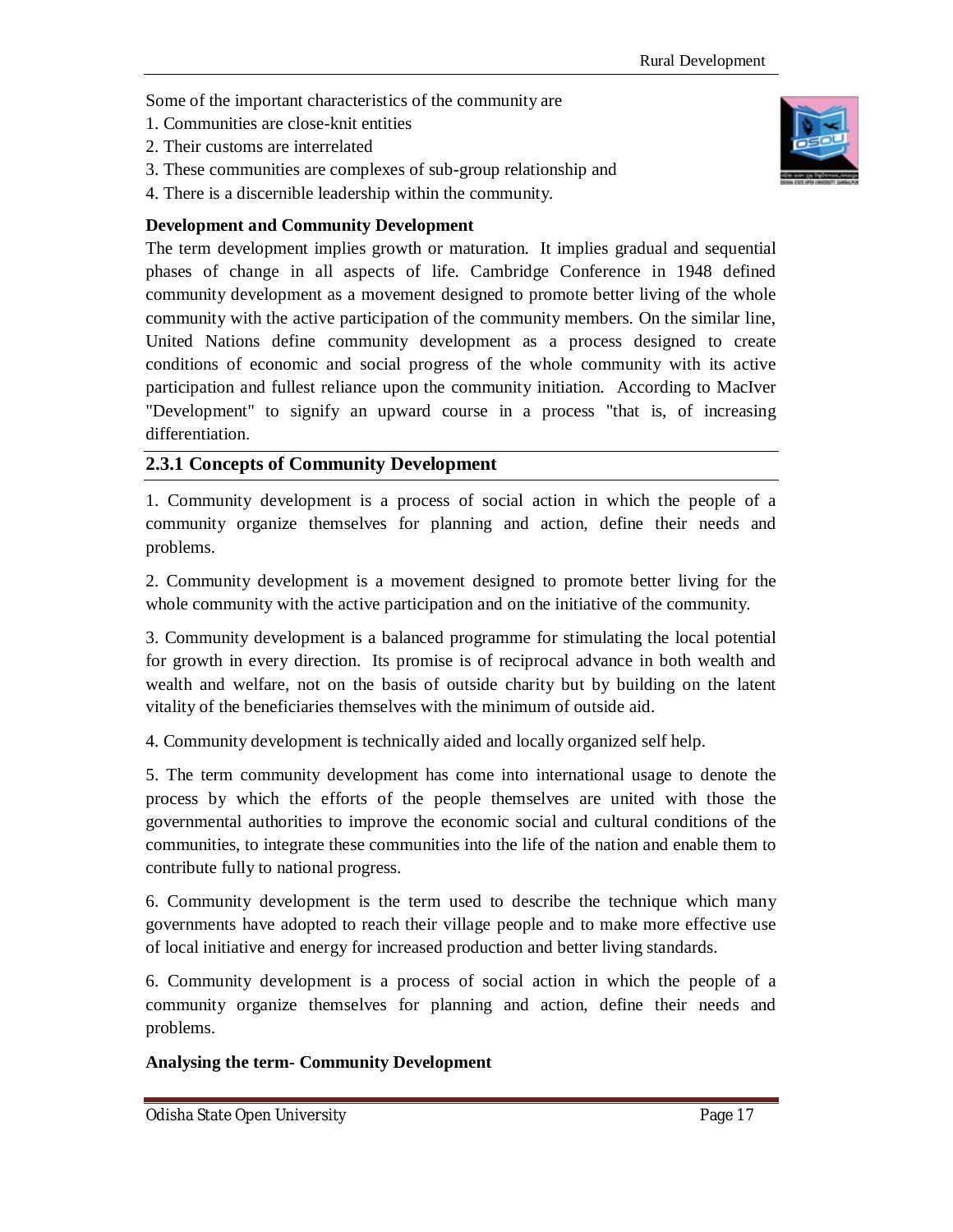Community development is a continuous process of social action by which the people of a community:

- a. Identify their problems and define their needs;
- b. Organize themselves formally and informally for democratic planning and action;
- c. Make plans to meet their needs and solve their problems;
- d. Execute their plans with maximum reliance upon their own resources; and
- e. Supplement their resources from outside the community, when necessary with services and material.

According to Carl Tylor, "community development is a method by which people in villages are involved in helping to improve their own economic and social conditions and thereby they became effective working groups in the programme of their national development". This carries the meaning that people became dynamic if they are permitted to make their own decisions and are helped to carry on the programme.

Murkerji describes Community development as a :

- *Process* of change from traditional way of leaving of rural communities to progressive ways of living;
- *Method* by which people can be assisted to develop themselves on their own capacity and resources;
- *Programme* for accomplishing certain activities in fields concerning the welfare of the rural people, and
- *Movement* for progress with a certain emotional and ideological content.

It is a movement designed to promote better living for the whole community with the active participation, and initiative of the community by organising them to work for their wellbeing. Community development is used as a technique by many governments to reach the village people and to make more effective use of local initiative and energy for increased production and better living of the local people.

By analysing the above terms, we may say that community development programmes means a programme for gradual change in living standard of people living in a geographical area and have interest in each other for the purpose of making a meaningful living. It is a process by which the efforts of the people themselves are combined with those of governmental authorities to improve the economic, social and cultural conditions of communities, to integrate these communities into the life of the nation, and enable them to contribute fully to national progress.

#### **2.3.2 Essential Elements of Community Development**

The Successful Community Development programme stresses the following basic elements:

1. Must be based on the basic needs of the community



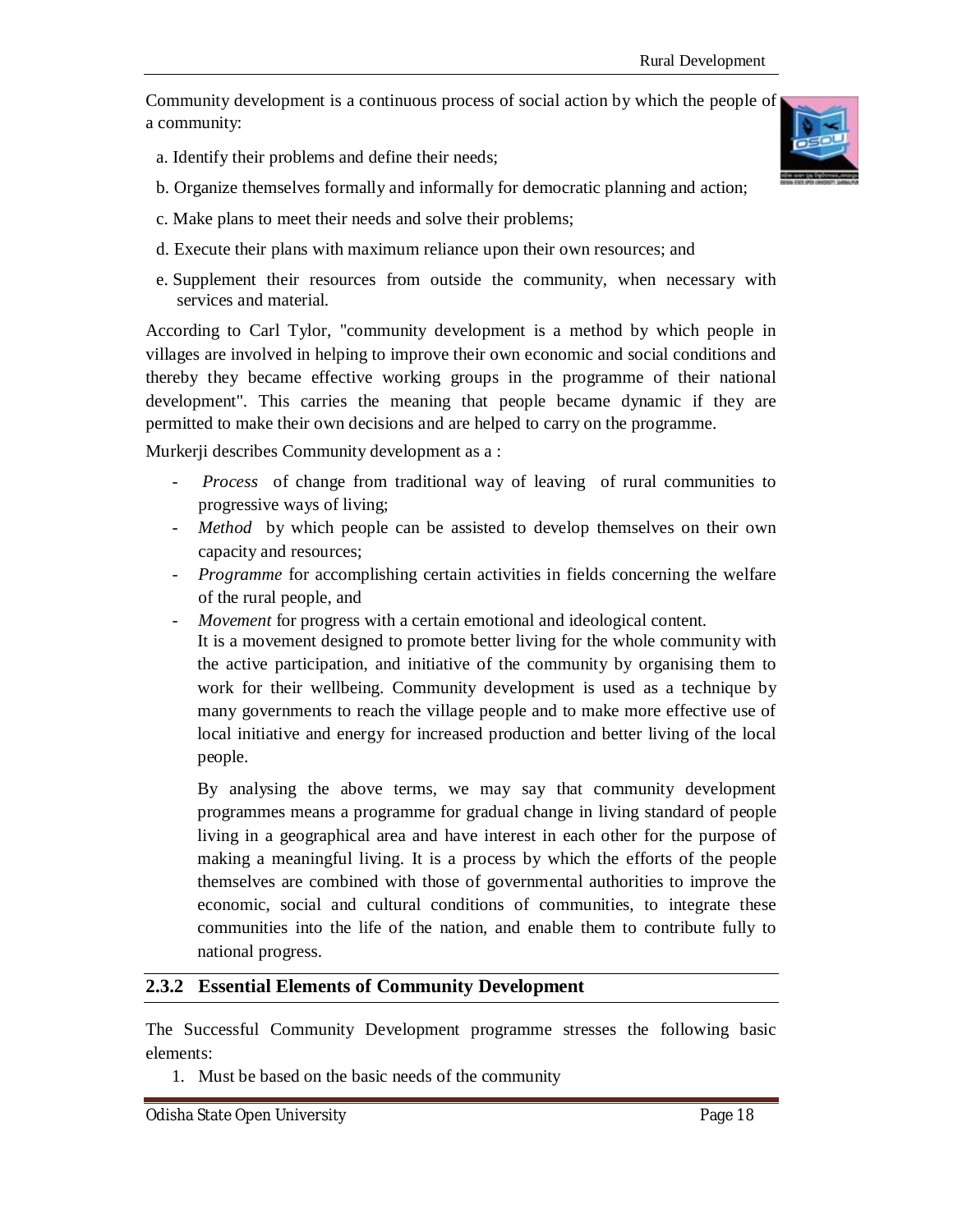2. Change in the attitudes of the people must be emphasised at the initial stages of development.



- 3. Must be aimed at increased and better participation of the people in community affairs, revitalization of existing forms of local government and transition towards effective local administration where it is not yet functioning.
- 4. Identification, encouragement and training of local leadership should be a basic objective in any programme.
- 5. Greater reliance on the participation of women and youth in community projects
- 6. Community self-help projects require both internal and external assistance from the government.
- 7. Implementation of a C.D.P. on a national scale require adoption of consistent policies, specific administrative arrangement, recruitment and training of personnel, mobilization of local and national resources and organization of research, experimentation and evaluation.
- 8. The resources of the voluntary non-governmental organization should be fully utilized in community development programmes at the local, national and international level.
- 9. Economic and social progress at the local level necessitates parallel development on a wider national level.

#### **2.3.4 Objectives of the Community Development Programme**

The objective behind the community development programme is to develop the condition of rural population. The elements of development are :

- 1. **General:** Farm, home, public service and village community.
- 2. **Specific:** To bring improvement in the production of crops and animals, living conditions, health and education of the people.
- 3. **Elements which need change are:** People-men, women and youth.
- 4. **Change agents:** The change agents are:
- a. Voluntary local leaders-members of Panchayats, village and Block Advisory Committees etc.
- b. Professional community development workers- Village Level Workers, extension officers, block development officers etc.

#### **2.3.5 Philosophy Behind Community Development Programme**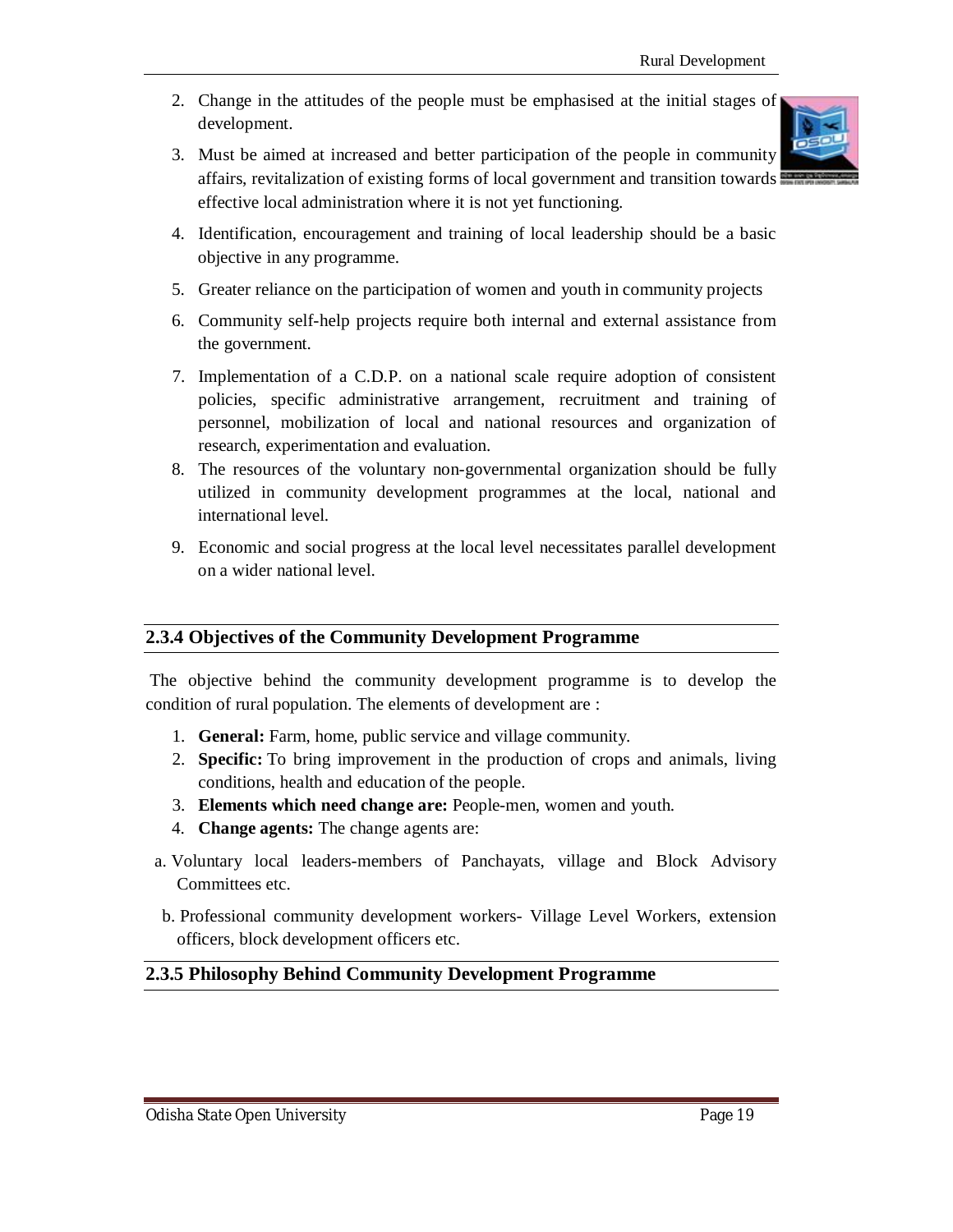The philosophies on which the Community Development Programme should be based are as follows:



- 1. **People Participate when their felt needs are addressed:** The programme should help the community to solve some of the problems which it fells are existent.
- 2. **People want to be free from poverty and pain:** It is assumed that the members of the community want a standard of living that allows them to be free from pain caused due to lack of sufficient, food, lack of sanitary conditions, lack of clothing and shelter.
- 3. **People's values given due consideration:** It is presumed that cooperation, groupdecision, self-initiative, social responsibility, leadership, trust worthiness and ability to work are included in the programme.
- 4. **People work for Self-Help and self-reliance:** The people actually plan and work on the solution of their problems themselves of the problems of the community are entirely ameliorated through the efforts of some outside agency, then the development of such things as group decision making, self-initiative, self-reliance leadership etc. will not be forth coming and it cannot be said that the community is developing.
- 5. **People are the greatest resource:** It is by getting the participation of the people in improvement activities that they become developed.
- 6. **Change the way of people thinking:** The programme involves a change in attitudes, habits, ways of thinking, relationships among people in the level of knowledge and intellectual advancement of people, changes in their skill practices of agriculture, health etc.

# **2.4 Community Development Programme (CDP)**

One of the initial moving forces for launching the Community Development Programme in India was First Prime Minister, Pt. Jawaharlal Nehru. He felt that the undeveloped human resource of the country could be involved in building new India through community development programme. The central objectives of India's first planned programme of community development were to secure the total development of the material and human resources of rural areas and to develop local leadership and selfgoverning institutions. The CDP was launched on  $2<sup>nd</sup>$  October 1952 on the birth anniversary of Father of Nation, Mahatma Gandhi in the country with active cooperation of Ford Foundation, USA. It was intended to be the first step in a programme of intensive development which was expected to cover the entire country over a period of time. Initially, the CDP was launched in 55 project areas located in different parts of the country. Each project of Community Development Programme consisted of about, 300 villages covering over 400-500 square miles and having a population of around 2 lakhs. The project area was divided into three development blocks, each comprising 100 villages and population around 60 to 70 thousands. In areas where a full project was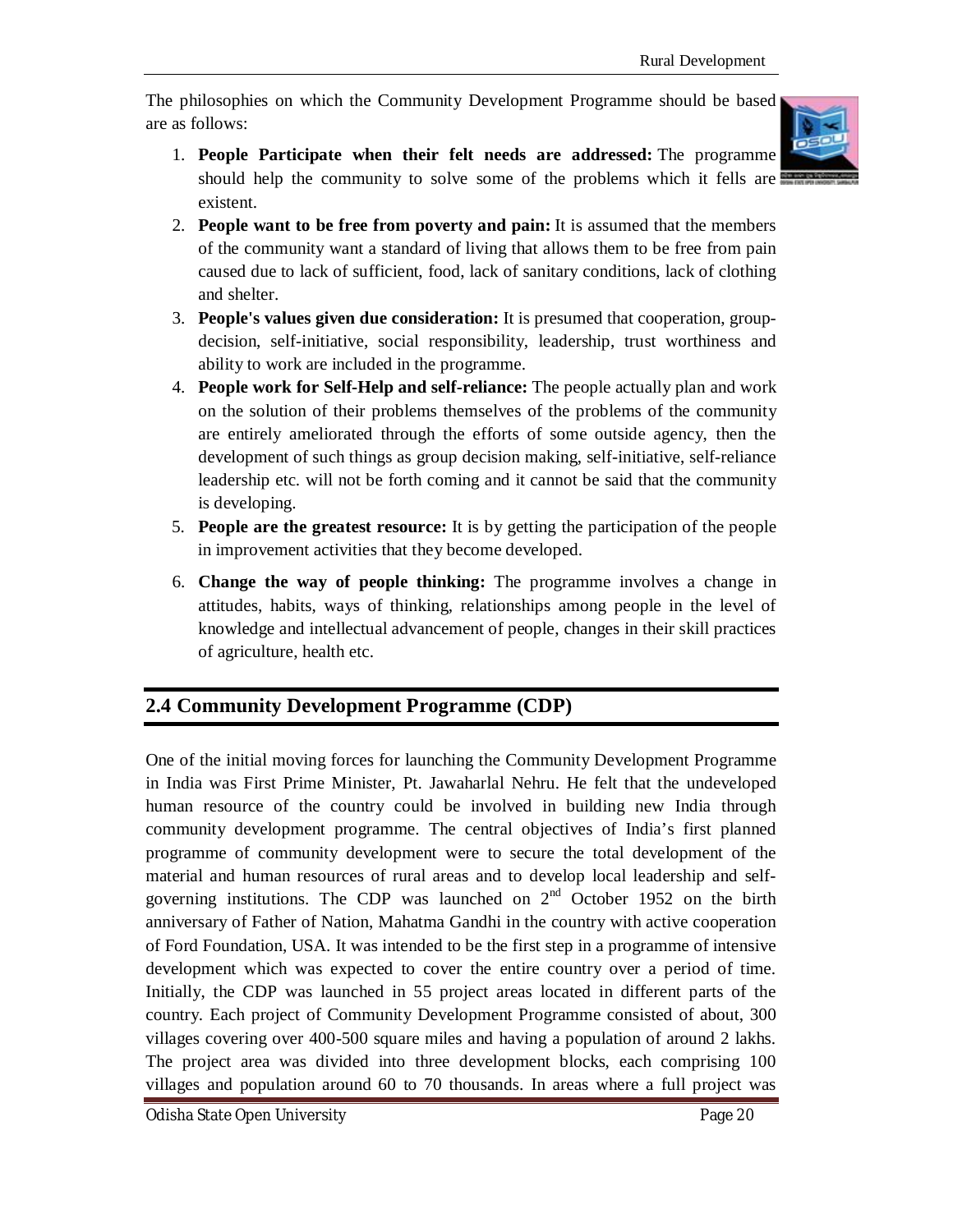considered not feasible, one or two developmental blocks were started to begin with. The blocks were further divided into groups of 5 to 10 villages, and a multi-purpose village level worker was given charge of the villages. Intensive development work was taken up in all fields. The rural people showed great interest in the programme and participated for their economic development. Knowing the beneficial effect of the programme on community development, the Members of the State Legislative Assembly and Parliament demanded the expansion of the programme to their areas. Due to political pressure, the country was forced to implement a new programme which was less ambitious and extensive called as National Extension Service (NES) in 1953 to cover the whole country in eight years and the more extensive CDP in twelve years. The NES scheme was designed to provide the essential basic staff and a small amount of funds with which the pople could start the development work essentially on the basis of self-help whereas intensive development work was taken up in all fields under Community Development Programme. The NES blocks were subsequently converted into CDP blocks.



# **2.5 National Extension Service (NES)**

The people of the community development project areas responded enthusiastically and indeed much beyond the expectations of the Government within few months of launching. This success put a pressure on the Government to extend the programme to the other parts of the country. But the country's resources were not sufficient to sustain a comprehensive plan of the same magnitude as contemplated in the community development projects. The Government therefore decided to launch alongside the community development programme another programme which was somewhat less intensive in nature, called the National Extension Service programme. The programme was launched on  $2<sup>nd</sup>$  October, 1953. The CDP and NES had the same idea and two were integrated under one agency at the Centre as well as in the states. Bothe the programmes were complementary and interwoven and ran concurrently. The idea behind the National Extension Service Programme was to cover the entire country within a period of about 08 years. The National Extension Service was a permanent organization and covered the whole country. It provided the basic organization, official, non-official and a minimum financial provision for development. National Extension Service blocks in which successful results had been achieved with the maximum popular co-operation were selected for intensive development for a period of three years.

The National Extension Service and the community development programmes had uniform unit of operation which was called a development block. It represented on an average 100 villages, with a population of 60,000 to 70,000 persons spread over an area of 150 to170 square miles. But the N.E.S. blocks were not developed with the same intensity as areas under the community development blocks. Out of the areas developed as National Extension Service Blocks, selection was made periodically for intensive development work under the community development programme and the block which were selected were called C.D. blocks.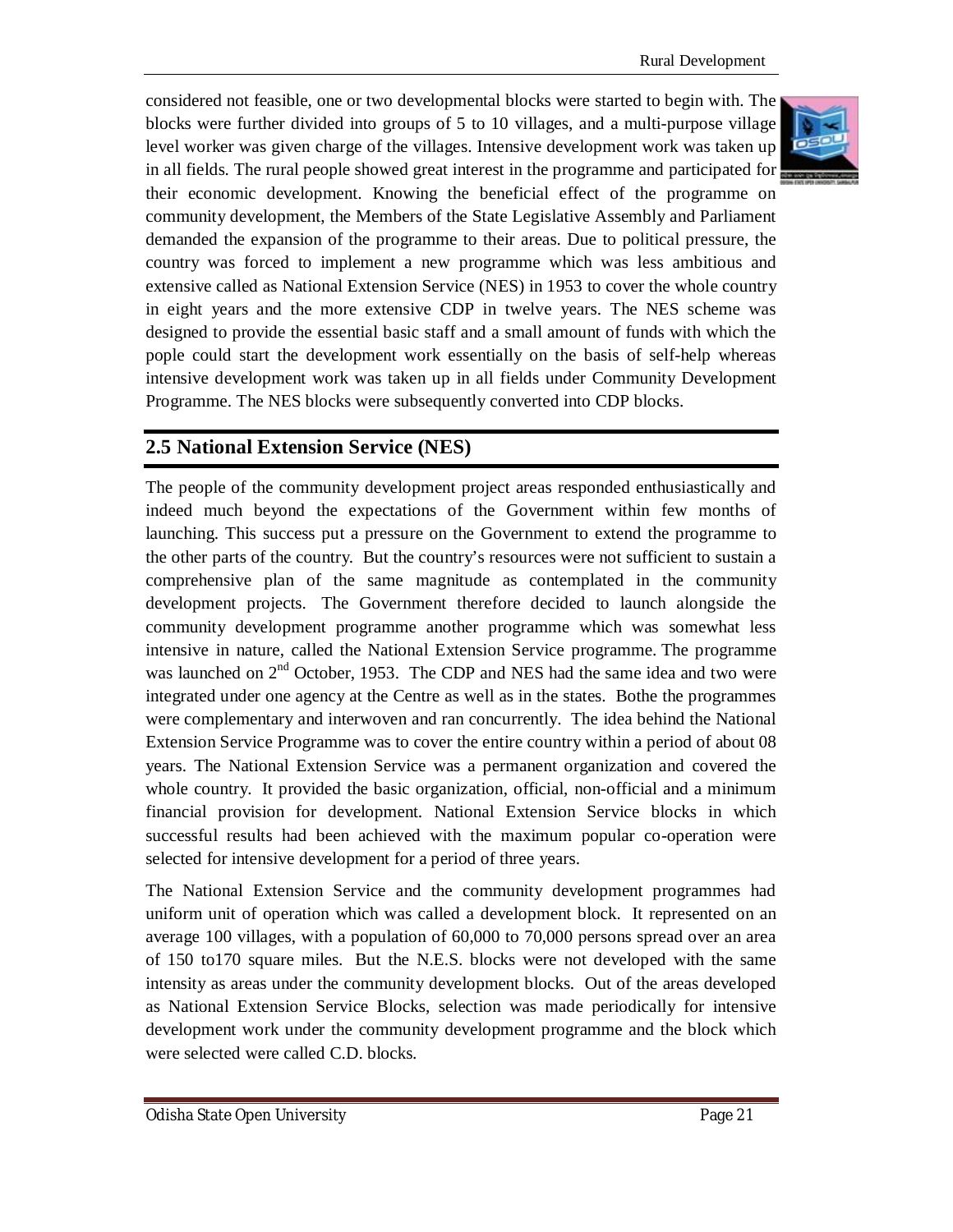Only those blocks were selected for the second plan period for three years which showed good results.



As mentioned earlier, the CDP had to expanded phenomenally under political pressure and soon it become a national programme. Due to political pressure, India was obliged to set a target to the whole country with NES programme in eight years and the more extensive CDP in twelve years.

#### **Activities**

- **a) Agriculture and related matters**
	- 1) Reclamation of available virgin and waste land
	- 2) Provision of commercial fertilizers and improved seeds
	- 3) Promotion of fruit and vegetable cultivation
	- 4) Promotion of improved agricultural technique and land utilisation
	- 5) Supply of technical information, improved agricultural implements, improved marketing and credit facilities,
	- 6) Provision of soil surveys and prevention of soil erosion
	- 7) Encouragement of the use of natural and compost manures and improvement of livestock,
	- 8) Establishment of key villages for breeding pedigree stock and the provision of veterinary aid, as well as artificial insemination centres. For attaining this objective, agricultural extension service will be provided at the rate of one agricultural extension worker for every 5 villages.

#### **b) Irrigation**

1) Provision of water for agriculture through minor irrigation works, e.g., tanks, canals, surface wells, tubewells, etc., the intention being that at least half of the agricultural land, if possible, be served with irrigation facilities.

#### **c) Communications**

1) Development of road system on the country side to link every village within the Project area up to a maximum distance of half a mile from the village.

#### **d) Education**

- 1) Provision for social education, expansion and improvement of primary and secondary education and its gradual conversion to basic type,
- 2) provision of educational facilities for working children and promotion of youth welfare.
- 3) Vocational and technical training for both rural and urban areas
- 4) Improved techniques to existing artisans and technicians, both in urban and rural areas.
- 5) Strengthening existing training centres
- **e) Health**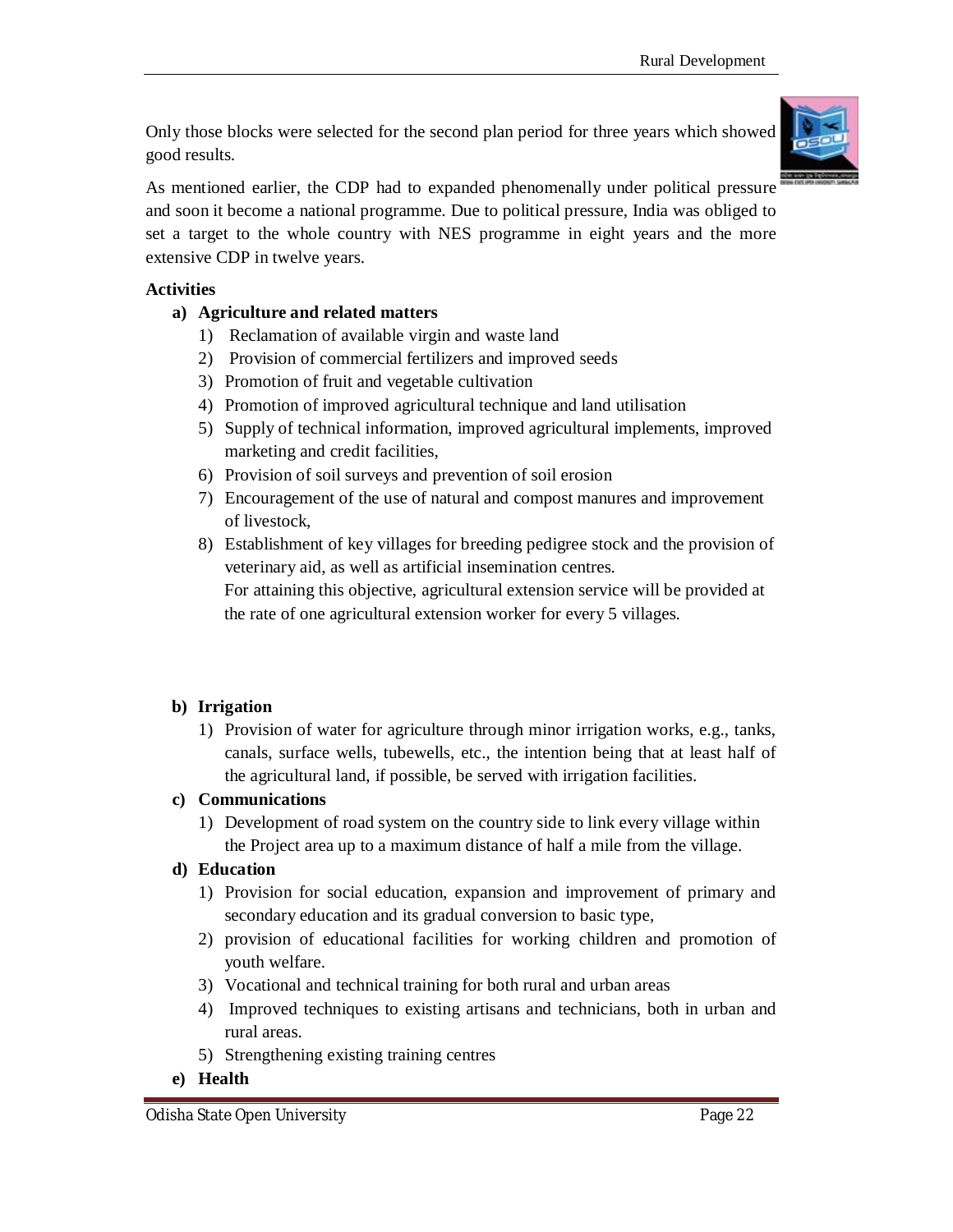- 1) Improvement of environmental hygiene, including provision and protection of water supply
- 2) Proper disposal of human and animal wastes;
- 3) Control of epidemic diseases such as Malaria, Cholera, Small-pox, Tuberculosis, etc.



4) Provision of medical aid along with appropriate preventive measures, and education of the population in hygienic living and in improved nutrition.

#### **f) Supplementary Employment**

- 1) Development of cottage and small-scale industries,
- 2) construction of brick kilns and saw mills and encouragement of employment through participation in the tertiary sector of the economy.

#### **g) Housing**

- 1) Demonstration and training in improved techniques and designs for rural housing. In congested villages, action in the direction of development of new sites
- 2) Opening of village parks and playgrounds and assistance in the supply of building materials

#### **h) Training**

- 1) Training of village level workers, project supervisors and other personnel for the Community Development Programme
- 2) Training of artisans
- 3) Training of extension personnel
- **i)** Social Welfare
	- 1) Provision of audio-visual aids for instruction and recreation
	- 2) Organisation of community entertainment
	- 3) Organisation of sports activities
	- 4) Organisation of melas (village fairs)
	- 5) Organisation of Cooperative and self help movement
	- ( Source : Planning Commission, Govt of India)

#### **Organisation:**

The CDP was to be undertaken by the Government of India(GOI) and the various state governments in cooperation with one another.

#### **Central Level:**

The GOI formed a Central Committee at the National level with the Prime Minister as the Chairperson, the members of the Planning Commission, and the Minister of Food and Agriculture as member to lay down the broad policies and provide the general supervision for the agreed projects. An administrator was appointed to plan, direct and coordinate the programme through India under the general supervision of the Central Committee and in consultation with appropriate authorities in the various states.

#### **State Level:**

Each state government established a State Development Committee or similar body consisting of the Chief Minister as the Chairperson, Ministers representing the nation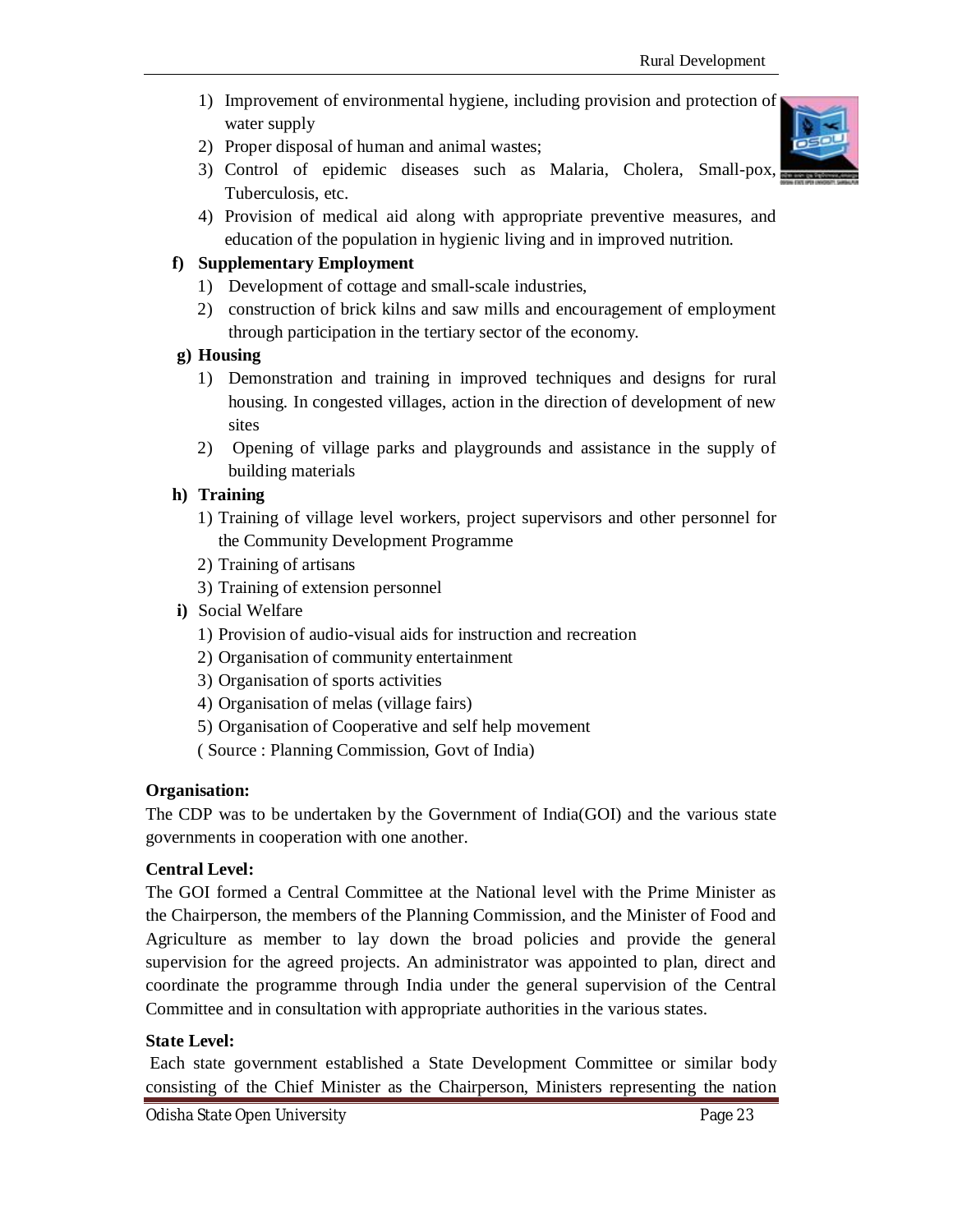building departments as members and a highly competent officer as Development Commissioner who act as Secretary to the Committee. He was responsible for directing the programme in the state and coordinates the activities of the heads of the various departments of the state.



#### **District Level:**

District Development Officer was responsible for the CDP in the district. He was of the status of an Additional Collector and was responsible for the execution of the community project as well as the general development in the district.

#### **Block Level:**

At the block level, a Block Development Committee (BDC) was established with Sub Divisional Officer acting as its Chairperson and Block Development Officer (BDO) acting as its Executive Secretary. The BDO was responsible for the implementation of the programme within the block. He was assisted by eight or nine Extension Officers(EOs) in the field of agriculture, animal husbandry, rural engineering, public health, cooperation, social education, women's and children's programme and rural industries.

#### **Village level :**

At the village level, ten Village Level Workers (VLWs) or Gram Sevaks were responsible for the implementation of the programmes within a cluster of the villages, The VLWs worked under the supervision of the BDO.

|                       | 1952-53 | 1953-54 | 1954-55 | 1955-56 | Total    |
|-----------------------|---------|---------|---------|---------|----------|
| Development blocks    |         |         |         |         |          |
| Community development | 247     | 53      |         |         | 300      |
| National extension    |         | 251     | 253     | 396     | 900      |
| Total:                | 247     | 304     | 253     | 396     | 1,200    |
| Number of villages    |         |         |         |         |          |
| Community development | 25,264  | 7,693   |         |         | 32,957   |
| National extension    |         | 25,100  | 25,300  | 39,600  | 90,000   |
| Total:                | 25.264  | 32,793  | 25,300  | 39,600  | 1,22,957 |

#### **Development blocks and villages taken up during the first five-year plan**

#### **2.6 Evaluation of Community Development Programme**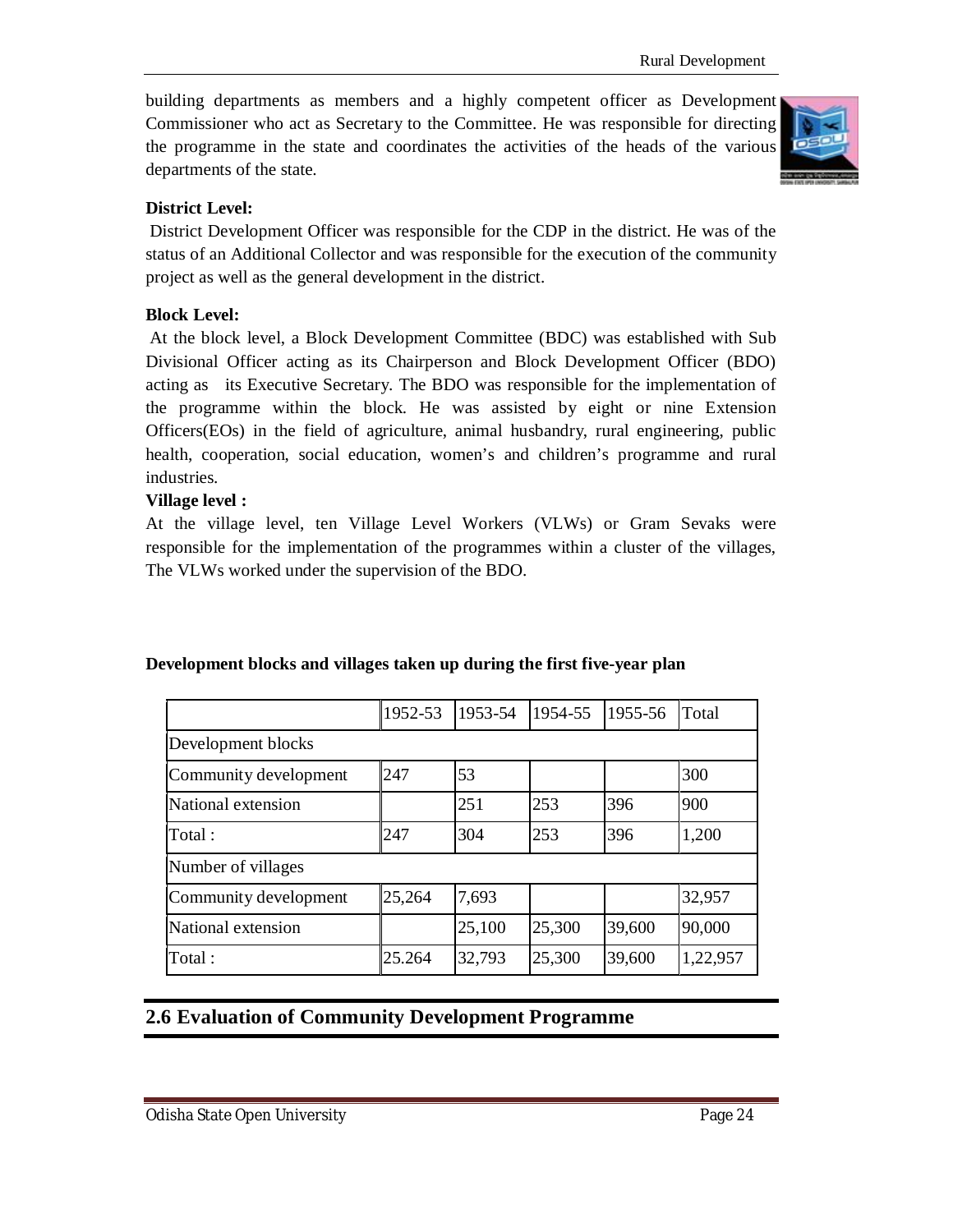The CDP has been reviewed from time to time by the Programme Evaluation Organisation of the Planning Commission, the National Institute of Rural Development (now National Institute of Rural Development and Panchayati Raj) and by various research institutes and individual research scholars. The number of studies highlighted the tangible results in terms of distribution of seeds, use of chemical fertilizers, plant protection materials, improved farm tools and equipment, construction of roads, wells, irrigational canals, establishment of rural health centres, etc. However, many of the studies also reported that the CDP failed to achieve the expected increase in agriculture production. The failure was due to the financial, material and administrative resources of the CDP were spread too thinly across the country to produce any tangible impact on agriculture production and rural poverty.

#### **Causes of failure**

The causes of the failure of the community development programme are as follows:

- 1. Lack of people participation in the programme
- 2. Lack of coordination between different institutions
- 3. Inadequate allocation of resources
- 4. Uneven distribution of the benefits of the programme
- 5. Absence of clearly defined priorities in the programme.
- 6. Failure to evoke popular response.
- 7. Unqualified and untrained personnel for implementation of the programme
- 8. Lack of functional responsibility.
- 9. Ritualism in implementation of the programme: A spirit of ritualism permeated the block programmes and inauguration, opening or foundation stone laying became the be all and end all at all block activities. The project officers were purposely emphasizing the welfare aspect of the programmes so that they could show to the visiting dignitaries some tangible result of thus efforts. But the creation of these welfare activities only kindled the dissatisfaction with the economic condition of the people.

#### **2.7 Weaknesses in the Community Development Programme**

A Critical analysis of the Programme with regard to the objective shows that the programme has some weaknesses there are discussed as

- 1. People did not participate in the programme and perceived it as a government programme.
- 2. here has been too much emphasis on end result and less emphasis in following the correct methods and process to bring about change in the attitudes of the people.
- 3. Due to lack of understanding of the objectives of the CD programme there has often been lack of adherence to the real objectives of the C.D Programme there has not been much concentration on essential items.

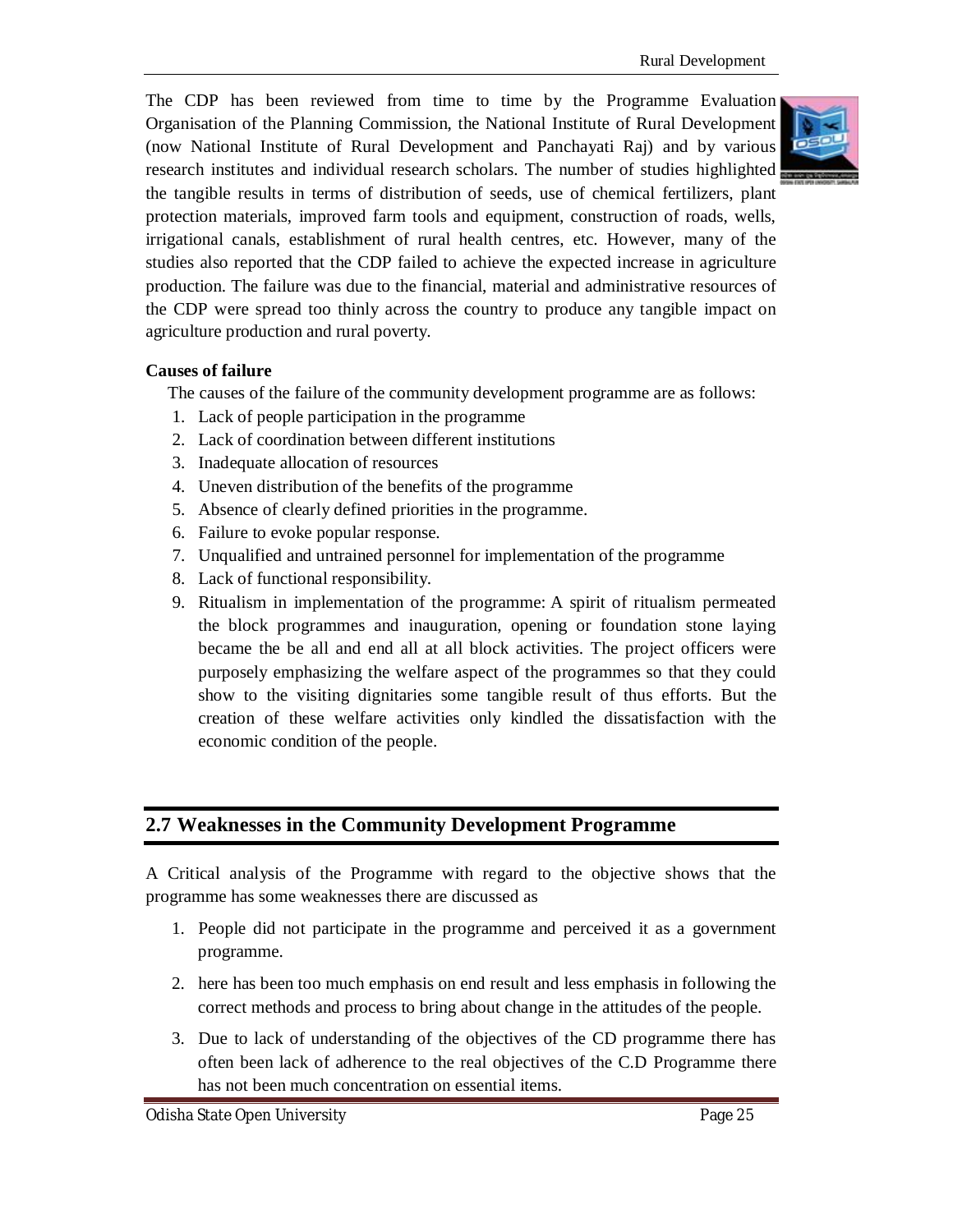- 4. Extension education methods which are so essential for a democratic approach remained mostly as a claim.
- 5. Lack of uniform understanding about the concept principles methods role function etc, at all levels from village to national level.



- 6. Lack of proper and adequate supervision and guidance both administrative and technical at various levels.
- 7. Establishment of superiority by providing democratic leadership is very much lacking to replace autocratic authority.
- 8. The C.D workers feel unhappy at all levels their moral is not very high unhappy workers or change agents can not a make a good organization.

#### **Check Your Progress I**

Note: a) Use the space provided for your answers.

b) Check your answers with the possible answers provided at the end of this unit.

\_\_\_\_\_\_\_\_\_\_\_\_\_\_\_\_\_\_\_\_\_\_\_\_\_\_\_\_\_\_\_\_\_\_\_\_\_\_\_\_\_\_\_\_\_\_\_\_\_\_\_\_\_\_\_\_\_\_\_\_\_\_\_\_\_\_\_

\_\_\_\_\_\_\_\_\_\_\_\_\_\_\_\_\_\_\_\_\_\_\_\_\_\_\_\_\_\_\_\_\_\_\_\_\_\_\_\_\_\_\_\_\_\_\_\_\_\_\_\_\_\_\_\_\_\_\_\_\_\_\_\_\_\_\_

\_\_\_\_\_\_\_\_\_\_\_\_\_\_\_\_\_\_\_\_\_\_\_\_\_\_\_\_\_\_\_\_\_\_\_\_\_\_\_\_\_\_\_\_\_\_\_\_\_\_\_\_\_\_\_\_\_\_\_\_\_\_\_\_\_\_\_

\_\_\_\_\_\_\_\_\_\_\_\_\_\_\_\_\_\_\_\_\_\_\_\_\_\_\_\_\_\_\_\_\_\_\_\_\_\_\_\_\_\_\_\_\_\_\_\_\_\_\_\_\_\_\_\_\_\_\_\_\_\_\_\_\_\_\_

\_\_\_\_\_\_\_\_\_\_\_\_\_\_\_\_\_\_\_\_\_\_\_\_\_\_\_\_\_\_\_\_\_\_\_\_\_\_\_\_\_\_\_\_\_\_\_\_\_\_\_\_\_\_\_\_\_\_\_\_\_\_\_\_\_\_\_

\_\_\_\_\_\_\_\_\_\_\_\_\_\_\_\_\_\_\_\_\_\_\_\_\_\_\_\_\_\_\_\_\_\_\_\_\_\_\_\_\_\_\_\_\_\_\_\_\_\_\_\_\_\_\_\_\_\_\_\_\_\_\_\_\_\_\_

\_\_\_\_\_\_\_\_\_\_\_\_\_\_\_\_\_\_\_\_\_\_\_\_\_\_\_\_\_\_\_\_\_\_\_\_\_\_\_\_\_\_\_\_\_\_\_\_\_\_\_\_\_\_\_\_\_\_\_\_\_\_\_\_\_\_\_

\_\_\_\_\_\_\_\_\_\_\_\_\_\_\_\_\_\_\_\_\_\_\_\_\_\_\_\_\_\_\_\_\_\_\_\_\_\_\_\_\_\_\_\_\_\_\_\_\_\_\_\_\_\_\_\_\_\_\_\_\_\_\_\_\_\_\_

\_\_\_\_\_\_\_\_\_\_\_\_\_\_\_\_\_\_\_\_\_\_\_\_\_\_\_\_\_\_\_\_\_\_\_\_\_\_\_\_\_\_\_\_\_\_\_\_\_\_\_\_\_\_\_\_\_\_\_\_\_\_\_\_\_\_\_

\_\_\_\_\_\_\_\_\_\_\_\_\_\_\_\_\_\_\_\_\_\_\_\_\_\_\_\_\_\_\_\_\_\_\_\_\_\_\_\_\_\_\_\_\_\_\_\_\_\_\_\_\_\_\_\_\_\_\_\_\_\_\_\_\_\_\_

Q 1) What are the essential elements of Community Development?

Ans.

Q 2) What are the philosophy behind Community Development Programme? Ans. \_\_\_\_\_\_\_\_\_\_\_\_\_\_\_\_\_\_\_\_\_\_\_\_\_\_\_\_\_\_\_\_\_\_\_\_\_\_\_\_\_\_\_\_\_\_\_\_\_\_\_\_\_\_\_\_\_\_\_\_\_\_\_\_\_\_\_

Q3) What were the weaknesses of the Community Development Programme? Ans.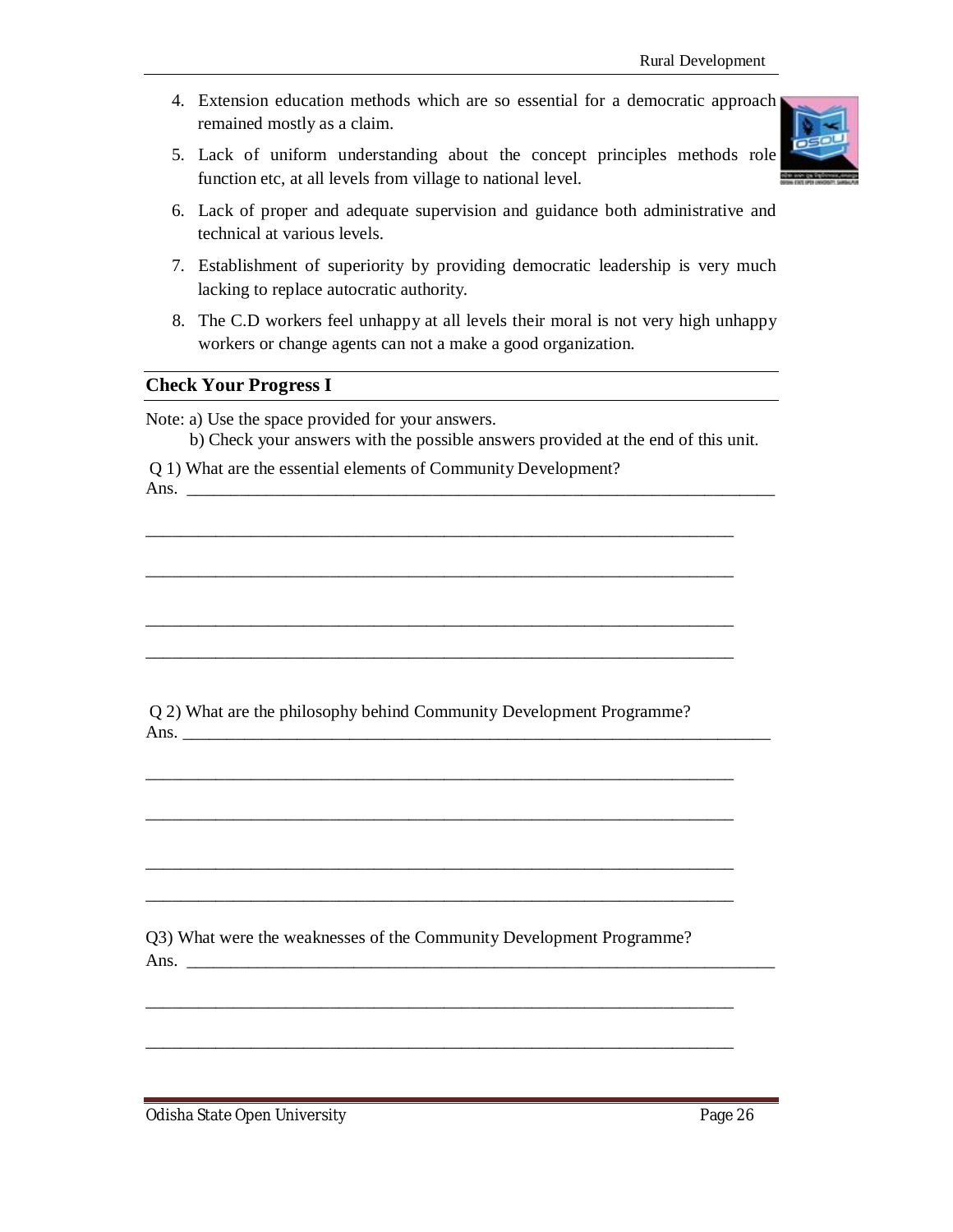# **2.8 Let Us Sum Up**



Rural Development is not a new concept for India rather it is a very basic principle of our culture. Prior to independence, people from various walk of life initiated different programmes for the wellbeing of the people. After independence, Government of India launched various developmental programmes under different five year plans for agriculture and rural development. Community Development Programme and National Extension Services were launched in the  $1<sup>st</sup> FYP$  period and from the implementation of this two programes, country learned important lesson of involving people in programme implementation process.

\_\_\_\_\_\_\_\_\_\_\_\_\_\_\_\_\_\_\_\_\_\_\_\_\_\_\_\_\_\_\_\_\_\_\_\_\_\_\_\_\_\_\_\_\_\_\_\_\_\_\_\_\_\_\_\_\_\_\_\_\_\_\_\_\_\_\_

\_\_\_\_\_\_\_\_\_\_\_\_\_\_\_\_\_\_\_\_\_\_\_\_\_\_\_\_\_\_\_\_\_\_\_\_\_\_\_\_\_\_\_\_\_\_\_\_\_\_\_\_\_\_\_\_\_\_\_\_\_\_\_\_\_\_\_

# **2.9 Key Words**

**Community:** A community is a group of people, who live in a continuous geographical area and have interests in each other for the purpose of making a living. It is a part of a larger social system which meet the basic social needs, through the function of which people have developed a sense of belongingness and ability to work together as an entity.

**Development:** The development connotes growth or maturation. It implies gradual and sequential phases of change. According to MacIver "Development" to signify an upward course in a process "that is, of increasing differentiation.

# **2.10 References**

Dahama, O.P., Bhatanagar,O.P. 1985. *Education and Communication for Development*, Oxford & IBH Publishing Company, New Delhi,

Ensminger, Douglas (1957), A guide to Community Development, Ministry of Community Development, Government of India, Coronation Printing Works, Fatehpuri, Delhi-6.

Mathialagan,P. 2007. *Textbook of Animal Husbandry and Livestock Extension*, International Book Distributing Co. 7, Meerabai Marg, Lucknow, India.

Ray, G.L. 2006. Extension Communication and Management, New Delhi, Kalyani Publishers.

Sharma, K.R.G. 2008. *Veterinary Extension Education*, BSPBS Publications, Hyderabad, Hyderabad,

Supe S.V. (1987), An Introduction to Extension Education, Oxford and IBH Publishing Co. Pvt. Ltd. New Delhi.

# **2.11 Check Your Progress –I**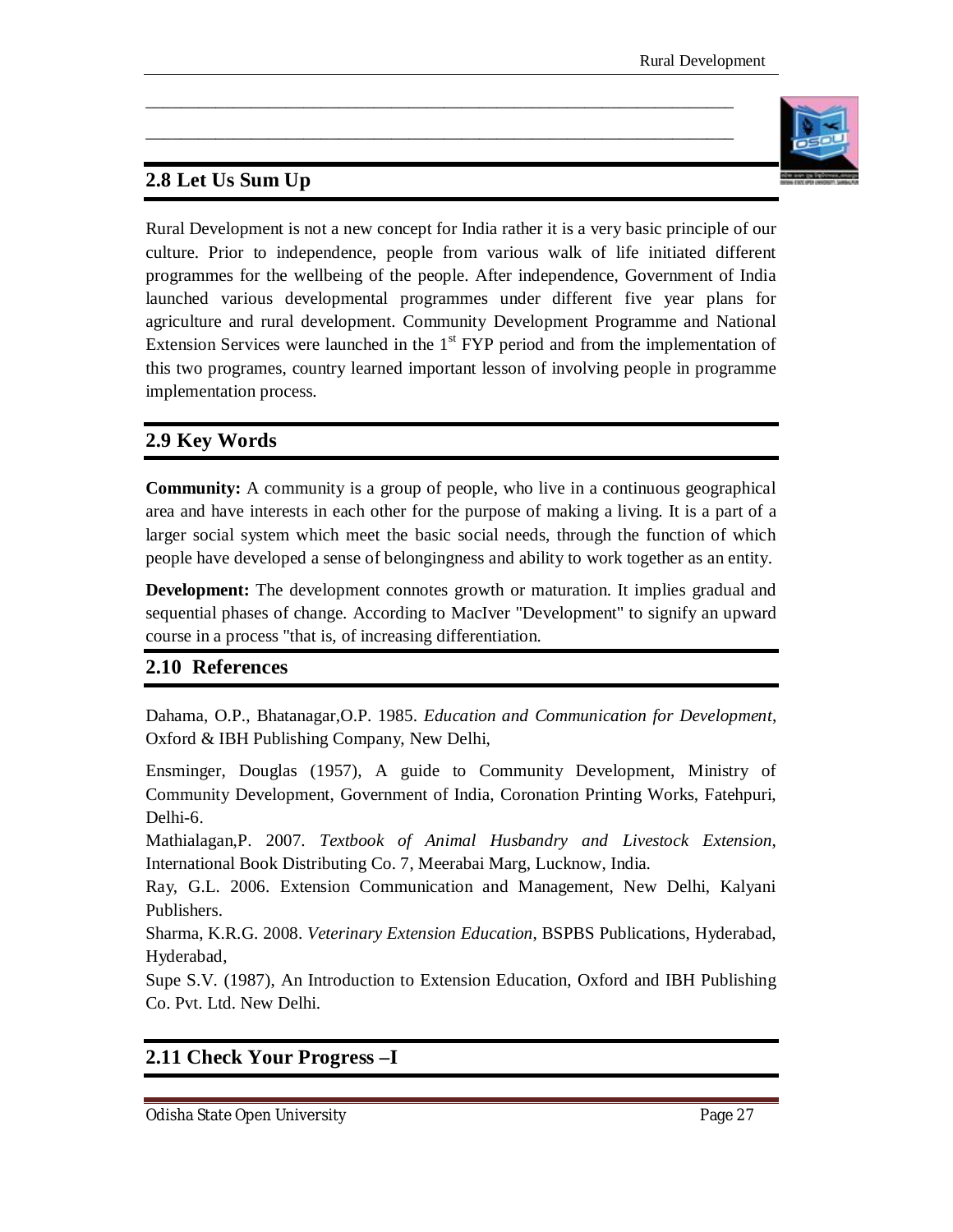#### **Possible Answers**

Q 1) What are the essential elements of Community Development?

Ans: The Successful Community Development programme stresses the following basic elements:

- 1. Must be based on the basic needs of the community
- 2. Change in the attitudes of the people must be emphasised at the initial stages of development.
- 3. Must be aimed at increased and better participation of the people in community affairs, revitalization of existing forms of local government and transition towards effective local administration where it is not yet functioning.
- 4. Identification, encouragement and training of local leadership should be a basic objective in any programme.
- 5. Greater reliance on the participation of women and youth in community projects
- 6. Community self-help projects require both internal and external assistance from the government.
- 7. Implementation of a C.D.P. on a national scale require adoption of consistent policies, specific administrative arrangement, recruitment and training of personnel, mobilization of local and national resources and organization of research, experimentation and evaluation.
- 8. The resources of the voluntary non-governmental organization should be fully utilized in community development programmes at the local, national and international level.
- 9. Economic and social progress at the local level necessitates parallel development on a wider national level.

Q 2) What are the philosophy behind Community Development?

The philosophies on which the Community Development Programme should be based are as follows:

- 1. **People Participate when their felt needs are addressed:** The programme should help the community to solve some of the problems which it fells are existent.
- 2. **People want to be free from poverty and pain:** It is assumed that the members of the community want a standard of living that allows them to be free from pain caused due to lack of sufficient, food, lack of sanitary conditions, lack of clothing and shelter.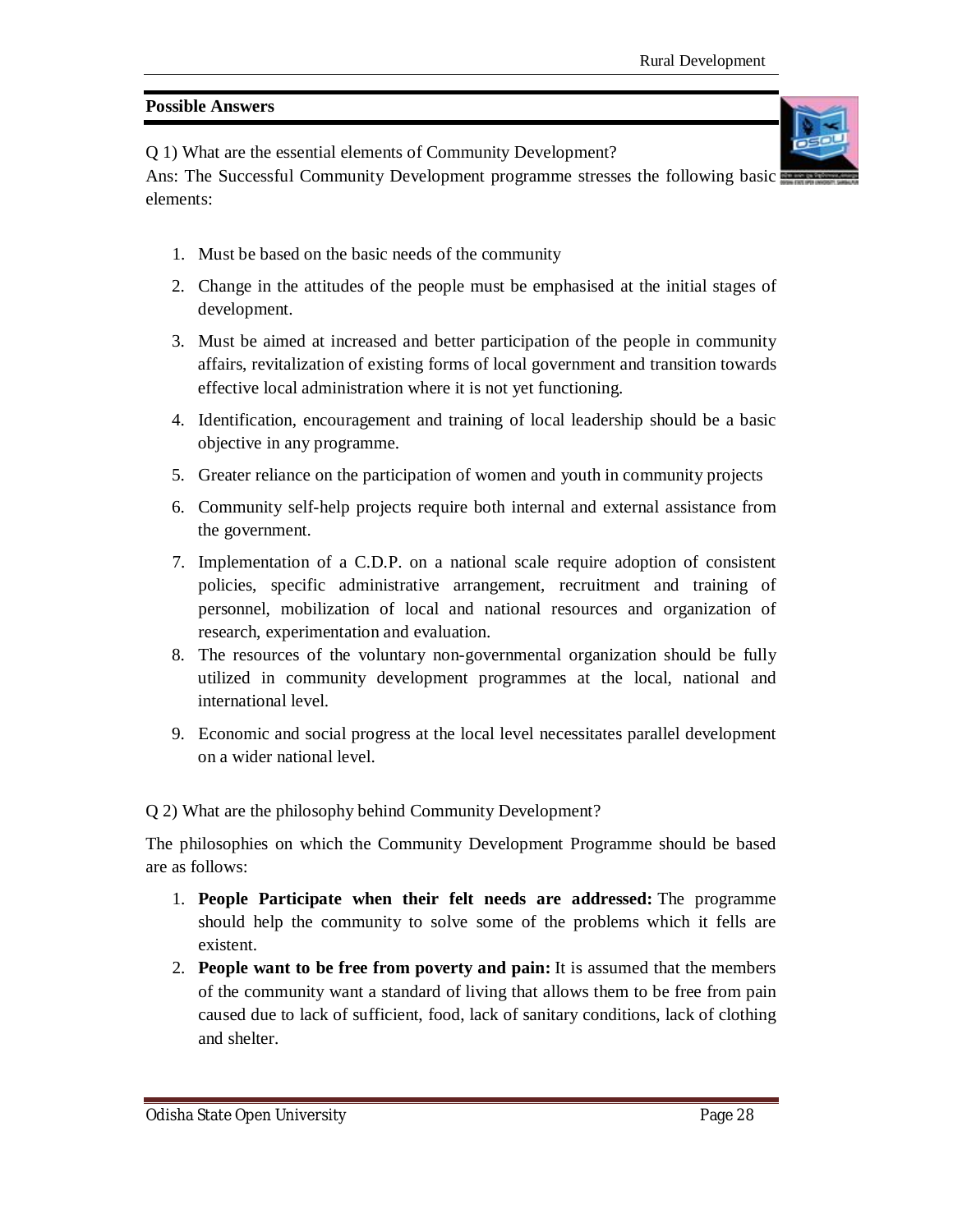3. **People's values given due consideration:** It is presumed that cooperation, groupdecision, self-initiative, social responsibility, leadership, trust worthiness and ability to work are included in the programme.



- 4. **People work for Self-Help and self-reliance :** The people actually plan and work on the solution of their problems themselves of the problems of the community are entirely ameliorated through the efforts of some outside agency, then the development of such things as group decision making, self-initiative, self-reliance leadership etc. will not be forth coming and it cannot be said that the community is developing.
- 5. **People are the greatest resource:** It is by getting the participation of the people in improvement activities that they become developed.
- 6. **Change the way of people thinking :** The programme involves a change in attitudes, habits, ways of thinking, relationships among people in the level of knowledge and intellectual advancement of people, changes in their skill practices of agriculture, health etc.

Q3) What were the weaknesses of the Community Development Programme?

#### Ans:

- 1. People did not participate in the programme and perceived it as a government programme.
- 2. here has been too much emphasis on end result and less emphasis in following the correct methods and process to bring about change in the attitudes of the people.
- 3. Due to lack of understanding of the objectives of the CD programme there has often been lack of adherence to the real objectives of the C.D Programme there has not been much concentration on essential items.
- 4. Extension education methods which are so essential for a democratic approach remained mostly as a claim.
- 5. Lack of uniform understanding about the concept principles methods role function etc, at all levels from village to national level.
- 6. Lack of proper and adequate supervision and guidance both administrative and technical at various levels.
- 7. Establishment of superiority by providing democratic leadership is very much lacking to replace autocratic authority.
- 8. The C.D workers feel unhappy at all levels their moral is not very high unhappy workers or change agents can not a make a good organization.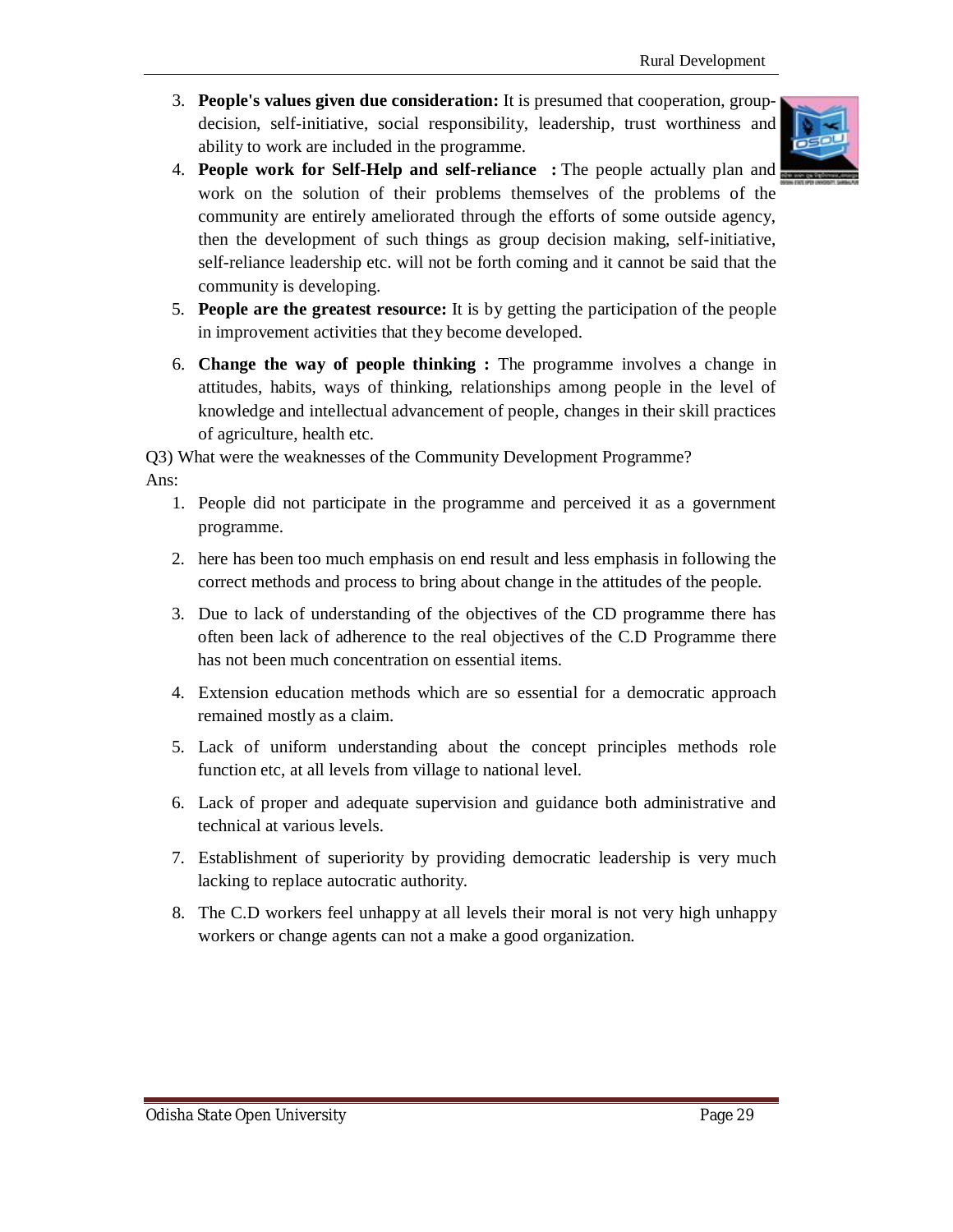# **UNIT-III Land Reforms, Green Revolution and Cooperative Movement**

#### **Learning Objectives:**

After completion of this unit, you should be able to:

- *explain the meanings and rationale of land reform in India*
- *explain the meaning and problems of Green revolution*
- *explain the importance of cooperative in rural development*

#### **Structure:**

- 3.1 Introduction
- 3.2 Land Reforms: Meaning and Rationale
- 3.3 Objectives of the Land Reforms
	- 3.3.1 Abolition of Zamindari System
	- 3.3.2 Tenancy Reforms
	- 3.3.3 Reorganization of land holdings
- 3.4 Green Revolution
	- 3.4.1 History and Development of the Green Revolution
	- 3.4.2 Elements of Green Revolution
	- 3.4.3 Components of Green Revolution
	- 3.4.4 Problems with Green Revolution
- 3.5 Cooperatives in India
	- 3.5.1 What is Co-operation?
	- 3.5.2 The Cooperative Movement in India
	- 3.5.3 Parallel Cooperative Legislation
- 3.6 Cooperative Education
- 3.7 Cooperatives and Rural Development
- 3.8 Women Cooperatives
- 3.9 Function of the Cooperative Department
- 3.10 Role of Voluntary Organisations in Cooperative Development
- 3.11 Summary Report of the High Power Committee on Cooperatives constituted by the Government of India
- 3.12 Let Us Sum Up
- 3.13 Key Words
- 3.14 Reference
- 3.15 Check Your Progress Possible Answers

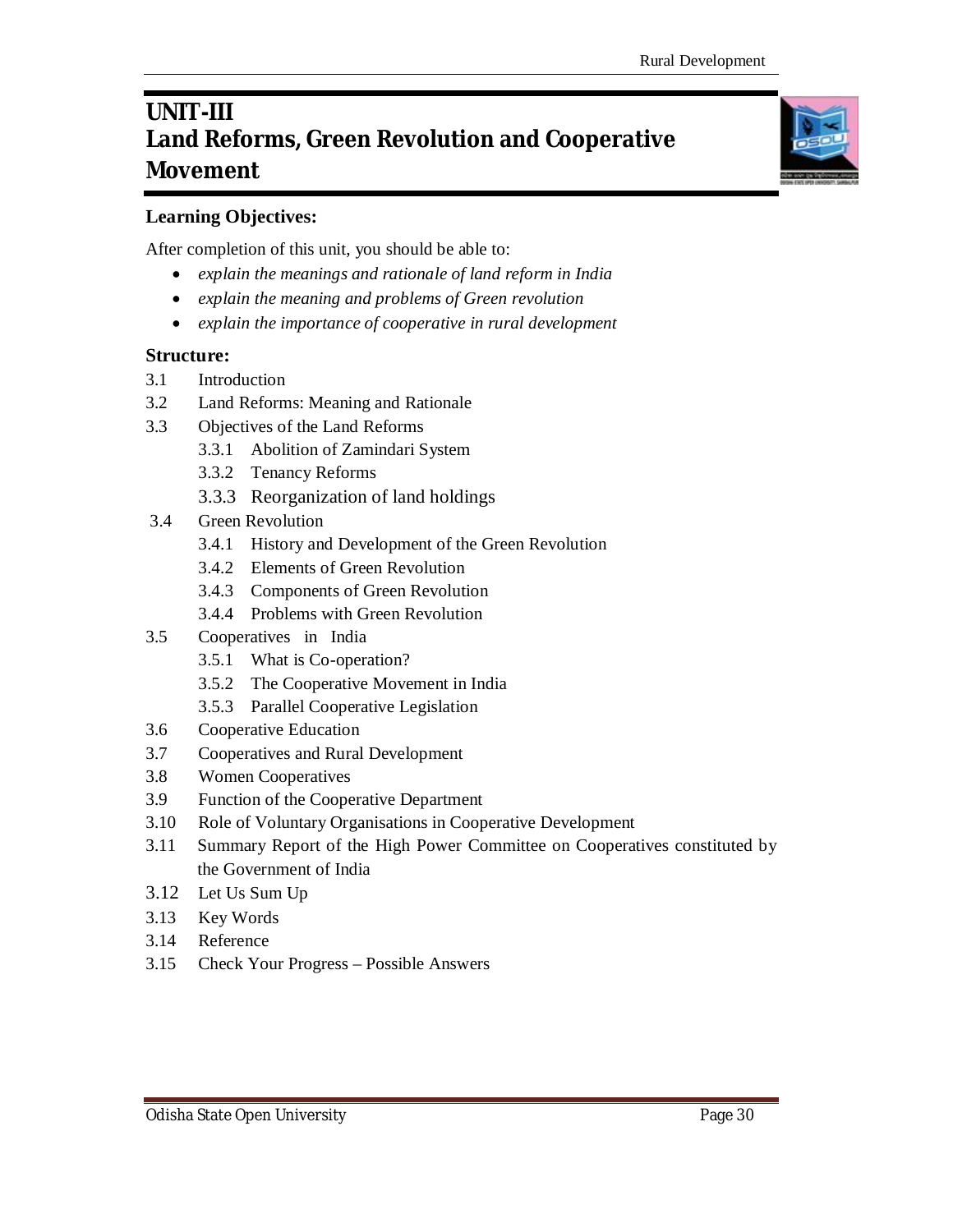# **3.1 Introduction**

The British rulers were not interested in adopting progressive land reforms rather they



encouraged the intermediaries to collect more revenues. The emperors who ruled India before British rule, divided the lands into Jagirs and handed over them to Jagirdhars. These jagirdhars further created intermediaries called zamindars to look after their jagirs and collect revenues from the peasants who cultivate in those lands. British rulers continued the intermediaries under Permanent Settlement Act and assigned the lands to Zamindars permanently to collect the revenues. The zamindars, who were the intermediaries, acquired the ownership rights over huge land holdings. Intermediaries like Zamindars, Talukdars, Jagirs and Inams had dominated the agricultural sector in India by the time the country attained independence. Immediately after Independence, the Government's gave top priority to the abolish the intermediary tenures. Government of India appointed a committee named as Kumarappan committee headed by Kumarappan in 1949 to initiate the land reforms. It was the beginning of land reforms in India. The Kumarappan committee recommended radical institutional reforms and recommended the abolition of Zamindari System. The land constitutes the Concurrent List of the Constitution of India. It is within the state power to legislate for land reforms. Normally, the central government does not intervene in the control, revenue and management of the land in the state. It is because of this constitutional division that each state in the country has its own agenda of land reforms.

# **3.2 Land Reforms: Meaning and Rationale**

In India, the average holding is small in size and is highly scattered which makes it uneconomic for production. Further, the land tenurial system (i.e. size, distribution and ownership pattern of land holding) in India has been characterized by wide disparity in the land ownership whereby land is owned in bulk by few. It is evident from the fact that according to the most recent agriculture census more than half of rural population dependent upon agriculture are smallholdings of less than 1 hectare of land. The absolute landless and the nearly landless (those owning up to 0.2 hectares of land) account for as much as 43 percent of total peasant households. Further, the existence of exploitative intermediaries in the form of zamindari system, allow the land owners to collect large share of production as rent from the actual cultivators. The actual tillers thus possessed no ownership rights over land and worked as tenants on land who can be evicted form the land at will by zamindars. Apart from adding misery to the life of tiling peasants, the system provides no incentives to improve productivity. The land reforms were initiated to ensure incentives and fair reward to cultivators. Thus the important rationale of land reforms is:

1. There is little economic motivation for tenant farmer or wage labour to develop farmland for increased production. Since a cultivator who did not have security of tenure, and was required to pay a high proportion of output in rents, was less likely to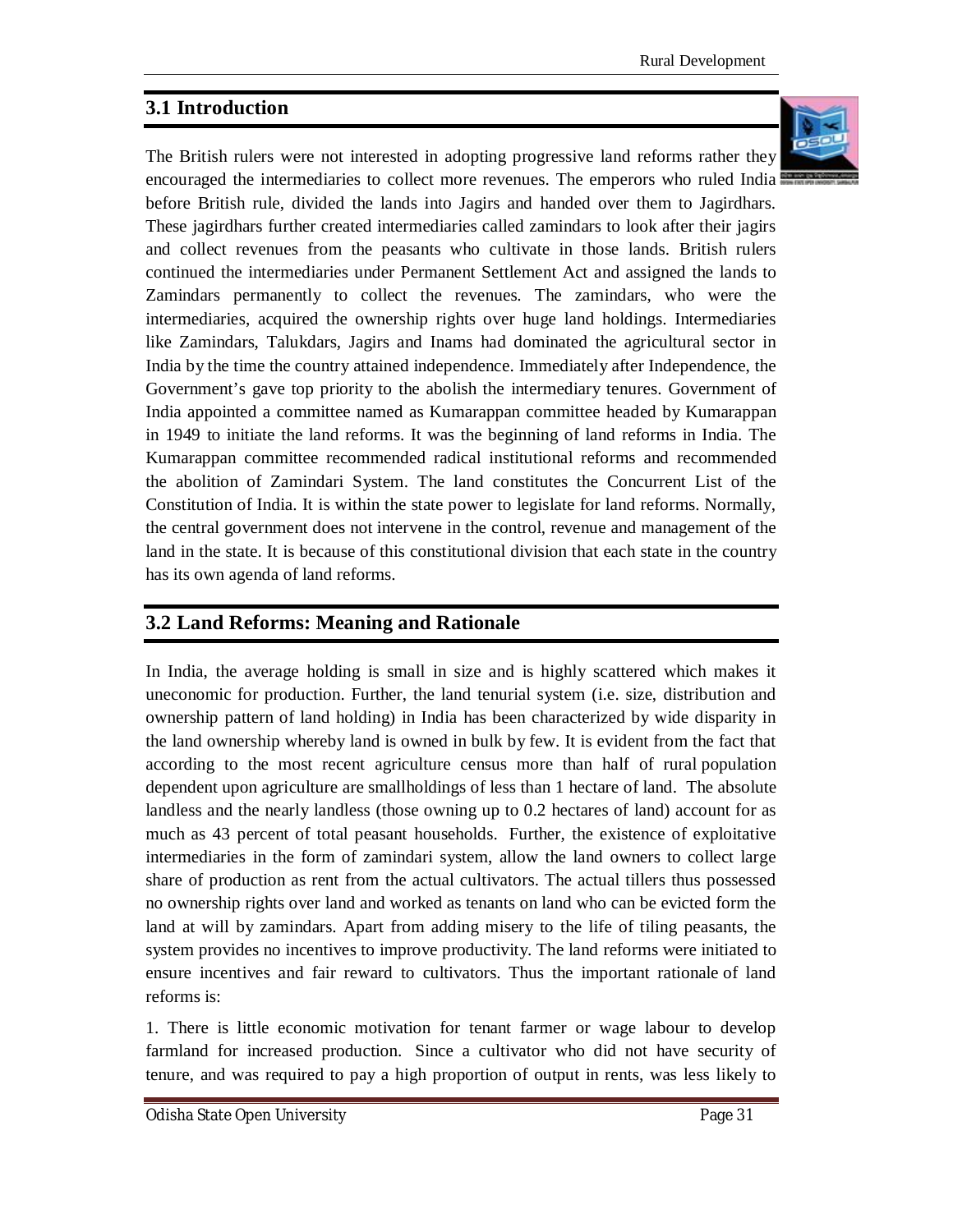invest in land improvements, or use high yielding varieties or other expensive inputs likely to yield higher returns. As a result, agricultural productivity suffered. The farm structure based on owner-operated units is more efficient than one based on wage labour. 2. Land being the most important productive asset in the rural areas. The ownership and the tenacity of land determine the social and economic status. The redistribution of land in favour of rural poor would help to improve their economic well-being, nutritional intake and access to credit. This would reduce income inequalities and rural poverty.



3. Apart from its economic role, land reforms have profound social impact. If the patterns of ownership are fair and just it enhances faith in justice and equity. A skewed land distribution pattern lead to social discontentment, widespread unrest, and violent venting of frustration and anger. This could further increase volatility in a multi-ethnic and multireligious country like India.

4. The small and marginal land-holding results in under-utilization of land since the uneconomic land area is generally put to non-agriculture use mainly for housing or sale of land.

5. The inequality of land holding cause land degradation and has adverse ecological impact. In an effort to increase production on the limited land it is rigorously exploited by applying overdose of artificial fertilizers and chemical. This reduces the natural fertility of soils and increases its vulnerability to erosion**.**

# **3.3 Objectives of the Land Reforms**

The peasants faced many atrocities under the zamindari system of cultivation. The challenge before the Independent Indian Government was not only to abolish the zamindari system but also introduce tenancy reforms to give protection to tenants in terms of providing security of the tenure to the tenants, fixing the fair rents and ultimately making the tenants the owner cultivators. Ceiling of the holdings must be taken up. The Zamindars use to have huge acres of lands under their control. To create equality, the surplus lands from zamindars shall be taken back and should be distributed among the poor.

Land reforms may be defined as institutional changes that aim at changing the land relations favourable to the actual tillers of land and increasing the average farm-size of the cultivators. Land reforms consist of two changes or reforms-one is to reform the land relations between the owners and actual tillers of land and second is to change the average size of land holding so as to make it an economically viable unit. The objective of land reform is to provide social justice to the cultivators in order to assure equal opportunity to the larger section of rural population and to promote agriculture growth. The land reforms consist of the following measures:

- Abolition of Zamindari System
- Tenancy Reforms
- Reorganization of land holdings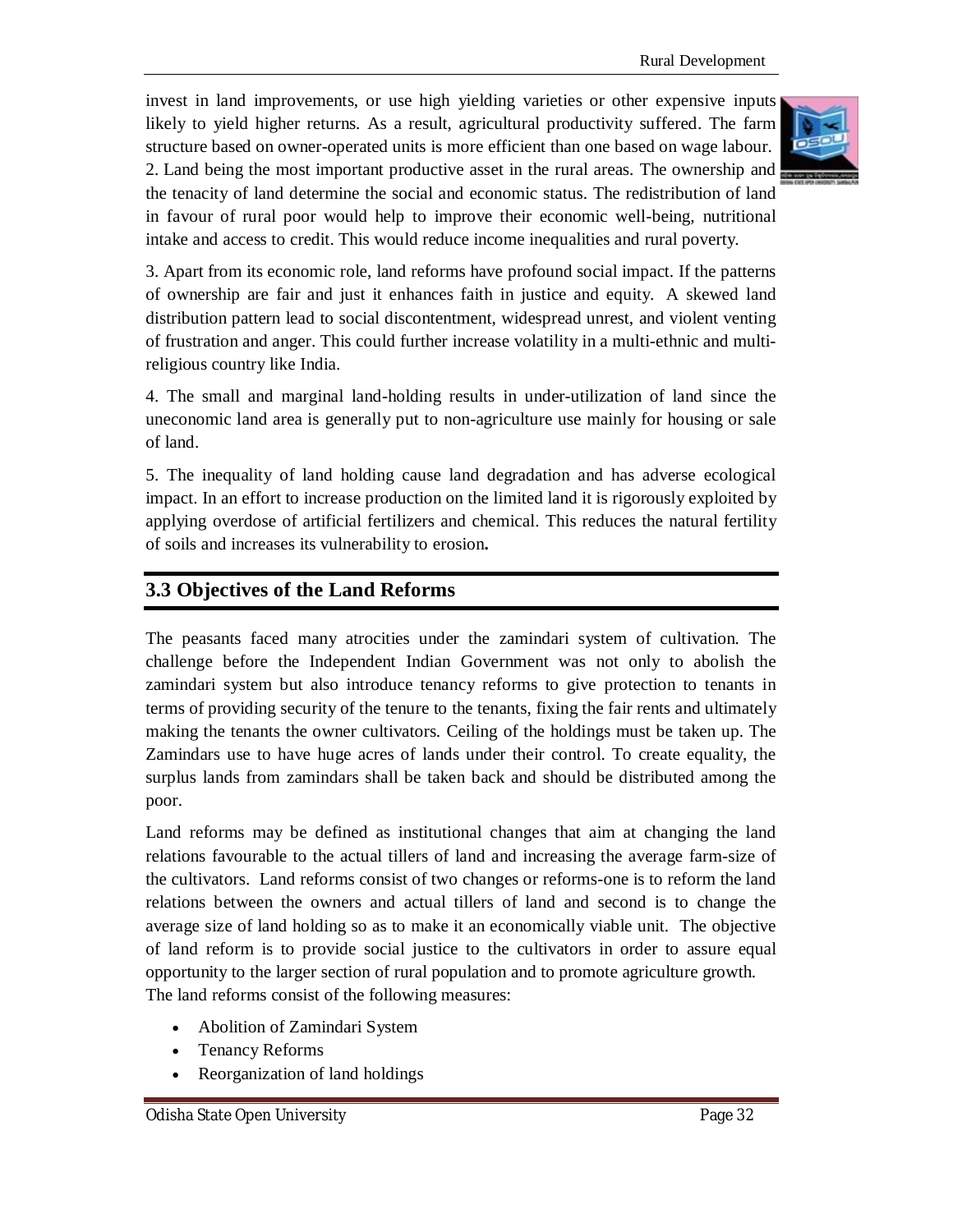# **3.3.1 Abolition of Zamindari System**

Uttar Pradesh was the first state in India brought into effect the law related to abolition of zamindari system followed by Madras (later called Tamil Nadu), Bihar and Madhya Pradesh during 1949 to 51.

#### **Important Provisions of the Zamindari Abolition Act:**

- Under this act zamindars are allowed to possess some part of their lands known as `*Khudh Khast*` lands. Surplus lands shall be confiscated from zamindars.
- Government paid compensation for confiscated land to zamindars
- Government distributed surplus lands confiscated from zamindar to the tenants with a minimal price. Tenants who got the lands were called as `*Bhoomidhars*`, tenants who were not in a position to pay the entire amount, can pay the amount in instalments and were called as `*Sirdars*`.
- Barren lands, ponds, forests were taken away from Zamindars and were transferred to village panchayats.

Golaknath, a zamindar from Punjab challenged the amendment of the Constitution and confiscation of his lands in the Court of law claiming they were against the Article. 31 of the Constitution of India. Supreme Court gave the judgment in favour of Golaknath. However, subsequently to accommodate the Zamindar Abolition Act and to bring land reforms more freely and effectively the Article 31 of the constitution was repealed.

#### **Analysis of Zamindari Abolition Act:**

The provision in Zamindari Abolition Act accommodates that the Zamindars can retain some lands for their personal use. However, how much personal cultivable land can be retained was never defined. Ceiling of holdings was not yet introduced by that time. When the act was passed, there were no records that have the information about the tenancy. Zamindars showed the tenants as their servants and retained the lands. Forests were massively depleted as there was a provision in the act that forests under the control of Zamindars shall be transferred to the village panchayats. The government has to pay compensation for the confiscated lands. This provision in the act increased heavy pressure and burden on the State treasury.

#### **3.3.2 Tenancy Reforms**

Tenancy cultivation is quite common in rural India whereby

The land cultivated by small farmers and share crop with owners as payment of rent for using land was known as tenancy cultivation in India. The daunting task before the Independent Government of India was how to ensure fair rent payment, security to the tenure, converting the tenants into the owner cultivators under tenancy reforms. Surplus lands confiscated from Zamindars were given to tenants on a minimal amount which was eight to ten times of annual rent. The lands were given to only those tenants who were



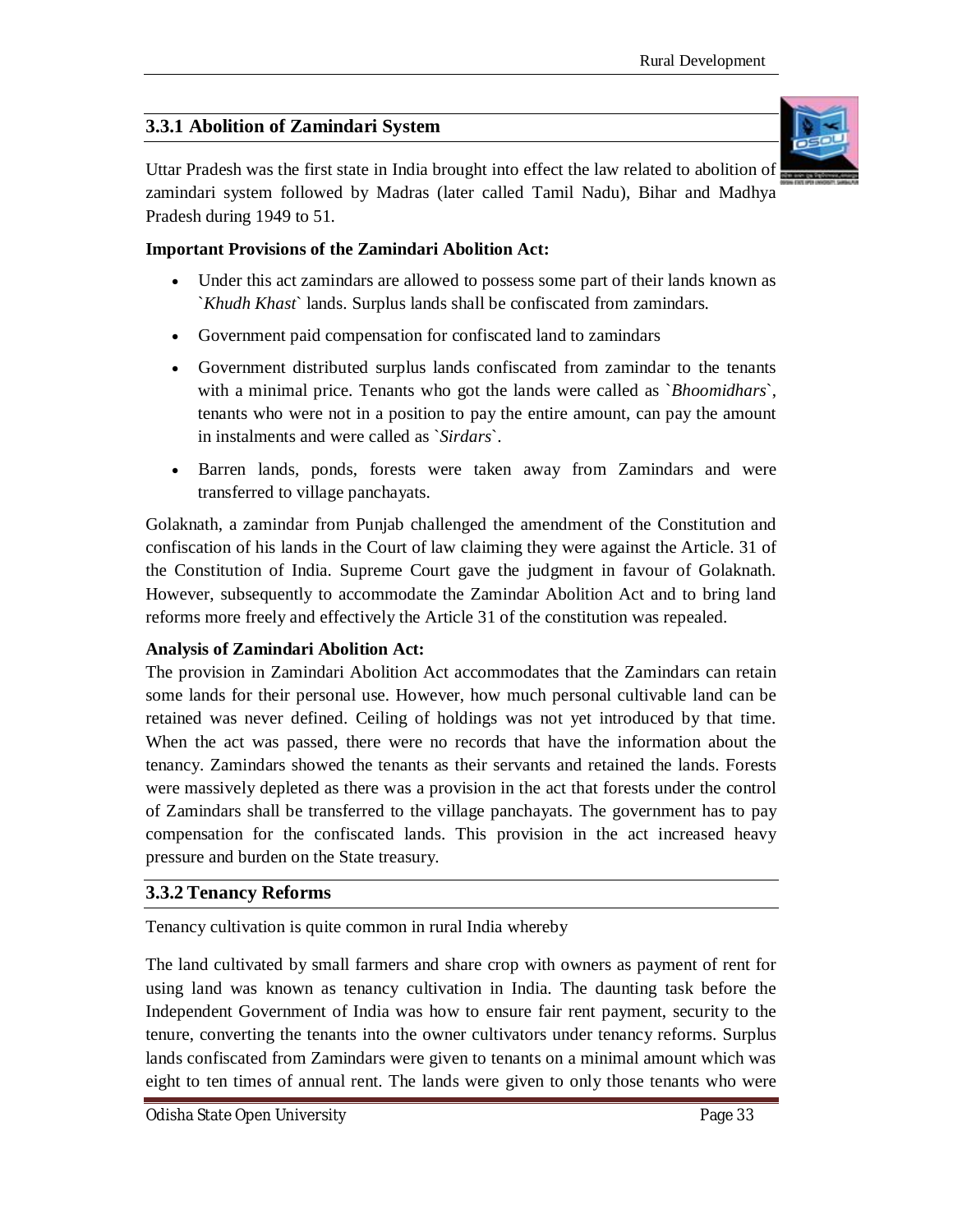paying the rent in the form of cash. Bargadars or Sharecroppers were those tenants who pay the rent in the form of kind and there was no accommodation to them in the act and hence there was no advantage to them with regard to availing the land. However, Sharecroppers were accommodated in the Tenancy acts subsequently. As the terms and conditions between the landlords and the peasants were oral, it was difficult to identify the tenure of the tenants worked in respective lands. The fair rent objective of the tenancy reforms was never implemented. Tenancy reforms included the following measures:



**(i) Rent Ceiling:** The maximum rent payable by the tenant has been fixed. It cannot exceed one fourth to one fifth in most states.

**(ii) Tenure Security:** The security of tilling of land is provided whereby the tenants now cannot be ejected at will except for self-cultivation provided the rent is paid.

**(iii) Conferring Ownership Rights to Peasants:** The legislative changes have been made to provide for conferment of ownership rights on all the cultivating farmers on the payment of specified amount to the landlords.

Tenancy reforms progressed in a large number of states though with varied degree of success with quite a number of peasants and landless laborers were given ownership rights. However, the reform process suffered from ineffective implementations of enormous legislations due to the following reasons:

**(a) Misuse of Exemptions and Escape Clauses**: In the legislation escape clauses were provided that were misused by big land-owners. For example land-owners resorted to ejection of tenants on the pretext of self-cultivation. In fact, tenancy-at-will with no formal contract was increased. The term self-cultivation was defined very loosely. In this manner the owners were able to resume a substantial part of the land. These owners don't cultivate land but informally lease it out on the basis of sharing of crop. The cultivators under these informal leases are under constant threat of ejection.

**(b) Fictitious surrender of land by tenants to landowners':** Land-owners on paper showed that the tenants have been voluntarily given up right on the land in favor of landowners.

**(c) Lack of Information and Economic Support among Poor Tenants:** The policy required the payment of specified amount to the owners to obtain ownership rights but the cultivators lack resources to acquire land from owners.

**(d) Non-Availability of Updated records of Land-Ownership:** also created problems in proper implementation of land reforms.

**(e) Lack of Political will to rigorously implement Tenancy Reforms: A**s large politicians were big land owners so the slow progress of reforms was in their selfinterest.

**(f) Higher Rent:** The efforts were made to fix rent rather than to reduce rents. In many places rents were fixed at a level already prevailing or fixed traditionally.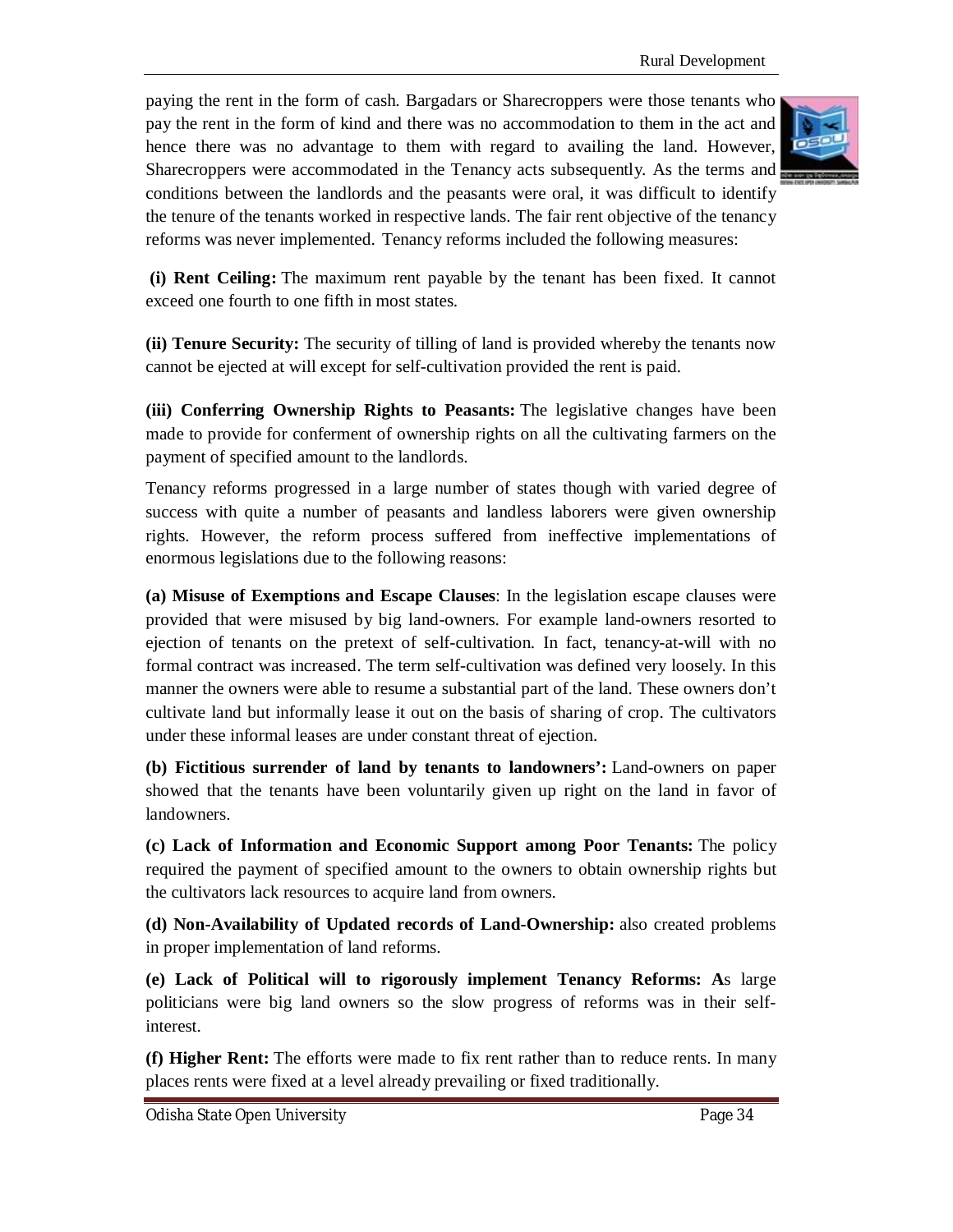Thus the implementation of tenancy reforms left much to be desired. The land favored well-off land lords and created greater insecurity of tenure in the form of informal leasing of land. The resource constraint of the tenants also prevented the large transfers of land in their favour.



# **3.3.3 Reorganization of Land Holdings**

Reorganization of land-holding involves changing the land-size of cultivators so as to make it a viable economic unit. This will help to adopt modern technology and improved agricultural practices. The reorganization of land is undertaken through the following measures

**(i) Land Ceiling Act:** The government introduced the land ceilings Act to retain the excess lands from the Zamindars. The Kumarappan Committee recommended that a zamindar can retain three times of the size of economic holding which was sufficient for livelihood of a family. Whereas, the All India Kisan Sabha recommended that the land that can be retained by a family shall be 25 acres. The congress session of Nagpur in 1959 took decision that all the provinces should immediately implement land ceiling Acts and bring surplus lands under co-operatives.

**Analysis of Land Ceiling Act:** The land ceiling act did not yield satisfactory result till 1972 because zamindars transferred lands on to the names of their farm servants. The provisions of exemption to plantation industries and co-operative farming in the act was used tactfully by the landlords to part away their surplus land.

Based on the reports of the Central land reforms committee, Government of India issued the following new guidelines to the states with regard to land ceiling act;

- Ceiling for the double crop irrigated lands; limit shall be 10 to 18 acres.
- Ceiling for the single crop irrigated lands; limit shall be 27 acres.
- Ceiling for the dry land it shall be 54 acres.

The above ceiling measurements were applicable to a family of five members. The family with more than five can have additional area of land for each additional member but the same cannot be extended beyond twenty acres.

**(ii) Consolidation of Land-Holdings:** Small and scattered land-holding were consolidated into compact economic holdings. The small-sized fragmented and scattered with a person/family land at different places were identified and equivalent of consolidated land were given at one place. The programmed was initially started on voluntary basis but later on made compulsory. The important **factors** that cause **subdivision** and fragmentation of land-holdings are:

**(a) Pressure of population:** The acute growth in the population in the rural causes increasing pressure on the land. Every individual desires a share in the land thus the land gets sub-divided.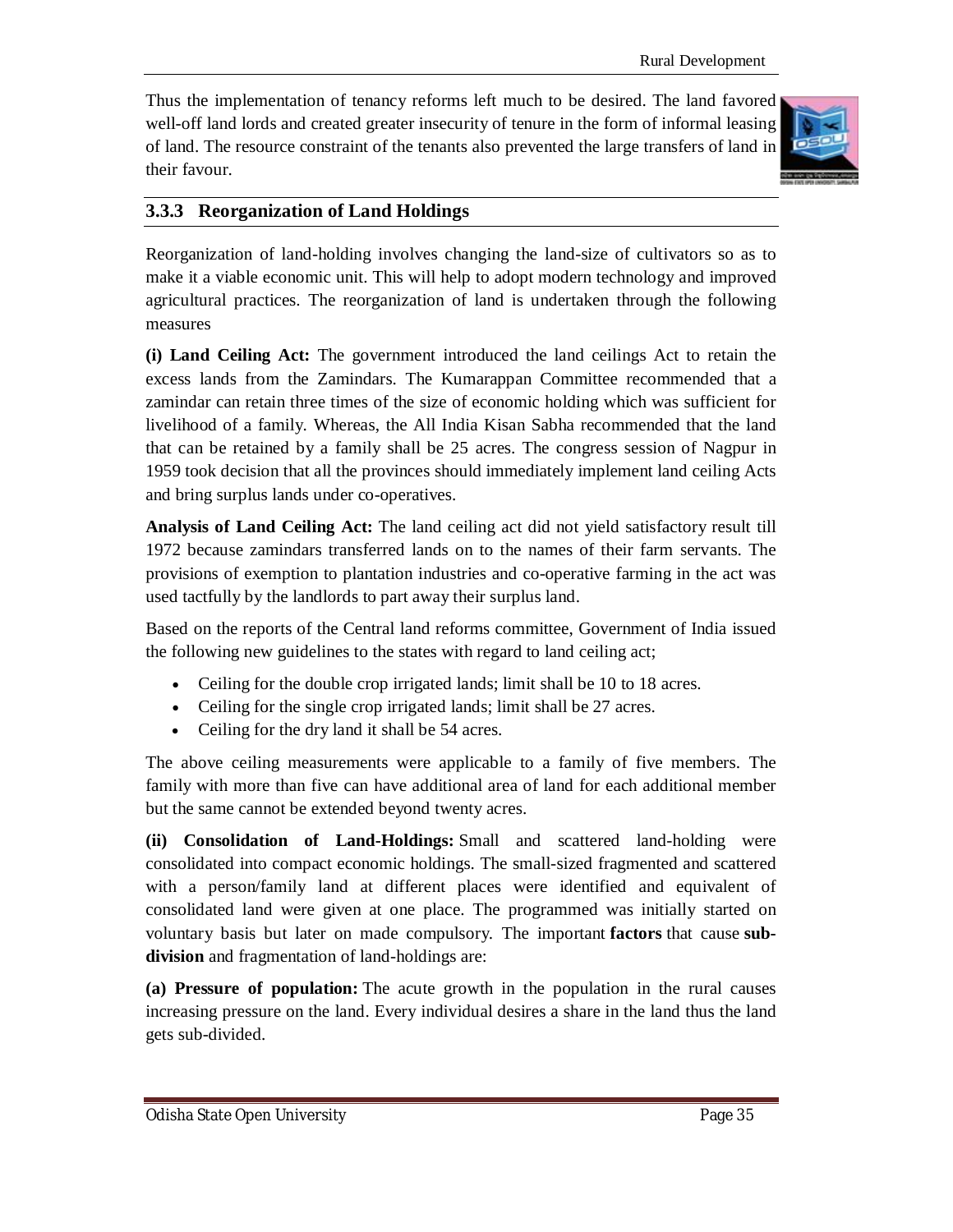**(b) Law of inheritance: T**he Indian inheritance law especially Hindu and Muslim law of succession give equal right of share to all children in the inheritance which led to subdivision and fragmentation of land.



**(c) Rural indebt ness:** Farmers in rural India are largely dependent upon local money

lenders who charges huge interest and very often the land is mortgaged to raise loan. In the event of non-payment of loans, the part of land has to be sold off. This led to subdivision of land-holdings.

#### **Consequences of Sub-Division**

**(a) Wastage of Capacity:** The small and fragmented holdings sometimes make it impossible to use for cultivation and so the land capacity is wasted due to uneconomic size.

**(b) Higher Cost:** The cost of production per unit of land on small-size farm increases. Further, the old techniques are used on such farms that further aggravate the cost of production.

**(c) Lack of Modernization or land Improvement Techniques:** The mechanized method of cultivation like electric pumps thrashers tractors etc or modern irrigation system cannot be adopted due to limited scale.

**(d) Loss of Acreage**: The large quality of cultivable land is lost due to boundaries and fencing. The litigation due to disputes on these issues further results into wastage of land.

The reorganization of land aims at bringing reduction in the inequalities of landownership in rural areas. The data on the land-holding however suggest that the position is far from satisfactory and the concentration of land-holding in the hands of few is a general phenomenon in villages. The factors behind slow progress in the reorganization process are as follows:

**(i) Social Causes:** Farmers are found to be attached emotionally to their land and so are unwilling to participate in the consolidation process.

**(ii) Impractical:** Land quality differs at different places and so it is difficult practically to allot equivalent land to farmers at one place for scattered land.

**(iii) Lack of Updated Records and Incompetent Administrative Staff:** The consolidation process requires the complete knowledge of land and its quality but due to lack of record it becomes difficult to implement it.

**(iv) Corruption:** The dishonest administrators helped the big land owners to make fake transfers and evade ceiling laws. Further, the waste, barren or low-quality land was declared as surplus land that could not be cultivated.

**(v) Long Delays and Litigation:** The time-gap between the announcement of the policy and enactment of laws also enable to make fictitious transfers and sales of land to evade ceiling laws. The legal cases were filed in the courts in this regard. Thus the big chunk of potential surplus land was lost as the legal battles dragged for years.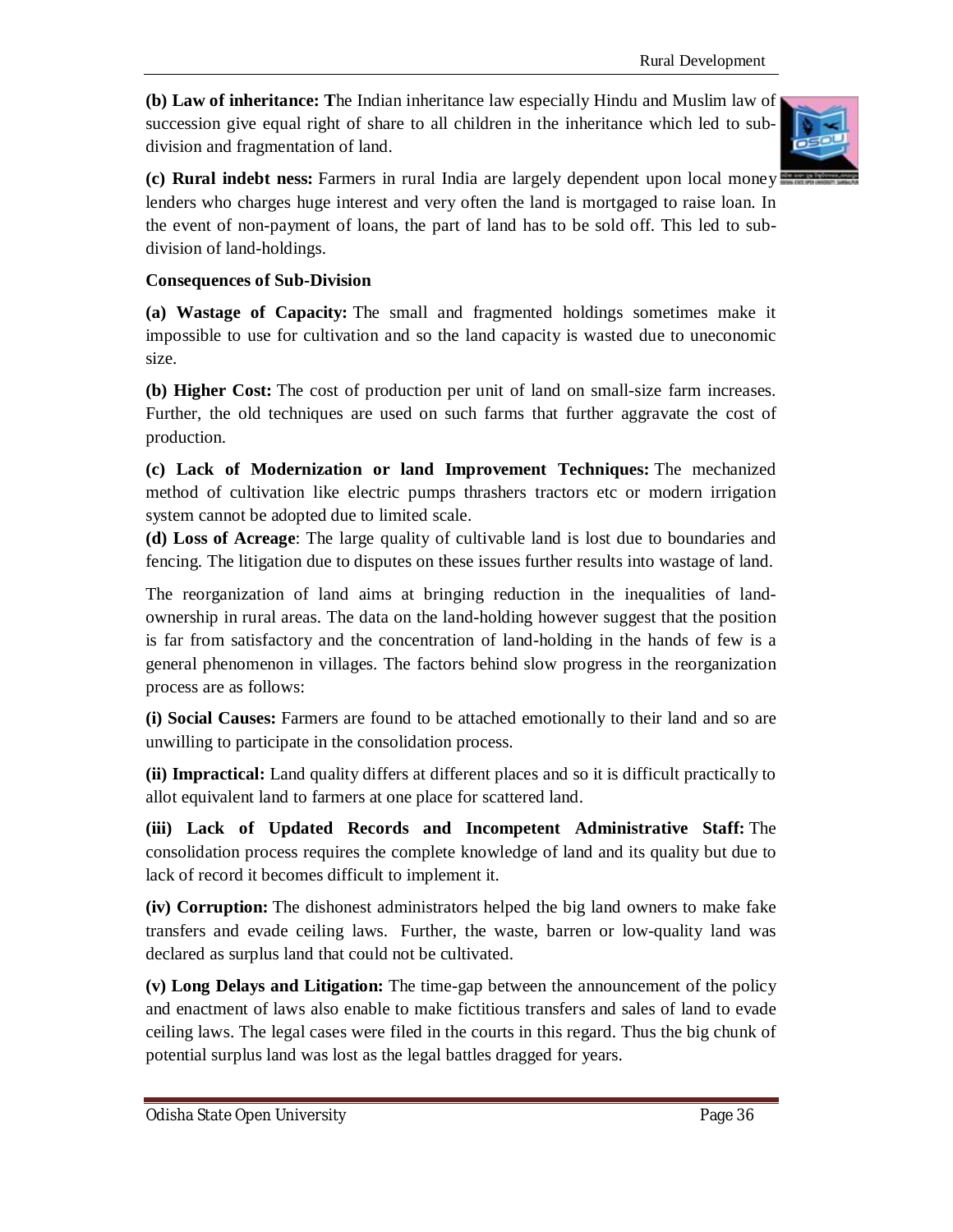**(vi) Lack of Political Will:** The ceiling laws lack proper political backing due to excessive big farmer's pressure on the political parties.

#### **Check Your Progress I**



| Note: a) Use the space provided for your answers.<br>b) Check your answers with the possible answers provided at the end of this unit. |
|----------------------------------------------------------------------------------------------------------------------------------------|
| Q 1) What are the measures adopted for land reforms?                                                                                   |
|                                                                                                                                        |
|                                                                                                                                        |
|                                                                                                                                        |
|                                                                                                                                        |
|                                                                                                                                        |
|                                                                                                                                        |
|                                                                                                                                        |
|                                                                                                                                        |
| Q 2) What are the important provisions of Zamindari Abolition Act?                                                                     |
|                                                                                                                                        |
|                                                                                                                                        |
|                                                                                                                                        |
|                                                                                                                                        |
|                                                                                                                                        |
|                                                                                                                                        |
|                                                                                                                                        |
| Q 3) Write tenancy reforms measures adopted by Government.                                                                             |
|                                                                                                                                        |
|                                                                                                                                        |
|                                                                                                                                        |
|                                                                                                                                        |
|                                                                                                                                        |
|                                                                                                                                        |
|                                                                                                                                        |
|                                                                                                                                        |
| <b>3.4 Green Revolution</b>                                                                                                            |

More than four million people died due to hunger in Bengal Famine during 1943. Acute food grain shortage was the main cause behind this widespread devastation. The shortage of food grain production in the country continued till the Britishers' left India. The

Odisha State Open University **Page 37**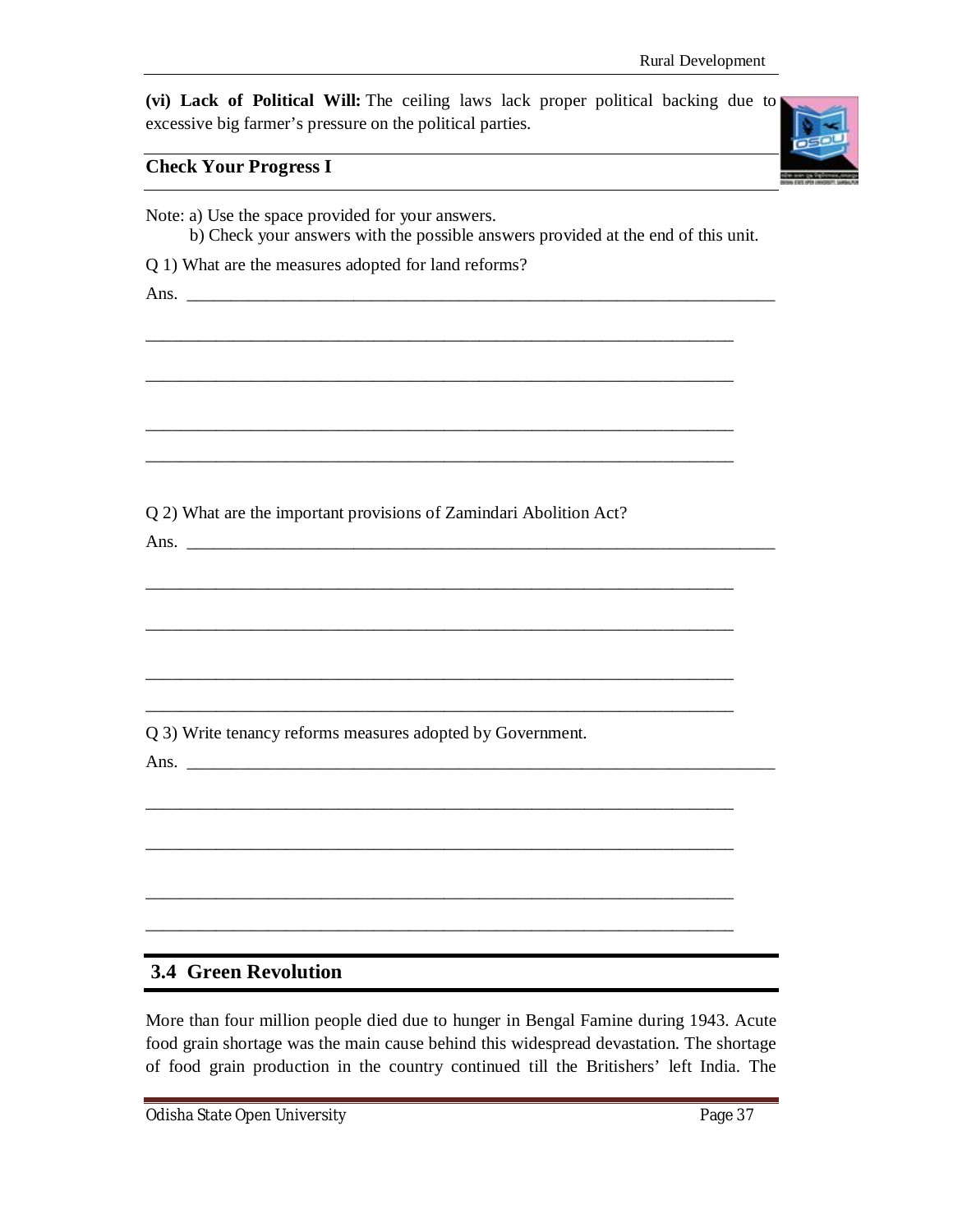independent India's top priority was to increase food grain production to fed its own population. This necessity led, on one hand, to the Green Revolution in India and, on the other, legislative measures to ensure that businessmen would never again be able to hoard food for reasons of profit. The efforts made by Government of India from 1947 to 1967 were not entirely successful. Efforts until 1967 largely concentrated on expanding the farming areas. But starvation deaths were still being reported in the newspapers because of population was growing at a much faster rate than food production. This called for drastic action to increase yield during 1967-68. The action came in the form of the Green revolution. The term "Green Revolution" is a general one that is applied to successful agricultural experiments in many Third World countries. It was not specific to India. But it was most successful in India.

#### **3.4.1 History and Development of the Green Revolution**

The history of Green Revolution is traced back to the 1940s when Daniels, the U S Ambassador to Mexico and Henry Wallace, Vice President of the USA set up a scientific mission to help the development of agricultural technology in Mexico. The Mexican government and the Rockefeller Foundation started a joint venture to introduce plant breeding programme in Mexico by introducing High Yielding Varieties (HYVs) or the 'miracle seeds' of dwarf varieties of high-yielding wheat to increase production. The success of the Green Revolution is often attributed to Norman Borlaug, the Norway-born, U.S-based agricultural scientist interested in agriculture. In the 1940s, he began conducting research in Mexico and developed new disease resistance 'miracle seeds' of dwarf varieties of high-yielding wheat. By combining Borlaug's wheat varieties with new mechanized agricultural technologies, Mexico was able to produce more wheat than was needed by its own citizens, leading to its becoming an exporter of wheat by the 1960s. Mexico was importing half of its wheat supply prior to use of this verities. Due to the success of the Green Revolution in Mexico, its technologies spread worldwide in the 1950s and 1960s. In connection with the 'miracle seed' programme, two international agricultural research stations International Maize and Wheat Improvement Centre (CIMMYT) and the International Rice Research Institute (IRRI) were set up. These centres grew out of the Rockefeller Foundation's country programme to launch the new seeds, known as the New Agricultural strategy, by the mid-1960s. By 1966, IRRI started producing 'miracle' rice, in succession to the 'miracle' wheat from CIMMYT. The Green Revolution was given support in Mexico, Philippines and India from the 1940s through to the1960s by the Rockefeller, the Ford Foundation and the U S Government. The Rockefeller Foundation and the Ford Foundation, as well as many government agencies around the world funded research to increase food grain production to produce more food for the growing human population. In 1963 with the help of this funding, Mexico formed an international research institution called The International Maize and Wheat Improvement Center. Countries all over the world in turn benefited from the Green Revolution work conducted by Borlaug and this research institution. Borlaug and the Ford Foundation implemented in India a new variety of rice, IR8, that produced more

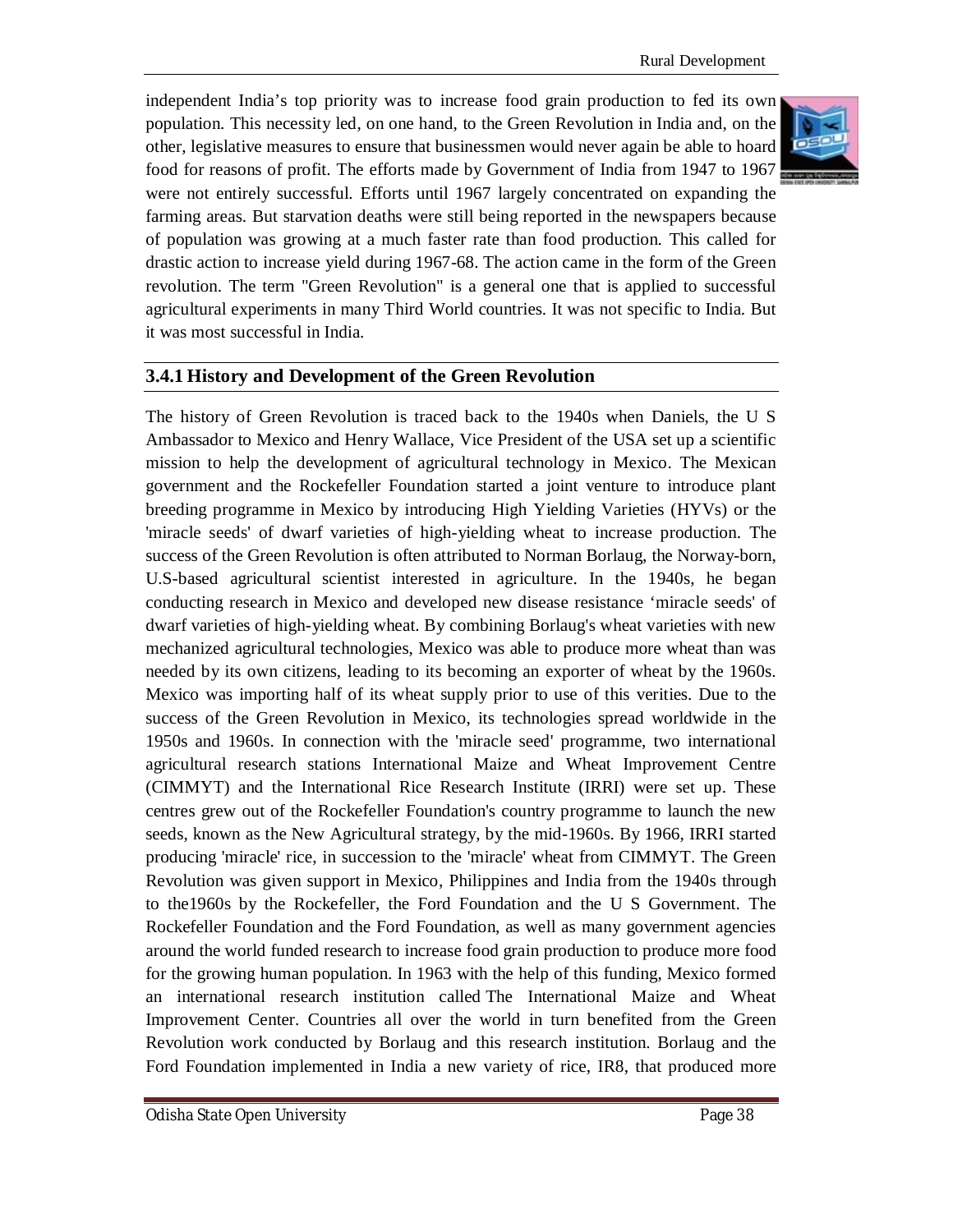grain per plant when grown with irrigation and fertilizers. Today, India is one of the world's leading rice producers and IR8 rice usage spread throughout Asia in the decades following the rice's development in India.



#### **Role of Dr. Swaminathan**

Dr. M. S. Swaminathan was the adviser of the Minister of Agriculture and he invited Dr. Borlaug to India. Swaminathan is known for having lobbied with then Prime Minister Lal Bahadur Shastri to import 18000 tons of Mexican seed. He established National Bureau of Plant, Animal and Fish Genetic Resources of India and International Plant Genetic Resources Institute. Swaminathan is known as "Indian Father of Green Revolution" for his leadership and success in introducing and further developing high-yielding varieties of wheat in India.

#### **What is the Green Revolution?**

The dramatic transformation in agriculture practices that involves the use of new methods of cultivation and inputs refers to as Green Revolution. It was a period when the productivity of global agriculture increased drastically as a result of new advances. During this time period, agriculture technological advances in the field of seed, fertiliser, pesticides, etc. were used efficiently by the farming community to increase the production. In India, the green revolution occurs as a result of adoption of new agriculture strategy during mid 60's by Government of India to achieve self-sufficiency in the food grains production.

#### **3.4.2 Elements of Green Revolution**

Main elements of the Green Revolution:

- (1) Expansion of farming areas
- (2) Double-cropping
- (3) Use of improved seeds

#### **Expansion of farming areas**

As mentioned above, the area of land under cultivation was being increased right from 1947. But this was not enough in meeting with rising demand. Other methods were required. Yet, the expansion of cultivable land also had to continue. So, the Green Revolution continued with this quantitative expansion of farmlands. However, this was not the most striking feature of the Revolution.

#### **Double-cropping**

Increased irrigation facilities supported the farmers to go for double cropping which resulted more production from the same piece of land. Dams were built to arrest large volumes of natural monsoon water which were earlier being wasted. Simple irrigation techniques were also adopted.

#### **Using seeds with superior genetics**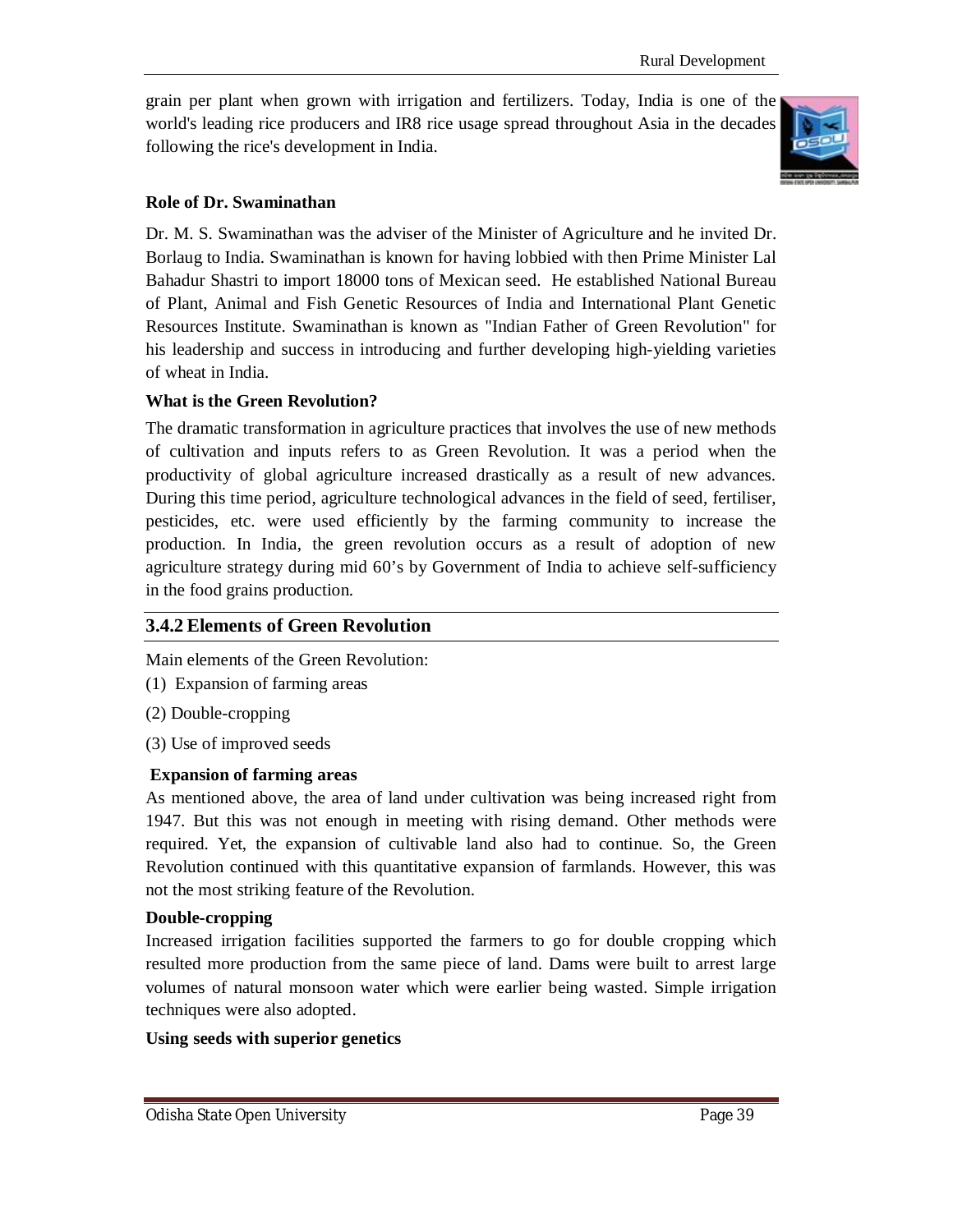This was the scientific aspect of the Green Revolution. The Indian Council for Agricultural Research developed new strains of high yield value (HYV) seeds, mainly wheat and rice but also millet and corn which were used to produce more. The most noteworthy HYV seed was the K68 variety for wheat. The credit for developing this strain goes to Dr. M.P. Singh who is also regarded as the hero of India's Green revolution.



#### **3.4.3 Components of Green Revolution**

The core components of new agriculture strategy are:

- **(i) Use of High-Yielding Variety(HYV) seeds** that matures in short span of time.
- **(ii) Application of fertilizers, manures and chemicals** in the agriculture production.
- **(iii) Multiple Cropping Patterns** that allows farmers to grow two or more crops on the same land.
- **(iv) Mechanization of farming** with the use of machines like tractors, harvesters pump sets etc in the agriculture occur in a big way.
- **(v) Creation of Infrastructure facilities** to provide better transportation, irrigation, warehousing, marketing facilities, rural electrification
- **(vi) Price Incentives** involving provision of the minimum support prices for various crops so as to allow reasonable price to farmers for their produce.
- *(vi)* **Better financial assistance** through spread of credit facilities with the development of wide network of commercial banks, cooperative banks and establishment of National Bank for Agriculture and Rural Development (NABARD) as an apex bank to coordinate the rural finance in India.

#### **Statistical Results of the Green Revolution**

**a)** The Green Revolution resulted in a record grain output of 131 million tons in 1978-79. This established India as one of the world's biggest agricultural producers. No other country in the world which attempted the Green Revolution recorded such level of success. India also became an exporter of food grains around that time.

b) Yield per unit of farmland improved by more than 30 per cent between 1947 (when India gained political independence) and 1979 when the Green Revolution was considered to have delivered its goods

c) The crop area under HYV varieties grew from seven per cent to 22 per cent of the total cultivated area during the 10 years of the Green Revolution. More than 70 per cent of the wheat crop area, 35 per cent of the rice crop area and 20 per cent of the millet and corn crop area, used the HYV seeds

#### **Economic results of the Green Revolution**

a) Crop areas under high-yield varieties needed more water, more fertilizer, more pesticides, fungicides and certain other chemicals. This spurred the growth of the local manufacturing sector. Such industrial growth created new jobs and contributed to the country's GDP,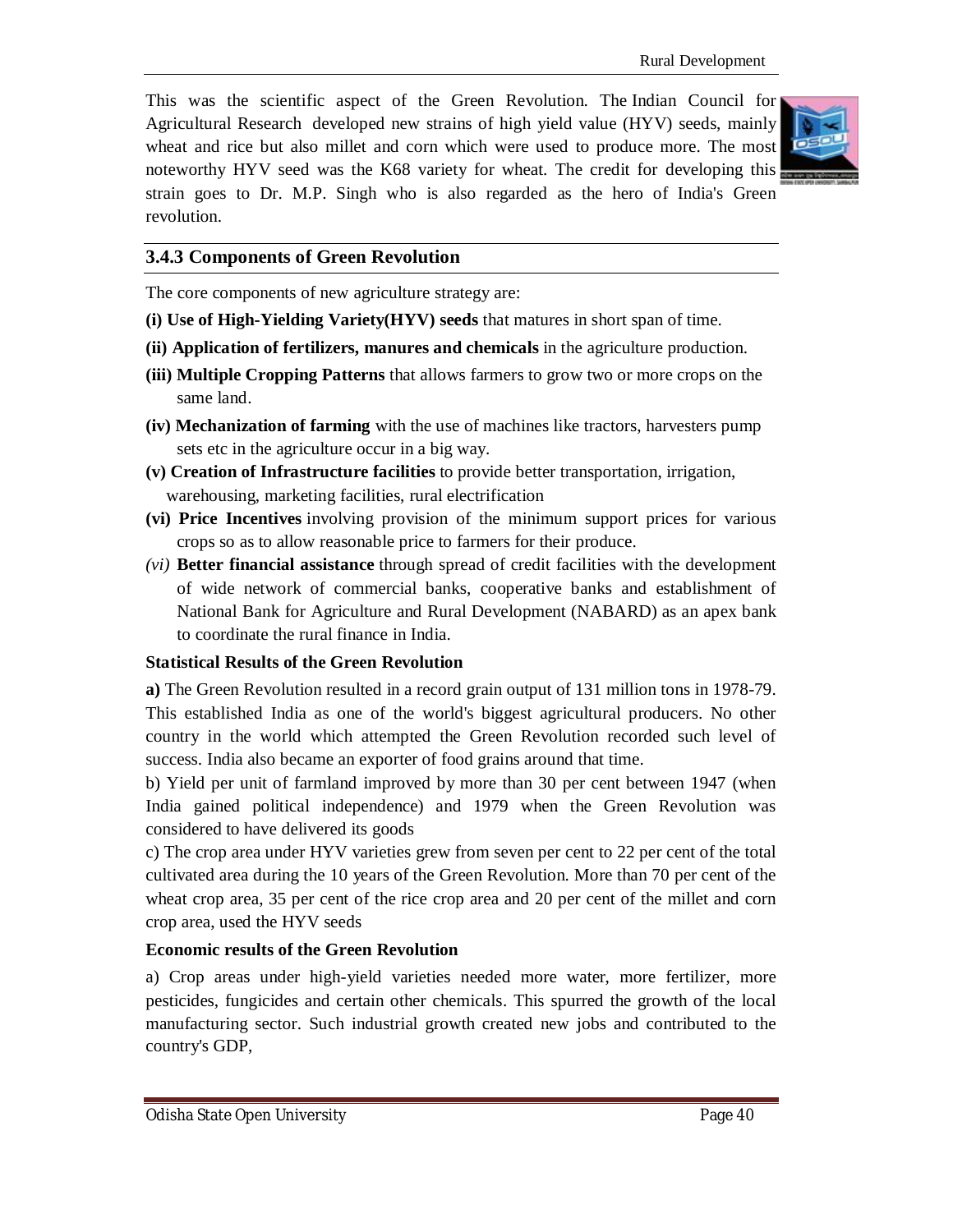b) The increase in irrigation created need for new dams to harness monsoon water. The water stored was used to create hydro-electric power. This in turn boosted industrial growth, created jobs and improved the quality of life of the people in villages



c) India paid back all loans it had taken from the World Bank and its affiliates for the purpose of the Green Revolution. This improved India's creditworthiness in the eyes of the lending agencies.

d) Some developed countries, especially Canada, which were facing a shortage in agricultural labour, were so impressed by the results of India's Green Revolution that they asked the Indian government to supply them with farmers experienced in the methods of the Green Revolution. Many farmers from Punjab and Haryana states in northern India were thus sent to Canada where they settled (That's why Canada today has many Punjabi-speaking citizens of Indian origin). These people remitted part of their incomes to their relatives in India. This not only helped the relatives but also added, albeit modestly, to India's foreign exchange earnings

#### **Sociological results of the Green Revolution**

The Green Revolution created plenty of jobs not only for agricultural workers but also industrial workers by the creation of lateral facilities such as factories and hydro-electric power stations as explained above.

#### **Political results of the Green Revolution**

a) India transformed itself from a starving nation to an exporter of food. This earned admiration for India in the comity of nations, especially in the Third World.

b) The Green Revolution was one factor that made Mrs. Indira Gandhi (1917-84) and her party, the Indian National Congress, a very powerful political force in India.

#### **3.4.4 Problems with Green Revolution**

The new agriculture strategy has resulted into increased productivity and returns for farmers. This has resulted in decline in rural poverty to an extent. However, the revolution resulted into increased income, wide interpersonal and regional inequality and inequitable asset distribution. The major problems associated with green revolution are as follows:

#### **(1) Increase in personal inequalities in rural areas**

The income inequality between rich and poor increases due to:

- **(i)** The owners of large farms were the main adopters of new technology because of their better access to irrigation water, fertilizers, seeds and credit. In other words, given the need for complex agricultural techniques and inputs, the green revolution benefits the large farmers. The small farmers lagged behind the larger farmer as small farmers had to depend upon traditional production method. Since the rich farmers were already better equipped, the green revolution accentuate the income inequalities between rich and poor.
- **(ii)** Green revolution resulted into lower product price and higher input prices which also encouraged landlords to increase rents or force tenants to evict the land.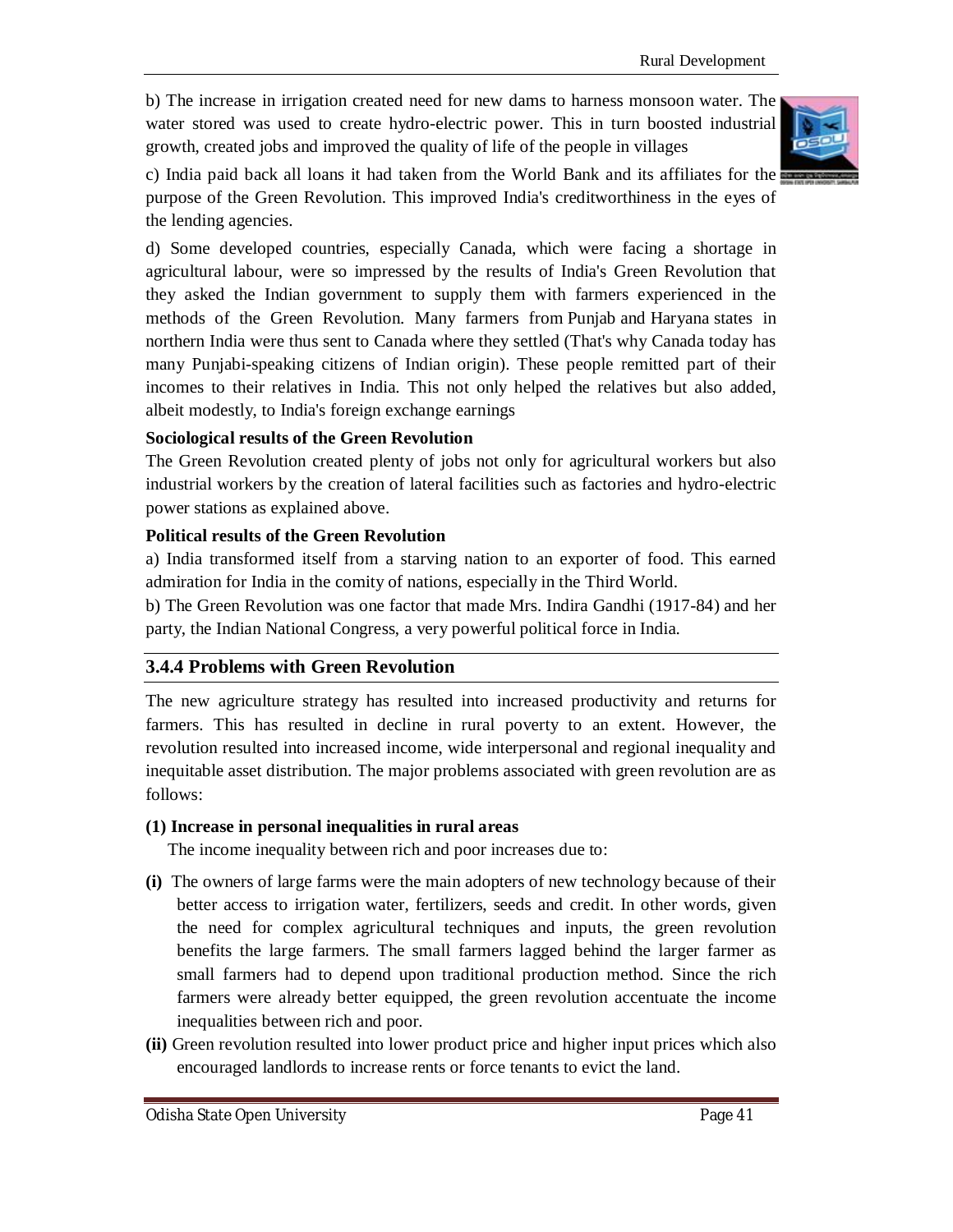**(iii)** The mechanization pushed down the wages of and employment opportunities for unskilled labour in the rural areas thereby further widening the income disparities.

#### **(2) Increased Regional disparities**

The states like Punjab, Haryana, Western UP etc. having good irrigation facilities used HYV seeds and got windfall profit. The states or regions without the access of sufficient water were left out that widened the regional disparities between states. The states who were able to derive the benefits of green revolution, achieved faster economic development while other states have recorded slow growth in agriculture production.

#### **(3) Environmental Damage**

The rampant irrigation practices have led to soil degradation. It has caused over-use of soil and rapidly depleted its nutrients. Groundwater practices have fallen dramatically. Excessive and inappropriate use of fertilizers and pesticides has polluted waterway, killed beneficial insects and wild life. Further, heavy dependence on few major crops has led to loss of biodiversity of farmers. These problems were aggravated due to absence of training to use modern technology and vast illiteracy leading to excessive use of chemicals.

#### **(4) Restrictive Crop Coverage**

The main reason for non-spread of green revolution to other crops than wheat, maize, bajra and rice was that in the early 1960's there was severe shortage of food grains and imports were resorted to overcame the shortage. Government initiated green revolution to increase food grain productivity and non-food grain crops were not covered. The new agriculture strategy involving use of HYV seeds was initially limited to wheat, maize and bajra. The other major crop i.e. rice responded much later. The progress of developing and application of HYV seeds in other crops especially commercial crops like oilseeds, jute etc has been very slow. In fact, in certain period a decline in the output of commercial crops is witnessed because of diversion of area under commercial crop to food crop production.

It can be concluded that green revolution is a major achievement for India which has given it a food-security. It has involved the adaptation of scientific practices in the agriculture to improve its production and productivity. It has provided benefits to poor in the form of lower food prices, increased migration opportunities and greater employment in the rural non-farm economy. However, the inequalities between region and individuals that adopted green revolution and those who failed to adopt has worsened. Further, green revolution has led to many negative environmental impacts. The policy makers and scientists are urged to develop and encourage the new technologies that are environmentally and socially sustainable.

#### **Role of Technology in Indian Agriculture**

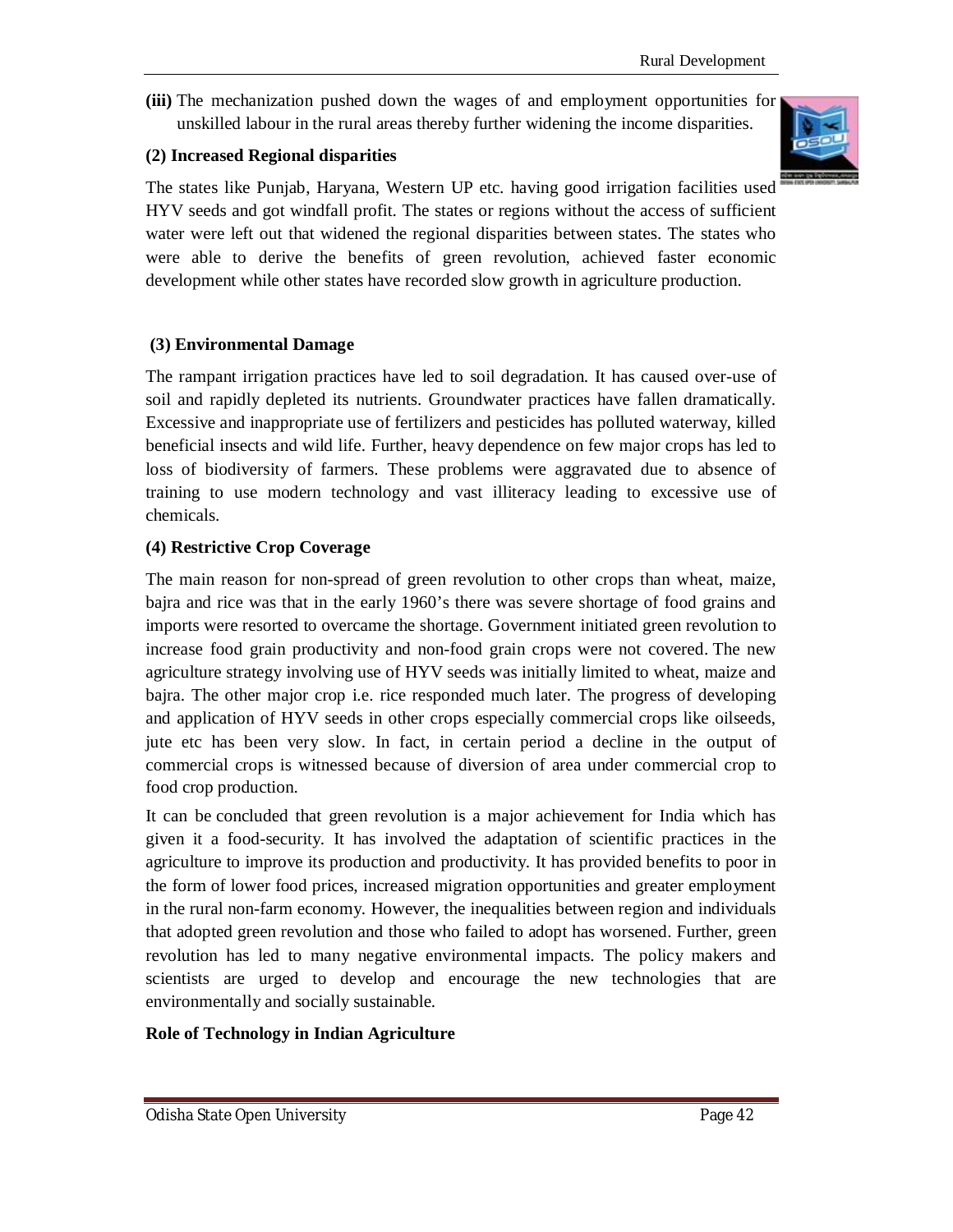The important reason of low agricultural productivity in India is the unsatisfactory spread of new technological practices, including cultivation of HYV seeds. The inadequate irrigation facilities in most part of the country explain the limited regional spread of modern technology. Nearly 64 percent of total cultivated area is rainfed. Further, the irrigated area is generally used for growing rice and wheat while other crops are grown mostly in the rainfed and unirrigated area. In this scenario the technological development in terms of adoption of HYV seeds with chemical and fertilizers is only limited to few regions having irrigation coverage and that too for wheat and rice. Thus the adoption of new technology requires the development of irrigation facilities at first place so as to increase its regional and crop spread.

Another, factor that inhibits the dissemination of modern technology is the small and marginal land holdings and slow progress of tenancy reforms. The lack of ownership rights on land provide no incentive to adopt improved technology as the production is shared with the land owners and cost of adoption of new technology will be borne by the tenant cultivators. Thus institutional reforms in terms of land reforms have to be strengthened to improve adoption of modern technology.

The use of new technology improves the agriculture productivity. However, it also adds to the instability in the output growth. The application of new technology raises the response of output to water. Thus if applied under the rainfed conditions then the instability in output will be greater. However, the increase in output would be stable if applied under assured irrigated conditions. This requires effective public distribution system to stabilize prices during uncertain conditions.

Thus both institutional and technological changes have played important role in agriculture growth in India. The technological changes by themselves could not bring revolutionary productivity growth in the agriculture without the institutional and infrastructural changes. The new technology cannot be used if the agrarian system suffers from gross inequalities of land ownership and cultivation is in the hands of landless cultivators. Thus land reforms are required to abolish intermediaries and to undertake the reorganization of land holding. Further, modern technique also requires higher amount of investments. Thus organizational reform in terms of better availability of agri-credit is also important. In nutshell, it can be concluded that though technical reforms provide modern inputs to increase agriculture production but organizational and institutional reforms would provide suitable conditions to apply these modern inputs.

There were both positive and negative impacts of Green Revolution on Indian Economy. Due to Green Revolution there was considerable increase in the food grains production which was extremely necessary for a country like India whose population had been increasing day by day. Due to Green Revolution agricultural sector of India was able to meet the increasing demand for food grains. However, Green Revolution also has its negative consequences like due to Green Revolution there was a considerable increase regional and personal inequality. Green revolution was only limited to certain crops like wheat and rice; and it was also limited to certain areas like Punjab and UP.



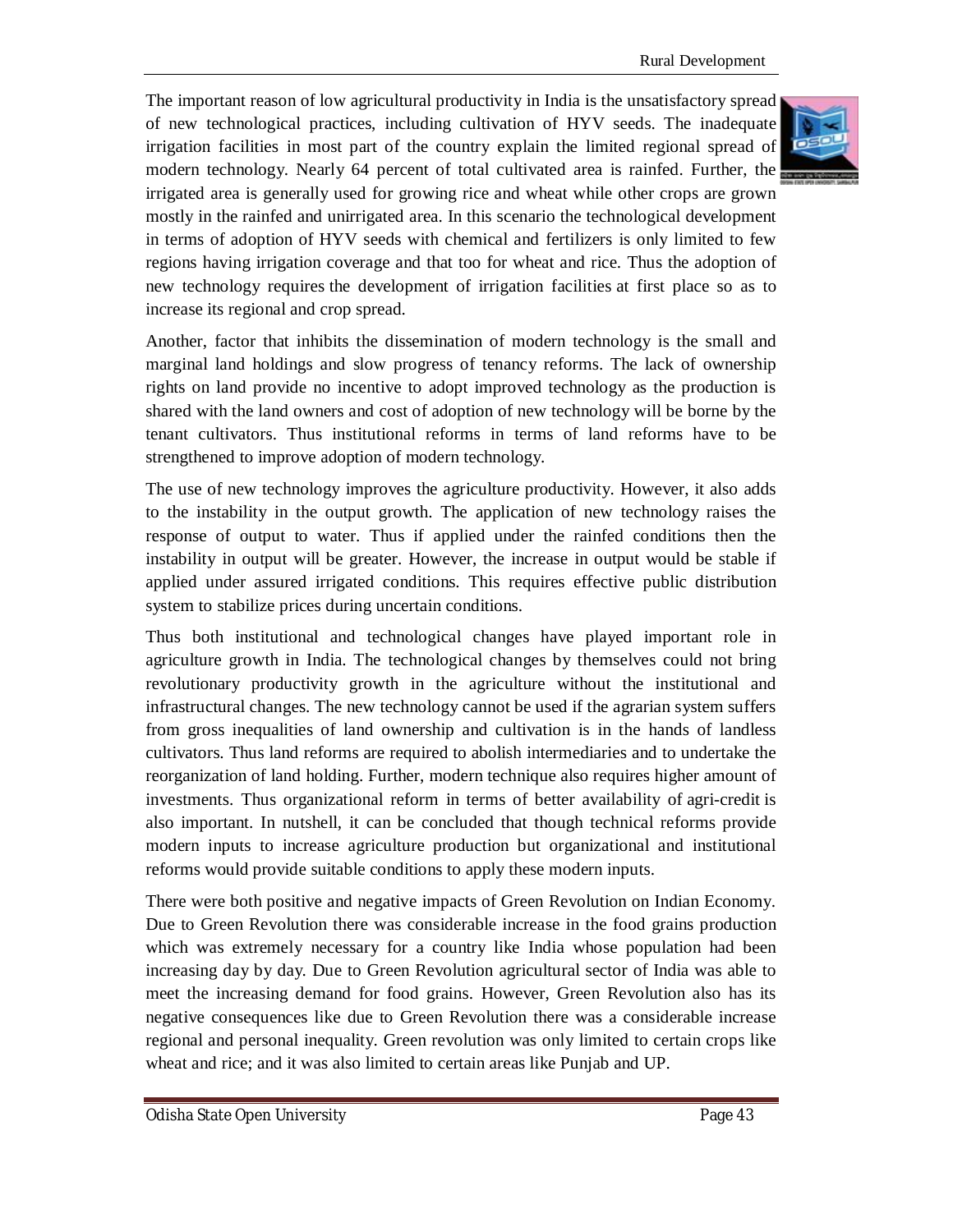**Check Your Progress II** Note: a) Use the space provided for your answers. b) Check your answers with the possible answers provided at the end of this unit. Q 1) What is Green Revolution? Ans : \_\_\_\_\_\_\_\_\_\_\_\_\_\_\_\_\_\_\_\_\_\_\_\_\_\_\_\_\_\_\_\_\_\_\_\_\_\_\_\_\_\_\_\_\_\_\_\_\_\_\_\_\_\_\_\_\_\_\_\_\_\_\_\_\_\_\_ \_\_\_\_\_\_\_\_\_\_\_\_\_\_\_\_\_\_\_\_\_\_\_\_\_\_\_\_\_\_\_\_\_\_\_\_\_\_\_\_\_\_\_\_\_\_\_\_\_\_\_\_\_\_\_\_\_\_\_\_\_\_\_\_\_\_\_ \_\_\_\_\_\_\_\_\_\_\_\_\_\_\_\_\_\_\_\_\_\_\_\_\_\_\_\_\_\_\_\_\_\_\_\_\_\_\_\_\_\_\_\_\_\_\_\_\_\_\_\_\_\_\_\_\_\_\_\_\_\_\_\_\_\_\_ \_\_\_\_\_\_\_\_\_\_\_\_\_\_\_\_\_\_\_\_\_\_\_\_\_\_\_\_\_\_\_\_\_\_\_\_\_\_\_\_\_\_\_\_\_\_\_\_\_\_\_\_\_\_\_\_\_\_\_\_\_\_\_\_\_\_\_ \_\_\_\_\_\_\_\_\_\_\_\_\_\_\_\_\_\_\_\_\_\_\_\_\_\_\_\_\_\_\_\_\_\_\_\_\_\_\_\_\_\_\_\_\_\_\_\_\_\_\_\_\_\_\_\_\_\_\_\_\_\_\_\_\_\_\_ Q 2) What are the important components of Green Revolution? Ans: \_\_\_\_\_\_\_\_\_\_\_\_\_\_\_\_\_\_\_\_\_\_\_\_\_\_\_\_\_\_\_\_\_\_\_\_\_\_\_\_\_\_\_\_\_\_\_\_\_\_\_\_\_\_\_\_\_\_\_\_\_\_\_\_\_\_\_ \_\_\_\_\_\_\_\_\_\_\_\_\_\_\_\_\_\_\_\_\_\_\_\_\_\_\_\_\_\_\_\_\_\_\_\_\_\_\_\_\_\_\_\_\_\_\_\_\_\_\_\_\_\_\_\_\_\_\_\_\_\_\_\_\_\_\_ \_\_\_\_\_\_\_\_\_\_\_\_\_\_\_\_\_\_\_\_\_\_\_\_\_\_\_\_\_\_\_\_\_\_\_\_\_\_\_\_\_\_\_\_\_\_\_\_\_\_\_\_\_\_\_\_\_\_\_\_\_\_\_\_\_\_\_ \_\_\_\_\_\_\_\_\_\_\_\_\_\_\_\_\_\_\_\_\_\_\_\_\_\_\_\_\_\_\_\_\_\_\_\_\_\_\_\_\_\_\_\_\_\_\_\_\_\_\_\_\_\_\_\_\_\_\_\_\_\_\_\_\_\_\_ \_\_\_\_\_\_\_\_\_\_\_\_\_\_\_\_\_\_\_\_\_\_\_\_\_\_\_\_\_\_\_\_\_\_\_\_\_\_\_\_\_\_\_\_\_\_\_\_\_\_\_\_\_\_\_\_\_\_\_\_\_\_\_\_\_\_\_ Q 3) List different problems with Green Revolution. Ans: \_\_\_\_\_\_\_\_\_\_\_\_\_\_\_\_\_\_\_\_\_\_\_\_\_\_\_\_\_\_\_\_\_\_\_\_\_\_\_\_\_\_\_\_\_\_\_\_\_\_\_\_\_\_\_\_\_\_\_\_\_\_\_\_\_\_\_

# **3.5 Cooperative in India**

The village communities collectively creating permanent assets like village tanks or village forests called Devarai or Vanarai was very common in India. Similarly, instances of pooling of resources by groups, like food grains after harvest to lend to needy members of the group before the next harvest, or collecting small contributions in cash at

\_\_\_\_\_\_\_\_\_\_\_\_\_\_\_\_\_\_\_\_\_\_\_\_\_\_\_\_\_\_\_\_\_\_\_\_\_\_\_\_\_\_\_\_\_\_\_\_\_\_\_\_\_\_\_\_\_\_\_\_\_\_\_\_\_\_\_

\_\_\_\_\_\_\_\_\_\_\_\_\_\_\_\_\_\_\_\_\_\_\_\_\_\_\_\_\_\_\_\_\_\_\_\_\_\_\_\_\_\_\_\_\_\_\_\_\_\_\_\_\_\_\_\_\_\_\_\_\_\_\_\_\_\_\_

\_\_\_\_\_\_\_\_\_\_\_\_\_\_\_\_\_\_\_\_\_\_\_\_\_\_\_\_\_\_\_\_\_\_\_\_\_\_\_\_\_\_\_\_\_\_\_\_\_\_\_\_\_\_\_\_\_\_\_\_\_\_\_\_\_\_\_ \_\_\_\_\_\_\_\_\_\_\_\_\_\_\_\_\_\_\_\_\_\_\_\_\_\_\_\_\_\_\_\_\_\_\_\_\_\_\_\_\_\_\_\_\_\_\_\_\_\_\_\_\_\_\_\_\_\_\_\_\_\_\_\_\_\_\_

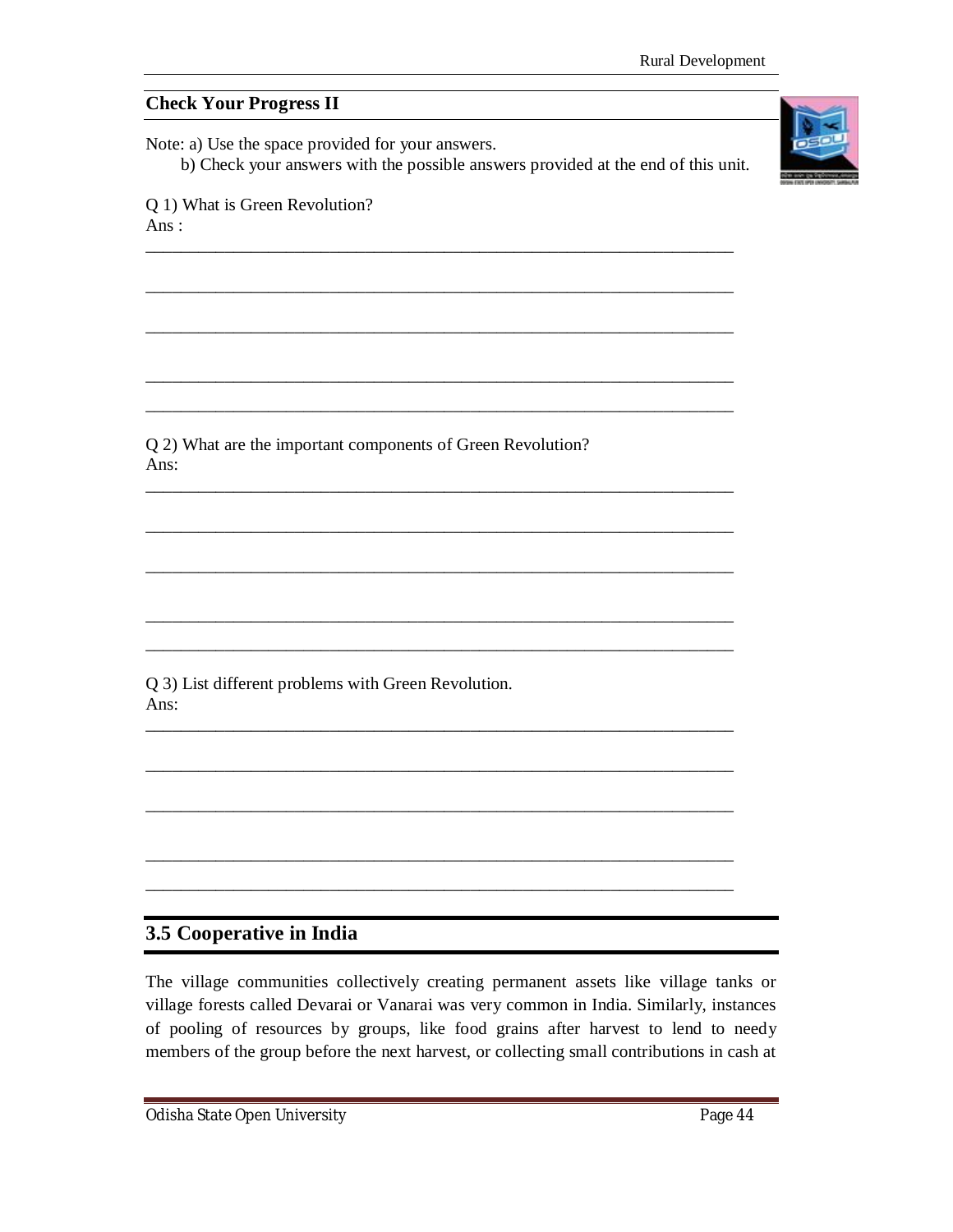regular intervals to lend to members of the group etc. were to be found commonly in rural India. The concept of cooperation and cooperative activities are very old in India.

# **3.5.1 What is Co-operation?**



Cooperative Management and Administration of International Labour Organization defines "Cooperation is an association of persons, usually of limited means, who have voluntarily joined together to achieve a common economic and through the formation of a democratically controlled business organization, making equitable contribution to the capital required and accepting a fair share of risks and benefits of the undertaking".

As per the Cooperative Planning Committee "Cooperation is a form of organization in which persons voluntarily associate together on a basis of equality for the promotion of their economic interests. Those who come together have a common economic aim which they cannot achieve by individual isolated action because of the weakness of the economic position of a large number of them".

It is a business organization which is democratically managed and which provides an opportunity to overcome individual weakness by collective efforts.

# **3.5.2 The Cooperative Movement in India**

The agricultural conditions and absence of institutional arrangements to provide finance to agriculturists during the latter part of the nineteenth century led to mounting distress and discontent. The Famine Commission of 1880 and 20 years later, the Famine Commission 1901 both highlighted the deep indebtedness of the Indian farmer, resulting in many cases in his land passing into the possession of the money lending classes. The Deccan Riots and the prevailing environment of discontent resulted in the government taking various initiatives but the legislative measures did not substantially improve the situation. The proposal for agricultural banks was first mooted in 1858 and again in 1881 by Mr.William Wedderburn the District Judge of Ahmednagar, in consultation with Justice M.G. Ranade, but was not accepted. In March 1892, Mr. Frederick Nicholson was placed by the Governor of Madras Presidency (for enquiring into the possibility) of introducing in this Presidency, a system of agricultural or other land banks and submitted his report in two volumes in 1895 and 1897. In 1901, the Famine Commission recommended the establishment of Rural Agricultural Banks through the establishment of Mutual Credit Associations, and such steps as were taken 6 High Powered Committee On Cooperatives by the Government of North Western provinces and Oudh. The underlying idea of a number of persons combining together was the voluntary creation of a new and valuable security. A strong association competent to offer guarantees and advantages of lending to groups instead of individuals were major advantages. The Commission also suggested the principles underlying Agricultural Banks.

# **Cooperative Credit Societies Act, 1904 - The First Incorporation**

Taking cognizance of these developments and to provide a legal basis for cooperative societies, the Edward Law Committee with Mr. Nicholson as one of the members was appointed by the Government to examine and recommend a course of action. The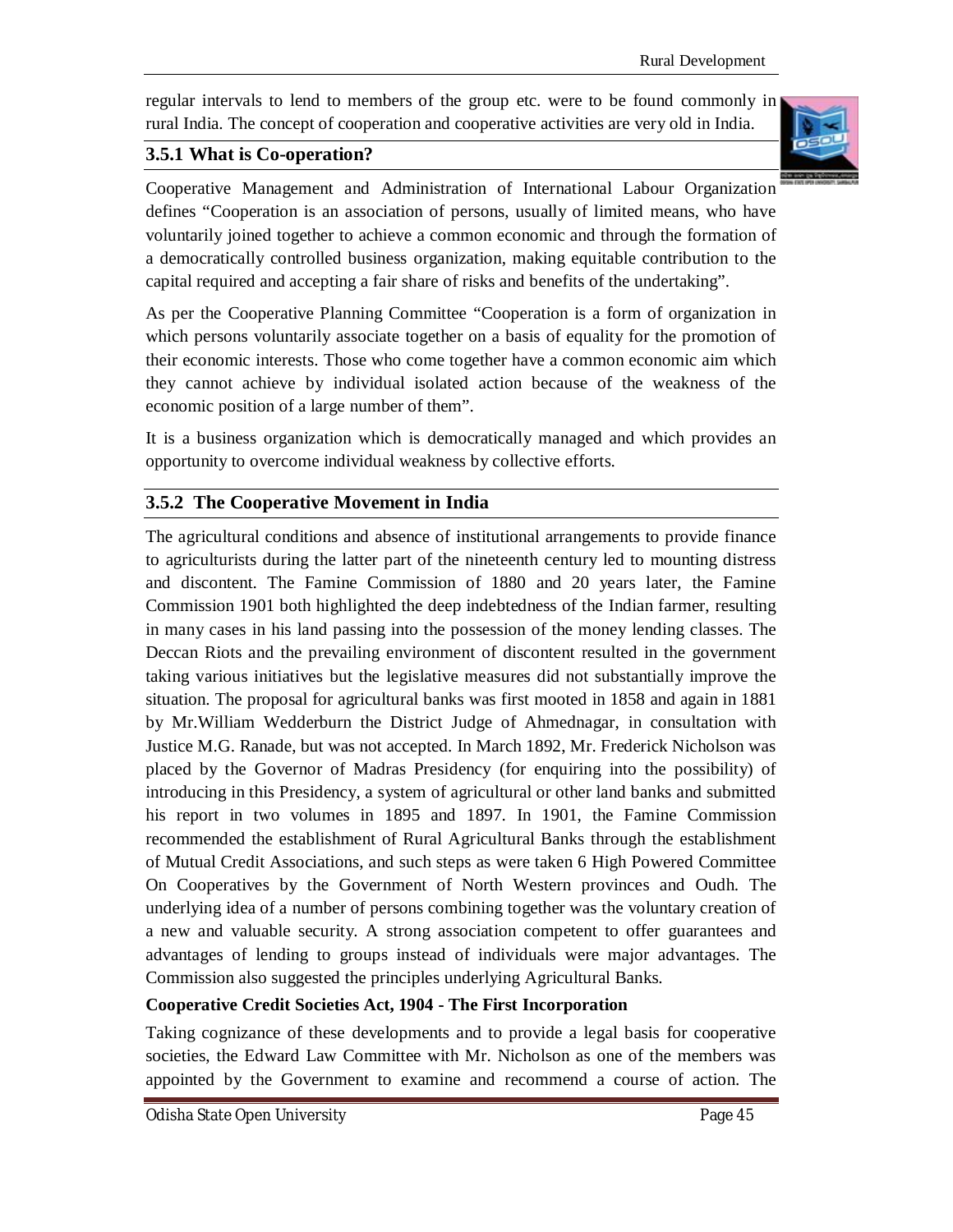Cooperative Societies Bill, based on the recommendations of this Committee, was enacted on 25th March, 1904. As its name suggests, the Cooperative Credit Societies Act was restricted to credit cooperatives.



#### **Cooperative Societies Act, 1912**

With the developments in terms of growth in the number of cooperatives, far exceeding anticipation, the Cooperative Societies Act of 1912 became a necessity and cooperatives could be organized under this Act for providing non-credit services to their members. The Act also provided for Federations of cooperatives. With this enactment, in the credit sector, urban cooperative banks converted themselves into Central Cooperative Banks with primary cooperatives and individuals as their members. Similarly, non-credit activities were also cooperatively organized such as purchase and sales unions, marketing societies, and in the non agricultural sector, cooperatives of handloom weavers and other artisans

#### **Maclagen Committee on Cooperation (1914)**

The Banking Crisis and the First World War both affected the growth of cooperatives. Although member deposits in cooperatives increased sharply, the war affected the export and prices of cash crops adversely, resulting in increased over-dues of loans of primary agricultural societies. To take stock of the situation, in October, 1914 a Committee on Cooperation under Sir Edward Maclagen was appointed by the Government, in October 1914, to study the state of, and make recommendations for the future, of cooperatives. The Committee's recommendations are basically related to credit cooperatives. It recommended building up a strong three-tier structure in every province with primaries at the base, the Central Cooperative Banks at the middle tier and the Provincial Cooperative Bank at the apex, basically to provide short-term and medium-term finance. Considerable emphasis was laid on ensuring the cooperative character of these institutions and training and member education, including training of the Registrar and his staff.

#### **Government of India Act, 1919:**

In 1919, with the passing of the Reforms Act, Cooperation as a subject was transferred to the provinces. The Bombay Cooperative Societies Act of 1925, the first provincial Act to be passed, among others, introduced the principle of one-man one-vote. The setting up of the Reserve Bank of India (RBI) in 1934 was a major development in the thrust for agricultural credit. The Reserve Bank of India Act, 1934 itself required the RBI to set up an Agricultural Credit Department. As cooperatives were to be channels for rural development, with the establishment of popularly elected governments in 1935, programmes were drawn up in which rural indebtedness received priority. The Mehta Committee appointed in 1937 specifically recommended reorganization of Cooperative Credit Societies as multi-purpose cooperatives.

#### **Multi-Unit Cooperative Societies Act, 1942**

With the emergence of cooperatives having a membership from more than one state such as the Central Government sponsored salary earners credit societies, a need was felt for an enabling cooperative law for such multi-unit or multi-state cooperatives. Accordingly, the Multi-Unit Cooperative Societies Act was passed in 1942, which delegated the power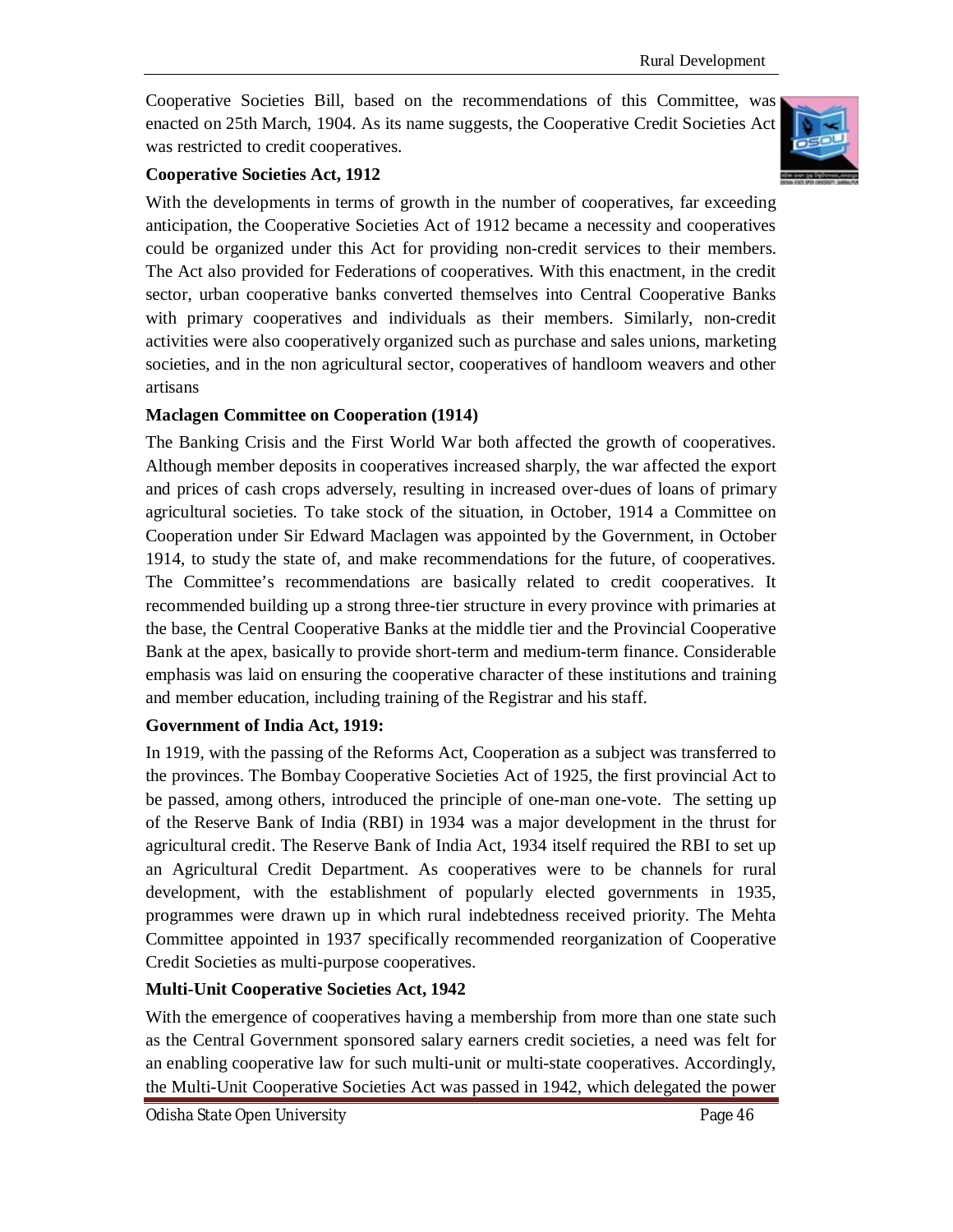of the Central Registrar of Cooperatives to the State Registrars for all practical purposes. In 1944, the Gadgil Committee recommended compulsory adjustment of debts and setting up of Agricultural Credit Corporations, wherever cooperative agencies were not strong enough.



#### **Pre-Independence Development**

In 1946, inspired by Sardar Vallabh Bhai Patel and led by Shri Morarji Desai and Shri Tribhuvan Das Patel, the milk producers of Khera District of Gujarat went on a fifteen day strike. Their refusal to supply milk forced the Bombay Government to withdraw its order granting monopoly procurement rights to Polson, a private dairy. History was made when two Primary Village Milk Producer Societies were registered in October 1946. Soon after on 14<sup>th</sup> December 1946, the Khera District Cooperative Milk Producers Milk Union known as Amul was registered.

The Registrars' Conference in 1947 recommended that the Provincial Cooperative Banks be re-organized to give greater assistance to primary societies through Central Banks. For the first time an effective linking of credit with marketing, and providing assistance by way of liberal loans and subsidies for establishment of a large number of godowns and processing plants was considered. It would be appropriate to mention here some developments in Bombay vis-à-vis cooperatives, which had an impact on the cooperative sector. Shri Vaikunth Bhai Mehta took over as Minister, In-charge of Cooperation in the Bombay Government after which the cooperative movement in the province received a boost. A Committee on Cooperative Education and Training under the chairmanship of Sir Janardan Madan, made recommendations for cooperative education programmes and the setting up of an Education Fund. The Agricultural Credit Organization Committee, with Sir Manilal Nanavati as Chairman recommended State assistance in agricultural finance and conversion of all credit cooperatives into multi-purpose cooperatives. It also recommended a three-tier cooperative credit banking system, and various subsidies etc.

#### **Developments in the Post-Independence Era**

After India attained Independence in 1947, cooperative development received a boost, with cooperatives being given a vital role in the various plans formulated by the Planning Commission.

**The First Five Year Plan (1951-56),** gave emphasis on the cooperative movement in India and the rationale for developing cooperatives and panchayats as preferred organizations for economic and political development. The Plan emphasized the adoption of the cooperative method of organization to cover all aspects of community development. The plan envisaged for setting up of urban cooperative banks, industrial cooperatives of workers, consumer cooperatives, housing cooperatives, diffusion of knowledge through cooperative training and education and recommended that every government department follow the policy of building up cooperatives.

#### **All India Rural Credit Survey Committee (1951)**

All India Rural Credit Survey Committee appointed in 1951 observed that large parts of the country were not covered by cooperatives and in such areas where it had been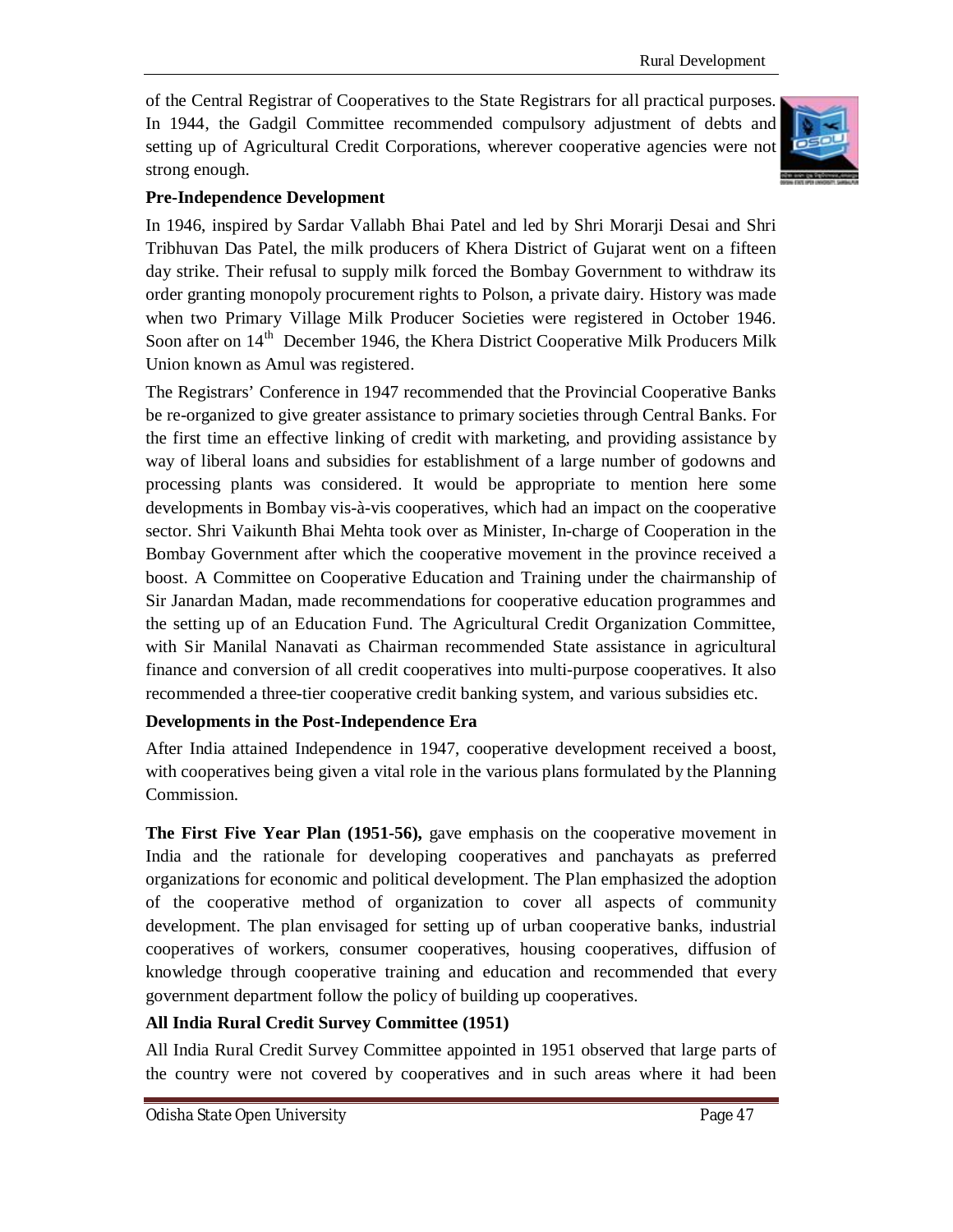covered, a large segment of the agricultural population remained outside its membership. Even where membership did exist, the bulk of the credit requirement (75.2%) was met from other sources. The Committee recommended introducing an integrated system of rural credit, partnership of the government in the share capital of the cooperatives and also appointment of government nominees on their boards, thus participating in their management.



The Government and the elected representatives accepted the basic approach and the major recommendations of the Committee. The Union Government acquired a major interest in the Imperial Bank which was converted into the State Bank of India. A National Cooperative Development and Warehousing Board was set up. The Reserve Bank of India Act was amended to enable it to play an active role in building up of cooperative credit institutions.

The All India Cooperative Congress, held at Patna in 1956, accepted the principle of state participation and government representation on the Board of Directors of cooperatives. It resolved that the number of such nominees should not exceed one-third of the total number of Directors or three, whichever is less and applicable even to cooperatives having government share capital in excess of 50% of total share capital.

**The Second Five-Year Plan (1956-1961),** emphasized "building up a cooperative sector as part of a scheme of planned development" as being one of the central aims of National Policy. It aimed at enabling cooperatives to increasingly become the principal basis for organization of economic activity. The Plan drew up programmes of cooperative development based on the recommendations of the All India Rural Credit Survey Committee (AIRCS). It was envisaged that every family in a village should be a member of at least one cooperative society. Linking of credit and non-credit societies to provide better services to the farmers was also targeted. State partnership with cooperative institutions at various levels, the essential basis of which was to be assistance and not interference or control, was recommended and for facilitating State partnership in cooperatives, the Plan also recommended the establishment of a National Agricultural Credit Long-term Operations Fund. The National Cooperative Development Fund was also established by the Central Government, during this period, to enable states to borrow for the purpose of subscribing share capital of non-credit cooperative institutions in the country.

The Committee on Cooperative Law under the chairmanship of Shri S.T.Raja in 1956 recommended a Model Bill for consideration of State Governments. Another important development, at this time, which affected the cooperative sector, was the National Development Council Resolution (1958). The Resolution on Cooperative Policy stressed that cooperatives should be organized on the basis of the village community as the primary unit and that there should be close coordination between the village cooperative and the Panchayat. The Resolution also recommended that the restrictive features of existing cooperative legislation should be removed. Many State Governments amended their Acts, as a result of the recommendations of the Model Bill, Cooperative marketing and processing of agricultural produce formed an important part of the Integrated Scheme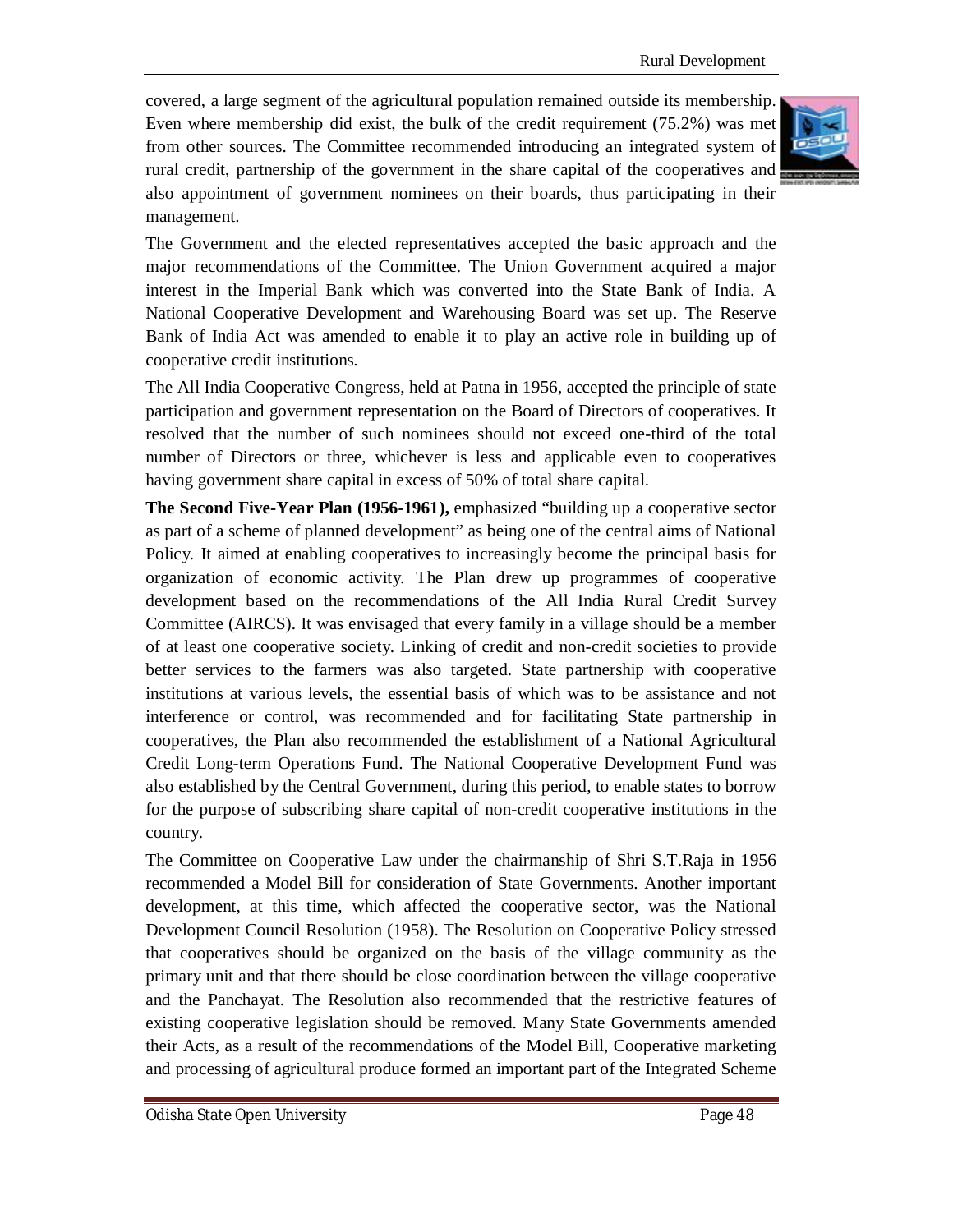of Cooperative Development in the Second Plan. About 1900 primary marketing societies were set up and State Marketing Federations were established in all the States, as well as the National Cooperative Marketing Federation at the Centre. Marketing cooperatives along with the agricultural cooperatives played a major role in promoting the Green Revolution by providing credit and inputs to farmers as well as processing their increased outputs.



**The Third Five Year Plan (1961-1969)** stressed that "Cooperation should become, progressively, the principal basis of organization in branches of economic life, notably agriculture, minor irrigation, small industries and processing, marketing, distribution, rural electrification, housing and construction and provision of essential amenities for local communities. Even the medium and large industries and in transport an increasing range of activities can be undertaken on cooperative lines". With the setting up of NDDB to replicate the Anand pattern of cooperatives in milk, the Indian dairy cooperative movement received a spurt. Later on NDDB also ventured into the field of edible oils. After the Indo-China war in 1962, both the Consumer Cooperative Structure and the Public Distribution System (PDS) was strengthened. The government as a matter of policy decided to give preference to consumer or other cooperatives in the allotment of fair price shops and certain States allotted new fair price shops only to cooperatives. With the growth of public deposits in Urban Cooperative Credit Societies, it was felt necessary to insure these under the Deposit Insurance Scheme of Reserve Bank of India. Selective provisions of the RBI Act 1934 and later Banking Regulation Act 1949 were made applicable to Cooperative Banks w.e.f. March 1, 1966 to regulate their banking business and facilitate insurance coverage of deposits. Thus, they became an integral part of the banking system of the country.

#### **National Institutions which came into existence in the 1960s**

The Agricultural Refinance Corporation was set up in 1962 by the Government of India to provide long-term loans to cooperatives, through Central Land Mortgage Banks.

In 1963, the National Cooperative Development Corporation (NCDC) under the Ministry of Agriculture and Farmers Welfare was established as a statutory corporation by an Act of Parliament. The establishment of the NCDC gave a great boost to the growth of cooperative marketing and processing societies.

While on a visit to Anand in October 1964, impressed by the socio-economic transformation brought about by milk cooperatives, Shri Lal Bahadur Shastri, the then Prime Minister of India, spoke of the desirability of setting up a national level organization, the National Dairy Development Board (NDDB), to replicate the Anand pattern of cooperatives in milk throughout the country.

Several other significant organizational developments also took place during this period such as the setting up of various National Cooperative Federations and re-organization of the National Cooperative Union of India (NCUI). In 1967, the Vaikunth Mehta National Institute of Cooperative Management was set up in Pune. Growth of consumer cooperatives was also an important development of this period. Simultaneously, the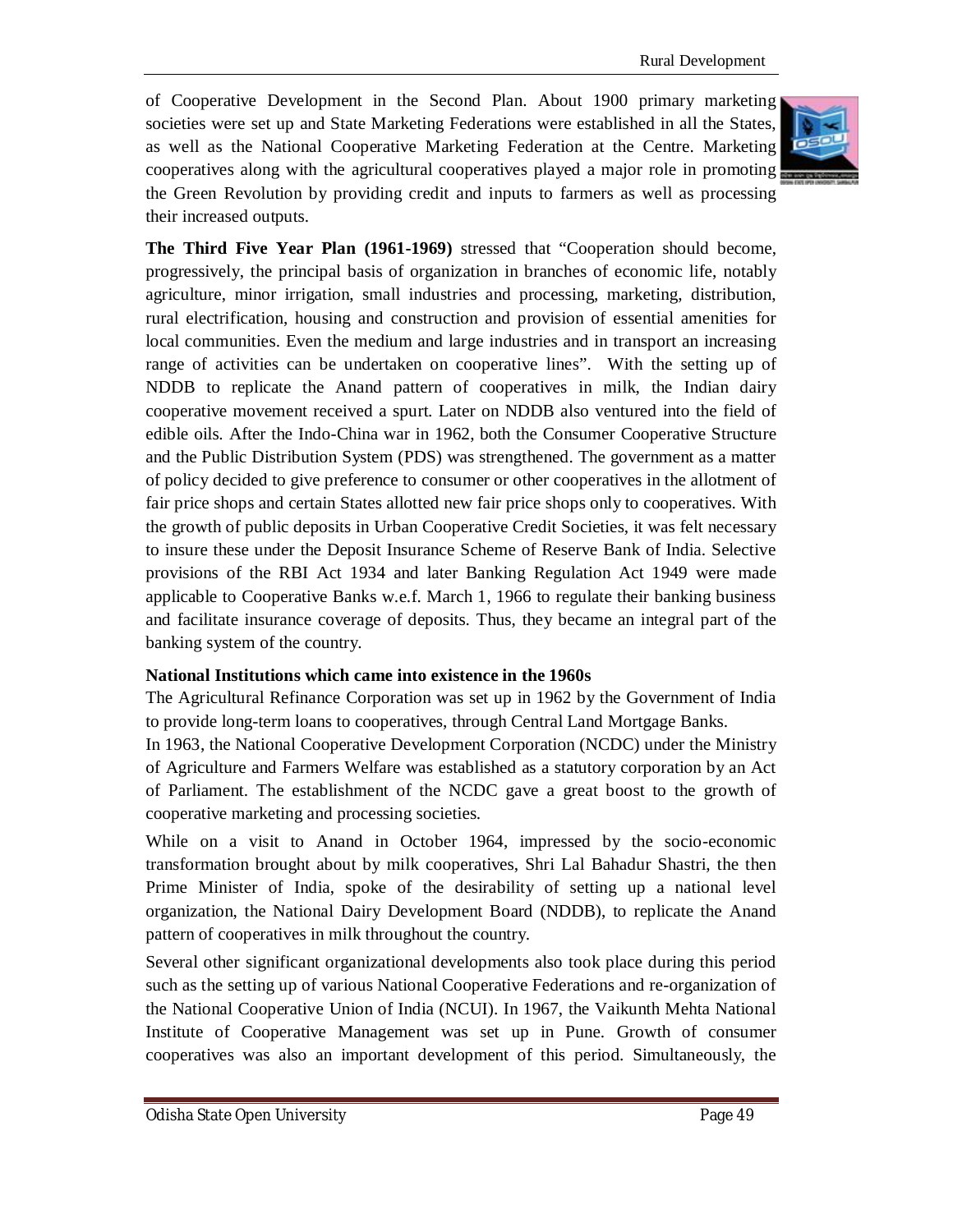growth of Land Development Banks also accelerated and rural electric cooperatives and programmes for dairy, poultry, fishery and labour cooperatives were set up.

**The Fourth Five Year Plan (1969-1974)** gave high priority to the re-organization of cooperatives to make cooperative short-term and medium-term structure viable. It also made necessary provisions to provide cooperatives with management subsidy and share capital contribution, as well as for the rehabilitation of Central Cooperative Banks. It also emphasized the need to orient policies in favour of small cultivators.

The Mirdha Committee in 1965 laid down standards to determine the genuineness of cooperative societies and suggest measures to weed out non genuine societies; to review the existing cooperative laws and practices to eliminate vested interest. The recommendations of the Committee resulted in amendments in the cooperative legislation in most states, which destroyed the autonomous and democratic character of cooperatives.

**The Fifth Five Year Plan (1974-1979)** took note of the high level of over-dues. In its recommended strategy for cooperative development, the correction of regional imbalances and reorienting the cooperatives towards the under-privileged was to receive special attention. Based on the recommendations of an Expert Group appointed by the Planning Commission in 1972, structural reform of the cooperative set-up was envisaged. The Plan recommended the formulation of Farmers' Services Cooperative Societies as had been envisaged by the National Commission on Agriculture and stressed the need for professional management of cooperatives.

**The Sixth Five Year Plan (1979-1985)** also emphasized the importance of cooperative efforts being more systematically directed towards ameliorating the economic conditions of the rural poor. The Plan recommended steps for re-organizing Primary Agricultural Credit Societies into strong and viable multi-purpose units. It also suggested strengthening the linkages between consumer and marketing cooperatives. Consolidation of the role of Cooperative Federal Organizations, strengthening development of dairy, fishery and minor irrigation cooperatives, manpower development in small and medium cooperatives were some of the planned programmes.

#### **NABARD Act, 1981**

The National Bank for Agriculture and Rural Development (NABARD) Act was passed in 1981 and NABARD was set up to provide re-finance support to Cooperative Banks and to supplement the resources of Commercial Banks and Regional Rural Banks to enhance credit flow to the agriculture and rural sector.

#### **Multi-State Cooperative Societies Act, 1984**

With the objective of introducing a comprehensive central legislation to facilitate the organization and functioning of genuine multi-state societies and to bring uniformity in their administration and management, the MSCS Act of 1984 was enacted. The earlier Multi-Unit Cooperative Societies Act of 1942 was repealed.

**The Seventh Five Year Plan (1985-1990)** pointed out that while there had been all round progress in credit, poor recovery of loans and high level of over dues were matters

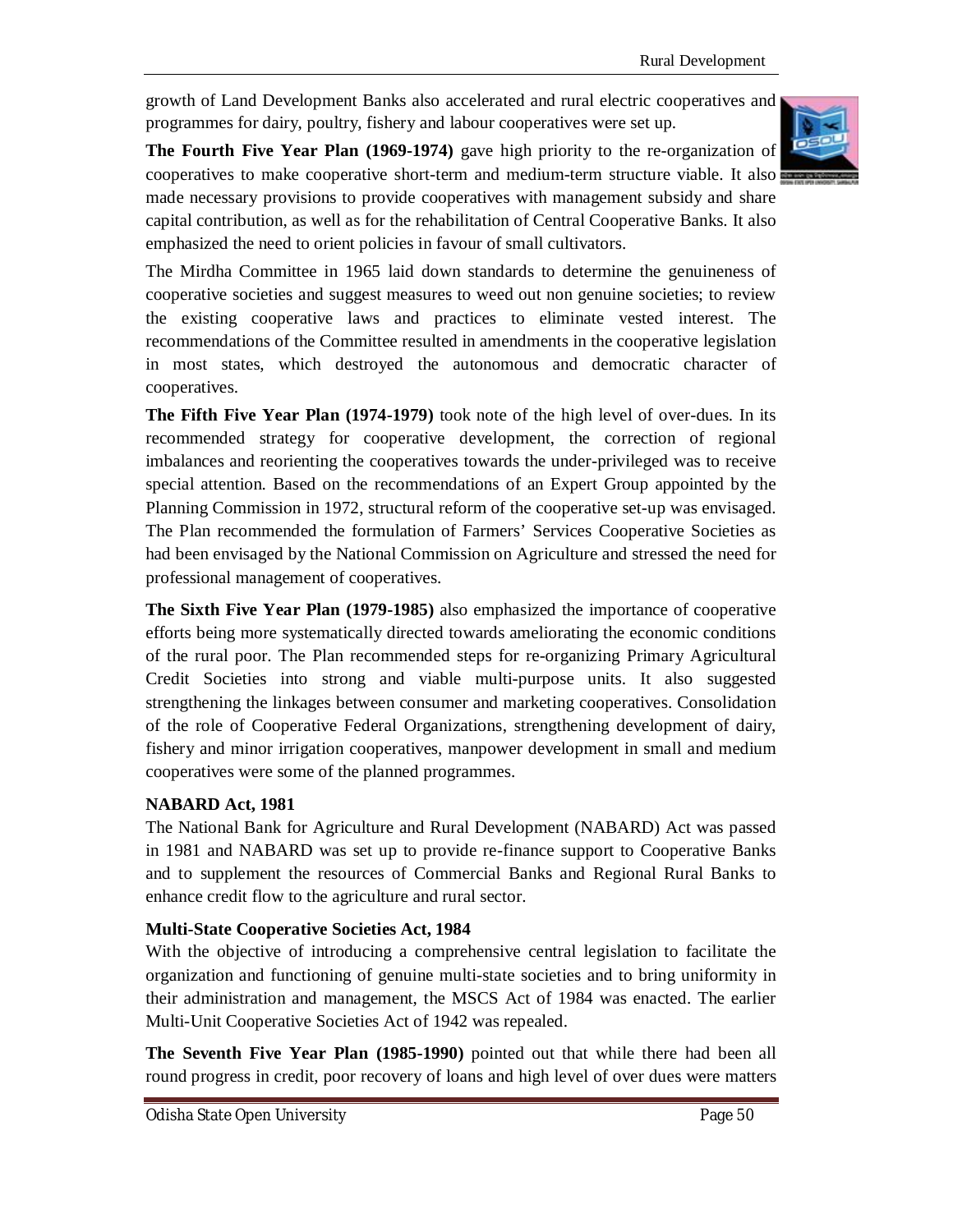of concern. The Plan recommended amongst others development of Primary Agricultural Credit Societies as multiple viable units; realignment of policies and procedures to expand flow of credit and ensure inputs and services particularly to weaker sections; special programmes for the North Eastern Region; strengthening of consumer cooperative movement in urban as well as rural areas and promoting professional management.



With increasing demand from proponents of an autonomous cooperative movement and reforms in the Cooperative laws, the Government constituted a Committee on Cooperative Law for Democratization and Professionalization of Management in Cooperatives in 1985, headed by Shri K.N. Ardhanareeswaran. The Committee recommended the deletion of those legal provisions in State Cooperative Acts, which militate against the democratic character and autonomy of cooperatives, and also recommended incorporation of several provisions which could activize democratic processes for infusing professional management into cooperatives.

Similarly, in 1989 the Agricultural Credit Review Committee under the chairmanship of Prof. A.M. Khusro examined the problems of agricultural and rural credit and recommended a major systemic improvement. The Committee recommended that the Eighth Plan should become the plan for revival of weak agricultural credit societies.

#### **Model Cooperatives Act, 1990**

An Expert Committee appointed by the Planning Commission in 1990 under the chairmanship of Choudhary Brahm Perkash, made a rapid review of the broad status of the cooperative movement, future directions and finalized a Model Cooperatives Act. Since cooperation is a State subject and each State has its own cooperative legislation covering cooperatives whose membership is confined to the State, the report of the Committee, along with a draft Model Cooperative Law, was circulated to all State Governments for their consideration and adoption at State level.

**The Eighth Five Year Plan (1992-1997)** laid emphasis on building up the cooperative movement as a self-managed, self-regulated and self-reliant institutional set-up, by giving it more autonomy and democratizing the movement. It also spoke of enhancing the capability of cooperatives for improving economic activity and creating employment opportunities for small farmers, labourers, artisans, scheduled castes, scheduled tribes and women and emphasized development and training of cooperative functionaries in professional management.

#### **3.5.3 Parallel Cooperative Legislation**

From the **Ninth Plan (1997-2002)** onwards, there has been no specific mention about cooperatives as a part of the Plan. Since Cooperation is a State subject and recognizing the difficulties in having the existing State Cooperative Acts amended on the lines of the Model Cooperatives Act, a section of cooperators and civil society initiated action to put in place Parallel Cooperative Legislation for self-reliant cooperatives. Self-reliant cooperatives are generally defined as those which have not received any assistance from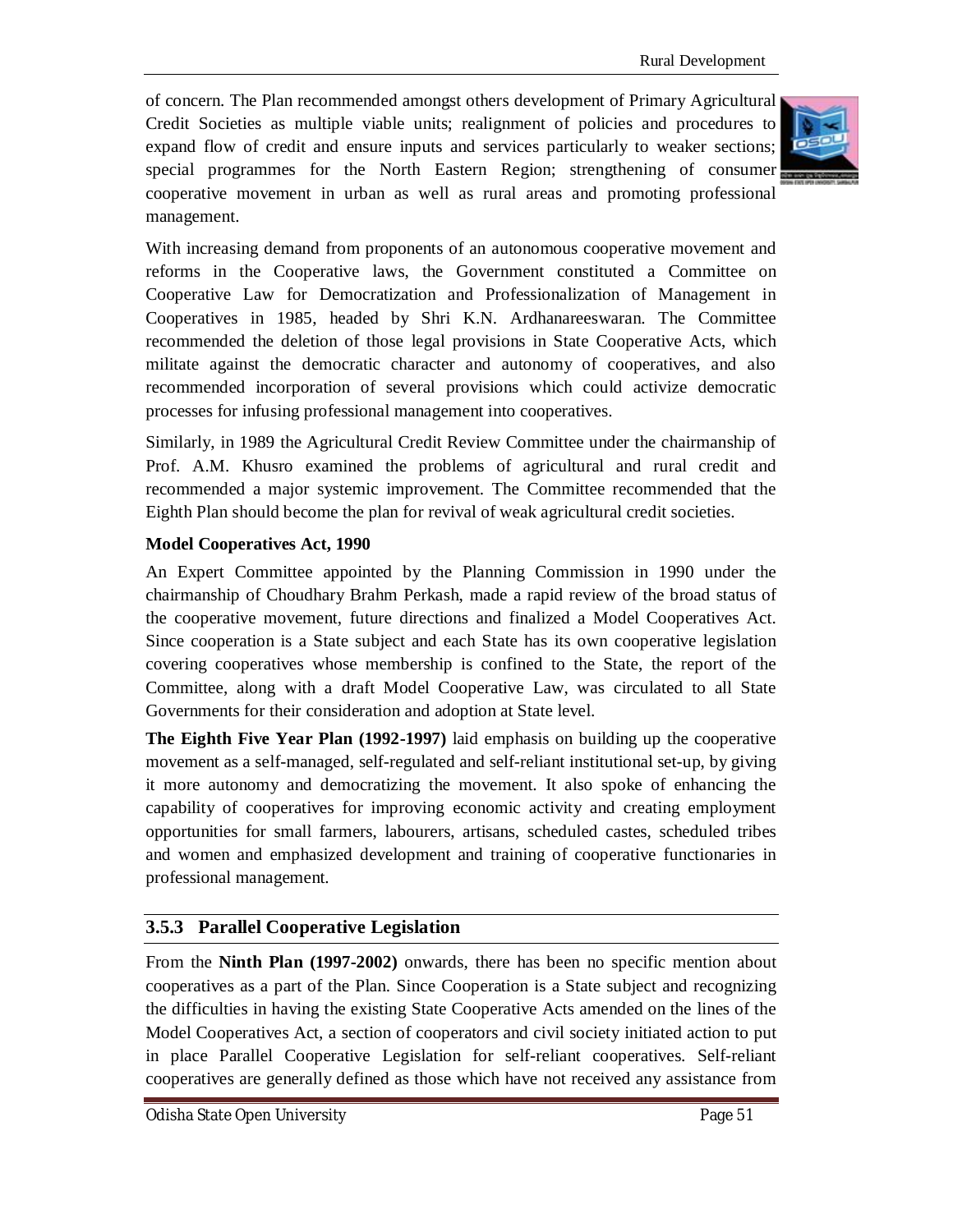the Government in the form of equity contribution, loans and guarantees. These Acts are largely based on the recommendations of the Choudhary Brahm Perkash Committee. Nine States namely AP (1995), MP (1999), Bihar (1996), J&K (1999), Orissa (2001), Karnataka (1997), Jharkhand (1996)), Chhattisgarh (1999) and Uttaranchal (2003), have so far enacted Parallel Cooperative Acts which are enabling and ensure autonomous and democratic functioning of cooperatives.



#### **Multi-State Cooperative Societies Act, 2002**

The Multi-State Cooperative Societies (MSCS) Act, enacted in 1984, was modified in 2002, in keeping with the spirit of the Model Cooperatives Act. Unlike the State Laws, which remained as a parallel legislation to co-exist with the earlier laws, the MSCS Act, 2002 replaced the earlier Act of 1984.

#### **National Cooperative Policy (2002)**

In 2002, the Government of India enunciated a National Cooperative Policy. The objective of the Policy is to facilitate an all round development of cooperatives in the country. The policy promises to provide cooperatives with the necessary support, encouragement and assistance, to ensure their functioning as autonomous, self-reliant and democratically managed institutions, accountable to their members, and making a significant contribution to the national economy.

Based on the recommendations made at a Conference of State Ministers for Cooperation, the Government of India in 2002 constituted a Ministerial Task Force to formulate a plan of action for implementation of National Cooperative Policy. The Task Force suggested that a single law instead of parallel laws should be introduced in the States. It also recommended, among others, that in order to depoliticize cooperatives, Members of Parliament or Members of Legislative Assemblies should not be allowed to hold office of any cooperative society.

#### **The Companies Amendment Act, 2002**

A Committee under the chairmanship of Dr.Y.K.Alagh recommended the amendment of the Companies Act, 1956. On the basis of the recommendations of the Committee, the Producer Companies Bill was introduced in the Parliament and became law on 6th February, 2003 as Part IXA - Producer Companies in the Companies Act, 1956. Based on the cooperative principles of mutual assistance, it provides an alternative to the institutional form that is presently available to cooperative enterprises.

# **3.6 Cooperative Education**

The degree of success in a cooperative organization is determined by the awareness of the members towards their rights and responsibilities. Each member should know his right and should also be willing to exercise his right so that the organization may maintain true democratic character. Similarly each member should be willing to share his responsibility. To bring such a change, cooperative education is vitally important.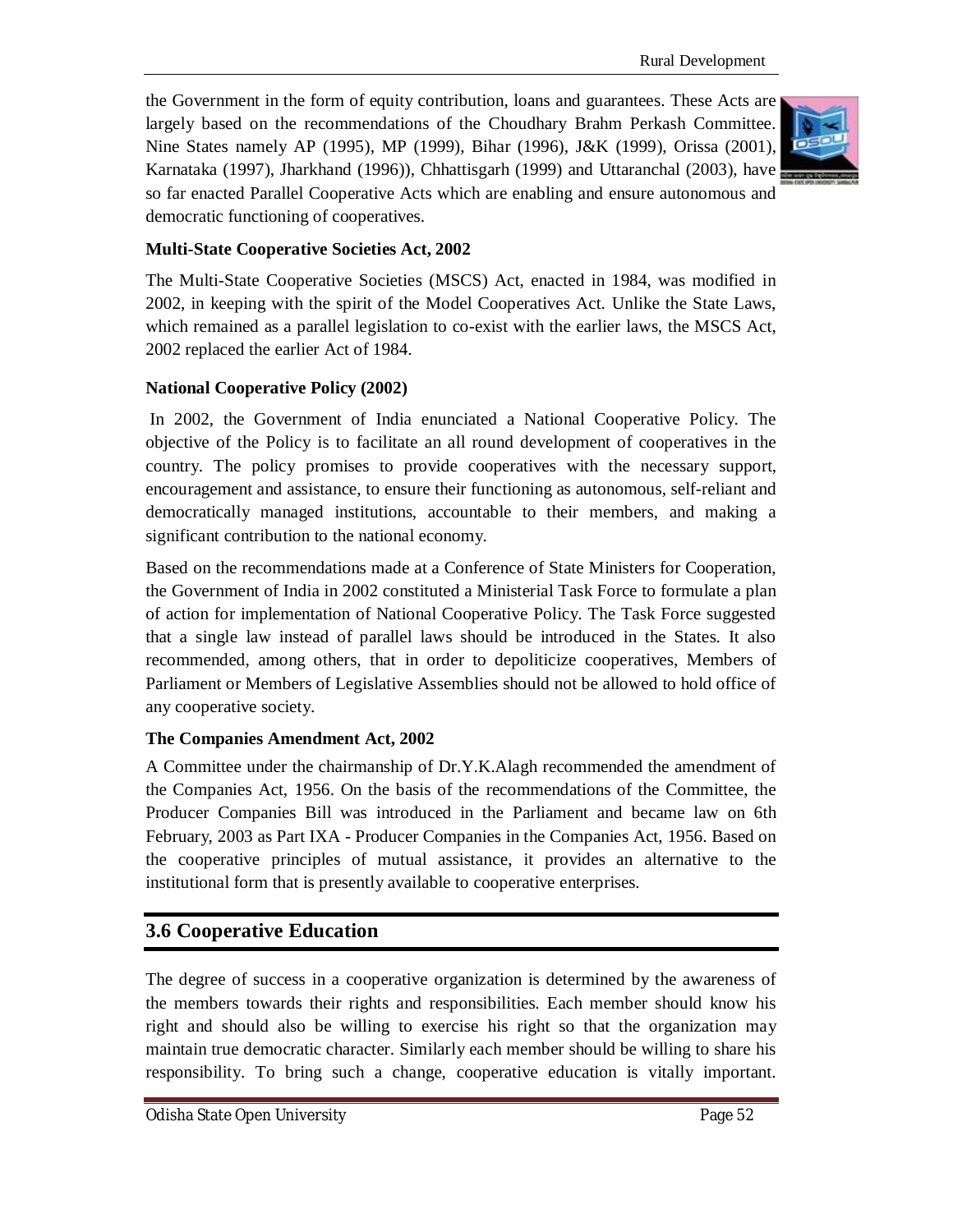Commission on Cooperative Principles classified four groups which are to be brought under cooperative education. The groups are:-

- a) The members.
- b) Office bearers
- c) Employees
- d) General public

According to commission "All cooperative societies should make provision for the education of their members, officers, employees and the general public, in the principles and techniques of cooperation, both economic and democratic".

#### **Distinguishing Features of Cooperatives**

#### **a) One Man-one Vote Unique to Cooperatives :**

As in the case of private and public sectors, the ultimate decision makers in cooperatives are member-shareholders. But in cooperative organizations voting is not linked to investment in shares. One-member-one-vote is the principle followed in decision making. This itself divorces the center of power from investment to member, thus putting the person on a high pedestal.

#### **b**) **Member participation to be monitored and managed:**

To the extent that a cooperative is formed to meet the needs of a group of people, the organization has to fully understand the implications of meeting the needs. Even when the content of the need is the same, the qualitative and the Quantitative aspects of members' needs may vary. For instance, a credit cooperative is formed by farmers to meet credit needs. Qualitatively credit needs of a large farmer may be for investment purposes, whereas those of a small farmer may be for working capital. This diversity in needs and aspirations can post problems to the cooperative. In a joint stock company, the shareholders' stake is limited to the return on share and nothing beyond, whereas in cooperative the objective of fulfilling the needs of members in the focus. This would impose obligations on the cooperative to reach members and ensure that they participate in the economic activity.

#### c**) Owner-user dual role conflicts**

Since people are coming together to solve their problems through the organization, sociocultural diversity among members can cause problems. In decision making, subjective elements based on caste loyalties can create serious problems. The likely influence of these factors on the organizational culture, decision-making process and goal setting make cooperatives distinctly different from other forms of organisations.

Yet another dimension arising out of the organizational goal is the problem of reconciling conflicts that arise between short term objectives of the individuals and the long-term objective of the organisation. When the organization tries to be continuously sensitive and relevant to its member needs the conflict has to be continuously reconciled.

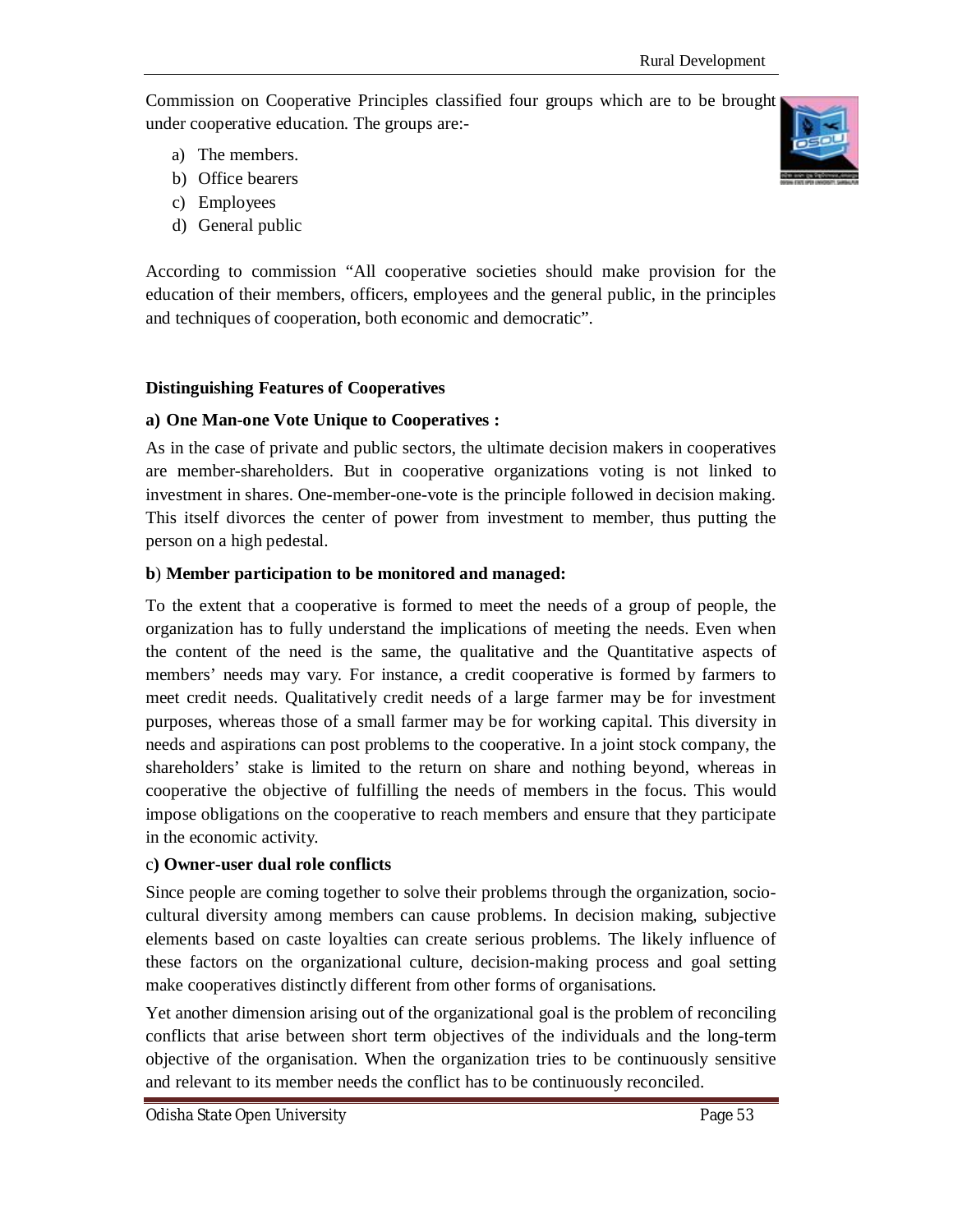#### **d) Employer-employee conflicts**

Another distinguishing characteristic of a cooperative is the relationship between paid employees and shareholders. In a cooperative, the employers, i.e. shareholders, would have to perform the dual role of leading and be led, control and be controlled by the employees. This imposes severe stress and strain on both and has certain implications on the style of management.



#### **e) Leadership based on entrepreneurial and representational abilities**

The role of leadership is yet another aspect that makes a cooperative a special form of organisation. Leadership is any business organisation needs entrepreneurial qualities. In the case of cooperatives the additional qualification required is the commitment of the leadership to the collective cause of the constituents or in other words the representational ability to its member needs. Further, the role of leadership changes at different stages of the organisation's life cycle.

#### **f) Conferring intangible benefits on shareholder members**

Unlike other enterprises, cooperatives can provide intangible benefits to its shareholders through investments in good education, medical and other infrastructural development. This is quite different from the welfare activities undertaken by other enterprises for their employees.

#### **g) Cooperative's responsibility to the community**

Another distinguishing feature of a cooperative is the way it discharges its responsibility to the community or society. Organisations are defined as goal-oriented collectives consisting of groups of individuals. Azumi and Hage define organizations as structured bodies designed to achieve specific objectives that are part of the larger institutional process. In other words, organizations have some specific functions and have obligations to society. This is brought out quite sharply by Gibson, Ivan Cevich, and Donelly'. "Society expects different contributions from business firms, hospitals, universities, and government agencies. Through the actions of these organizations society is provided goods, health care, education, protection and other social services. The quality of life depends upon the effective performance of these specialized organizations". This implies that it is not enough if organizations achieve their limited goals (of the sponsors) but having used the limited resources of the community efficiently, they also serve the community effectively.

While the community is a recipient of products and services of business organizations, the benefits in the case of cooperatives are confined to community which has formed the cooperative. In such a situation how will cooperative organizations become socially relevant to the community? First, by keeping the membership open to one and all, the cooperative could benefit anyone who seeks membership. It is the open membership that makes a cooperative an organisation not of a selfish few for selfish interests but one ever keen to serve all those who need it.

The second method which a cooperative serves the community is through the market share mechanism. When a cooperative business reaches a critical level of the market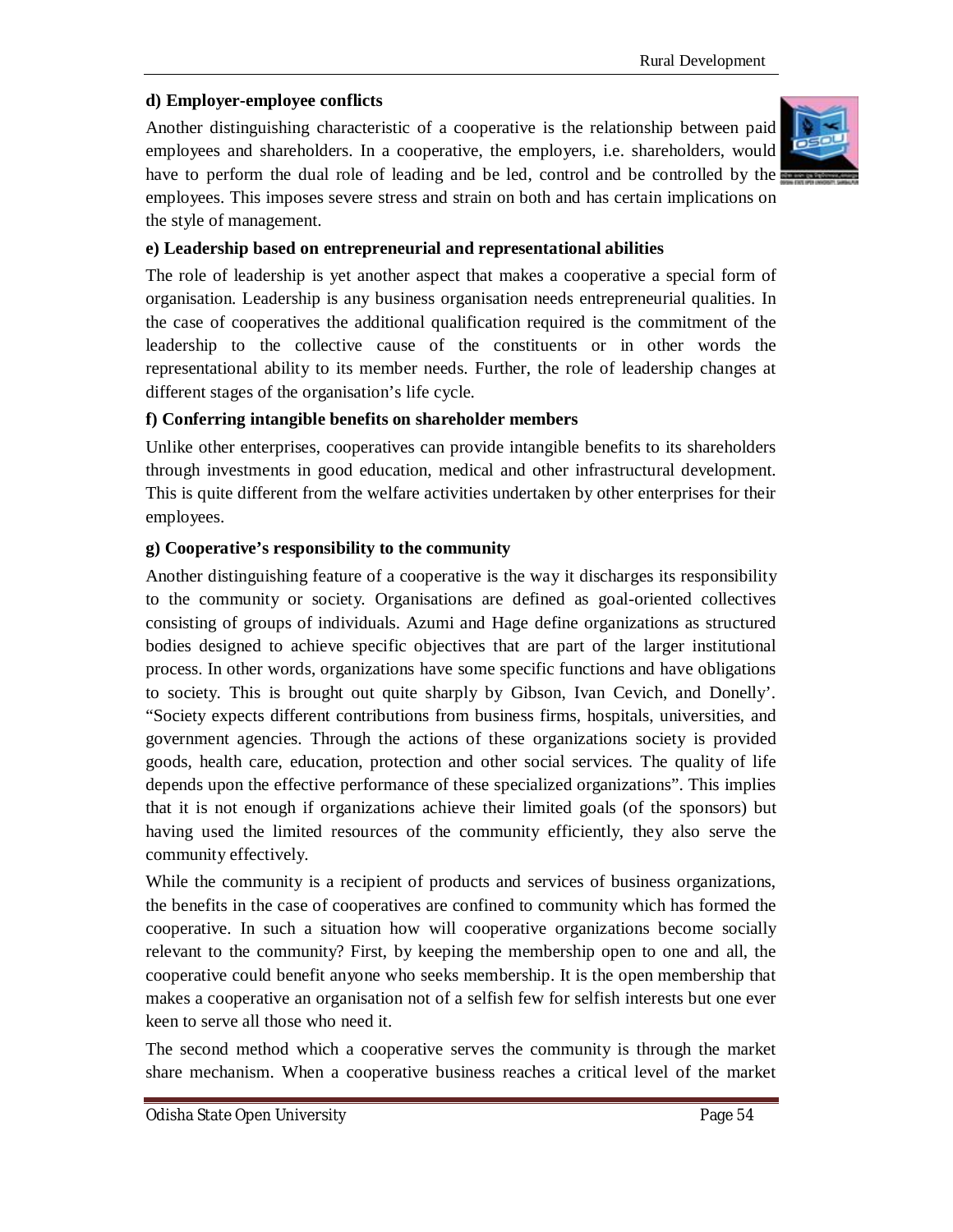share, it automatically regulates other business institutions in a way that they also serve social interests. This implies that the cooperative organizations effectiveness should not only be viewed from the narrow perspective of what it directly confers on its members but also by what it contributes to the collective good of the company through its presence and performance. In other words, the effectiveness of a cooperative affects the individual:(a) as an individual, (b) as a member of a cooperative, and (c) as a member of the community.



#### **Cooperative as an Institution:**

#### **Institutional Values**

**Member prosperity:** The most important purpose in forming a cooperative is to promote the economic and social well-being of the members.

**Member growth:** For enabling member to get economic benefits, two factors need to be taken care of: removing the disabilities through the scale of operation; and enabling the members to overcome the constraints that inhibit growth at the individual level. In order words the role of the cooperative does not end with conferring the benefits of collective action on members but should facilitate the members to use the resources at their command more efficiently. It is like saying "take the horse to water and also make it drink". This implies that the organisation should keep on identifying the reasons and bottlenecks that effect the growth at the member level and devise ways and means to overcome them.

**Participation:** Making the members participate in the economic activity and decision making is equally important. If the members fail to patronize, the cooperative would degenerate into a joint stock company. Participation in decision making is the only means to make them realize that they are the owners of the organisation. A large membership does not excuse the neglect of even a lone voice. On the contrary, it should be the duty of a cooperative to build a system that would create sensitivity to the reaction of members, expressed collectively or individually.

**Self-regulation:** In an association of equal partners, self-regulation should become a part of the organizational culture. It is neither feasible nor desirable to depend constantly on external control to regulate member participation for the simple reason that, overtime, it tends to become counterproductive. More importantly it would affect the social hygiene of the organisation.

**Leadership development:** Another equally important value is leadership development in a cooperative. The growth and permanency of a cooperative depends on the quality and continued availability of good leaders. Identifying leaders among members is the task of the members. They should be in a position to define the leadership qualities required for the organisation at different times and elect the appropriate person. The leaders too should develop a culture that helps the growth of the organisation.

All these institutional values are mutually supportive, interdependent and reinforcing. To make member's prosperity a continuous process, there should be constant and sustained efforts to impart knowledge, skill and understanding among members. By encouraging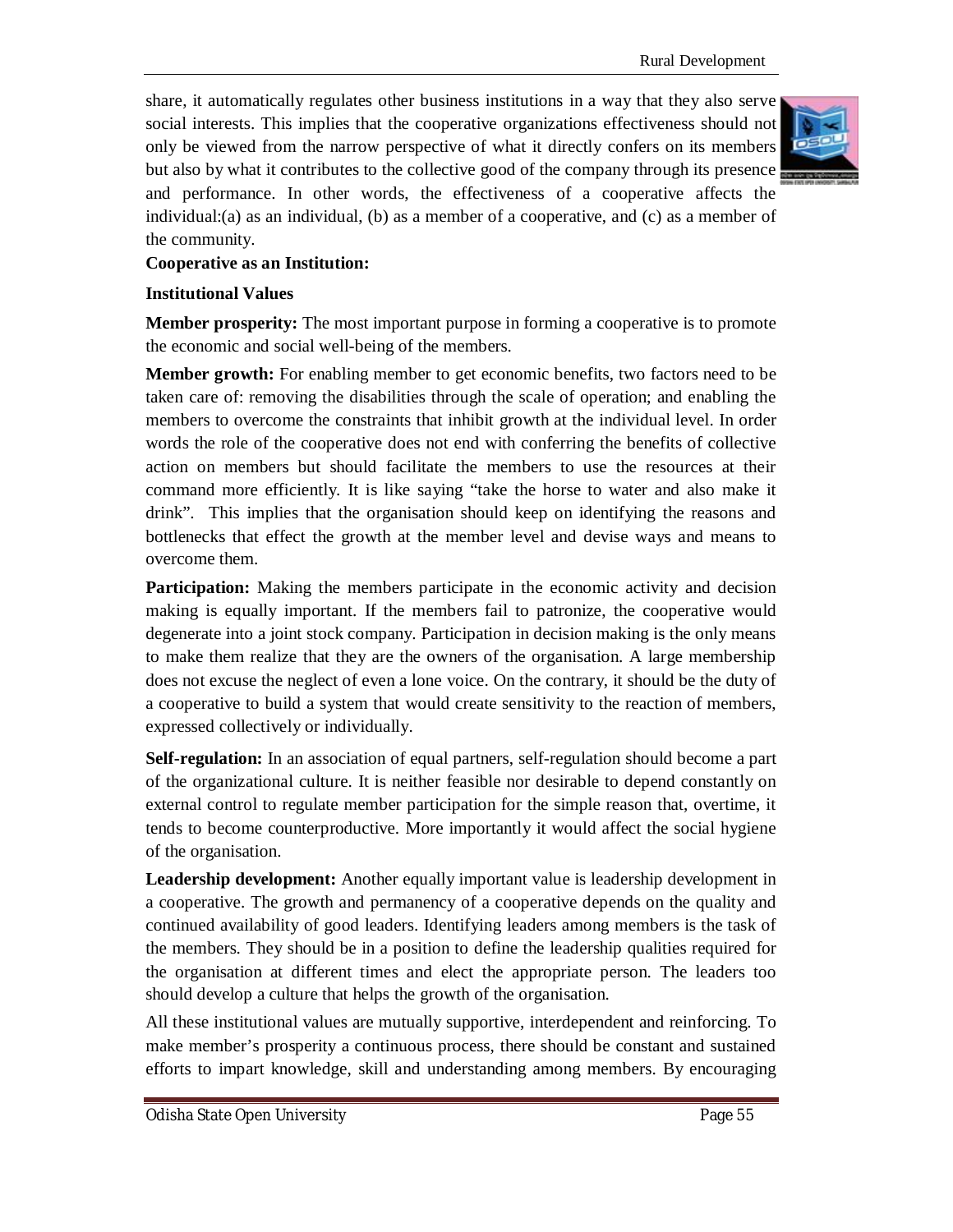the members to participate in decision making and in the business of the organizations, they would become an effective "demand-system" making constant claims for better services. By helping members to imbibe the culture of self-regulation, they are made aware of their duties. Conscious efforts to build the quality of leadership ensures continued success and growth of the organisation.



As stated earlier, to instil these values and to reach the goal of the organisation, suitable processes have to be developed with appropriate planning, organizing, and evaluatory processes. Who should be responsible for inculcating these institutional values in the cooperative? Should it be the function of the managers, the managing committee, or members? The answer is that all are equally responsible for strengthening the socioeconomic values in the organisation.

#### **Cooperation-Activities**

Activities of cooperation have two parts, as credit and non-credit sides. They are further sub-divided into Agriculture and non-agricultural cooperatives.

Credit activities form into short term and long term credits. Structure of the cooperative credit movement are three fold namely primary, central, and apex levels. At the bottom, village primary cooperative societies with 25 or more persons joined together with limited liability manage with elected bodies. They put up their shares, collect deposits from members and non-members and distribute the funds at low rates of interests among members, as required, to be repaid in convenient instalments. Their activities are all bound by specific rules and regulations by the set of principles covered by bye-law and the same is supervised by the Department.

These societies are linked as members in the District Cooperative Banks (Central level) with which they deposit funds and draw advances and loans for meeting their monitory needs for distribution to members. As the third stage these district cooperative credit institutions are linked with the Apex State Cooperative Bank which controls the monetary functions of the entire credit flow of the district and village institutions by drawing money from the NABARD and Government for lending activities.

#### **Land Development**

Similarly, long-term credit functions are dealt with by the Land Development Banks at two stages namely primary and State levels. The Land Development Banks otherwise raise resources by floating debentures in markets but guaranteed by State Governments. Investments through debentures are mainly from Life Insurance Corporation of India, State Bank of India and other Commercial Banks such as Reserve Bank of India and Cooperative Banks and State/ Central Governments.

#### **Involving Cooperatives in Rural Developments**

Organised cooperatives consisting of members working for ameliorating the conditions of the rural poor through integrated rural development approach would magnificently create social consciousness merely inhibiting democratic ideas, sense of social responsibility and amalgamating poverty stricken groups to mobilize their talent and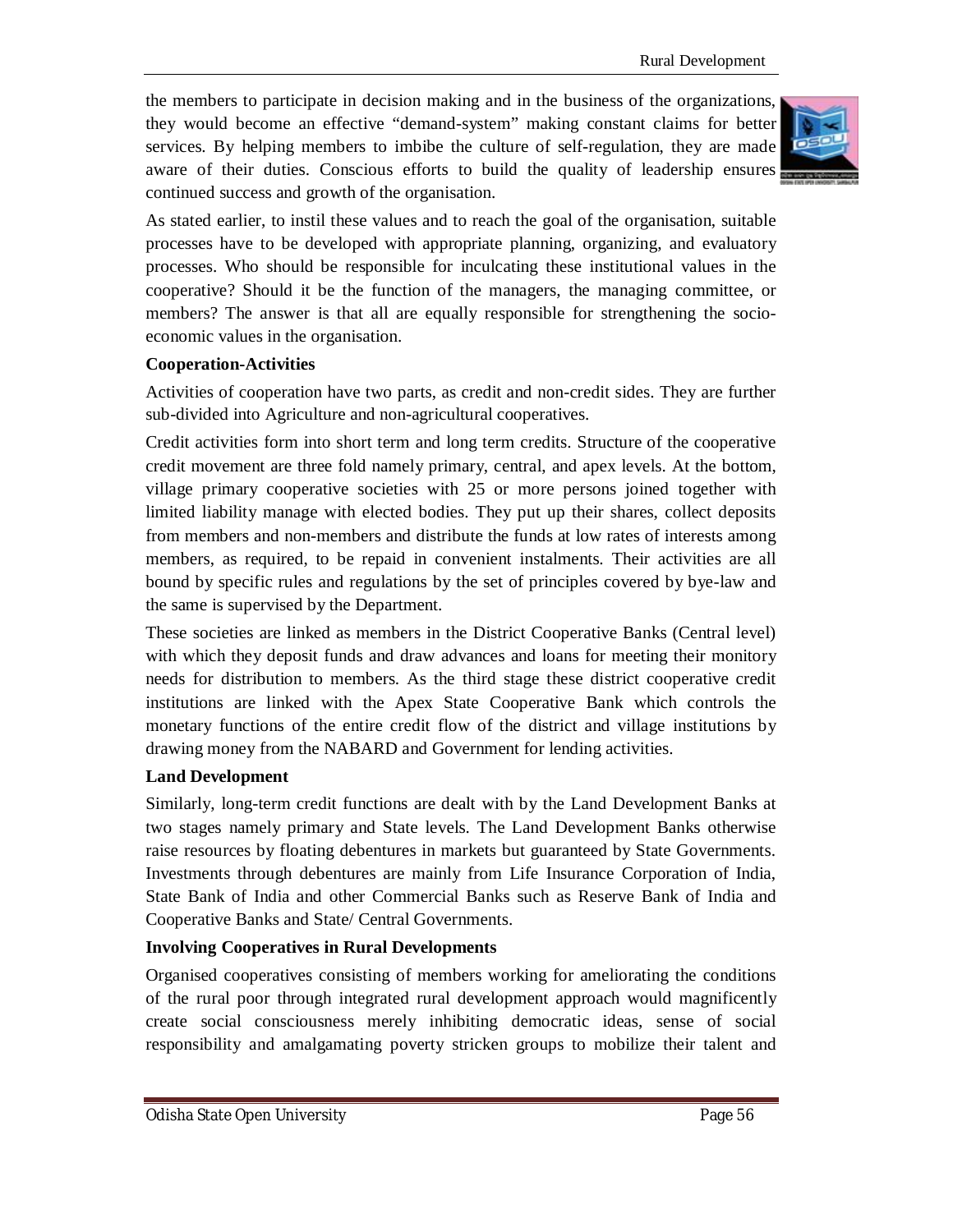leadership for rural reconstruction cutting across the constructional stratifications in the society.

#### **Cooperative Credit in Rural Areas**



At present, activities of cooperative societies are mainly confined to credit distribution. Multipronged functions might help to improve facilities in rural atmosphere and as well to develop the rearing. The spur of cooperative spirit even to the remotest of the habitations in the country and the activities should appropriately be continued and managed in the true spirit of the movement. Good faith and fuller participation of the members gather the opinion, activate the function and also rectify the defects in the situation. Cooperative societies have made a headway in the public distribution system continued with their own commercial functions. Despite shortcomings in certain areas which are otherwise detected and corrected, the system works well although. Needs of the rural poor are suitably met by the Agriculture Credit Societies and Land Development Banks as the twin edges of the Blade. Both supply of goods and money are made available through these organizations. Government programmes are also implemented by way of credit assistance are categorized as term loans namely short term, Medium term and Long term credits. Short Term Loans are provided for meeting the emergent seasonal agricultural needs of the members and jewel loans for non-farm necessities. Medium Term Loans are sanctioned for poverty alleviation programmes and development works too. Long term credits is provided for industrial and agricultural projects and also for purchase of implements and machinery. Cooperatives keep up the mechanism of forward and backward linkages through supply of credit for productive purposes, procurement and supply for marketing purpose and control of finance through recovery and refinance.

# **3.7 Cooperatives and Rural Development**

#### **Need for Cooperatives in Rural Development**

The preference for cooperative as an institutional infrastructure for rural development arises from the following considerations:

- a) A cooperative has better intimate knowledge of the local situation in which it operates.
- b) It is nearer to the people and can hence appreciate their needs.
- c) It is capable of identifying the small producers who need help on priority basis.
- d) Cooperative has horizontal and vertical linkages so that it could provide integrated services to a producer.
- e) Cooperative structure is federal in character to enable the individual member in a village society to avail services of a federation even at the National level.

The approach to rural development through cooperatives have been attempted in diverse fields such as agricultural credit, marketing and processing of agricultural produce, promotion of agro-industries, rural artisans and farming systems. The success of green as well as white revolution could not have been possible in the absence of an efficient input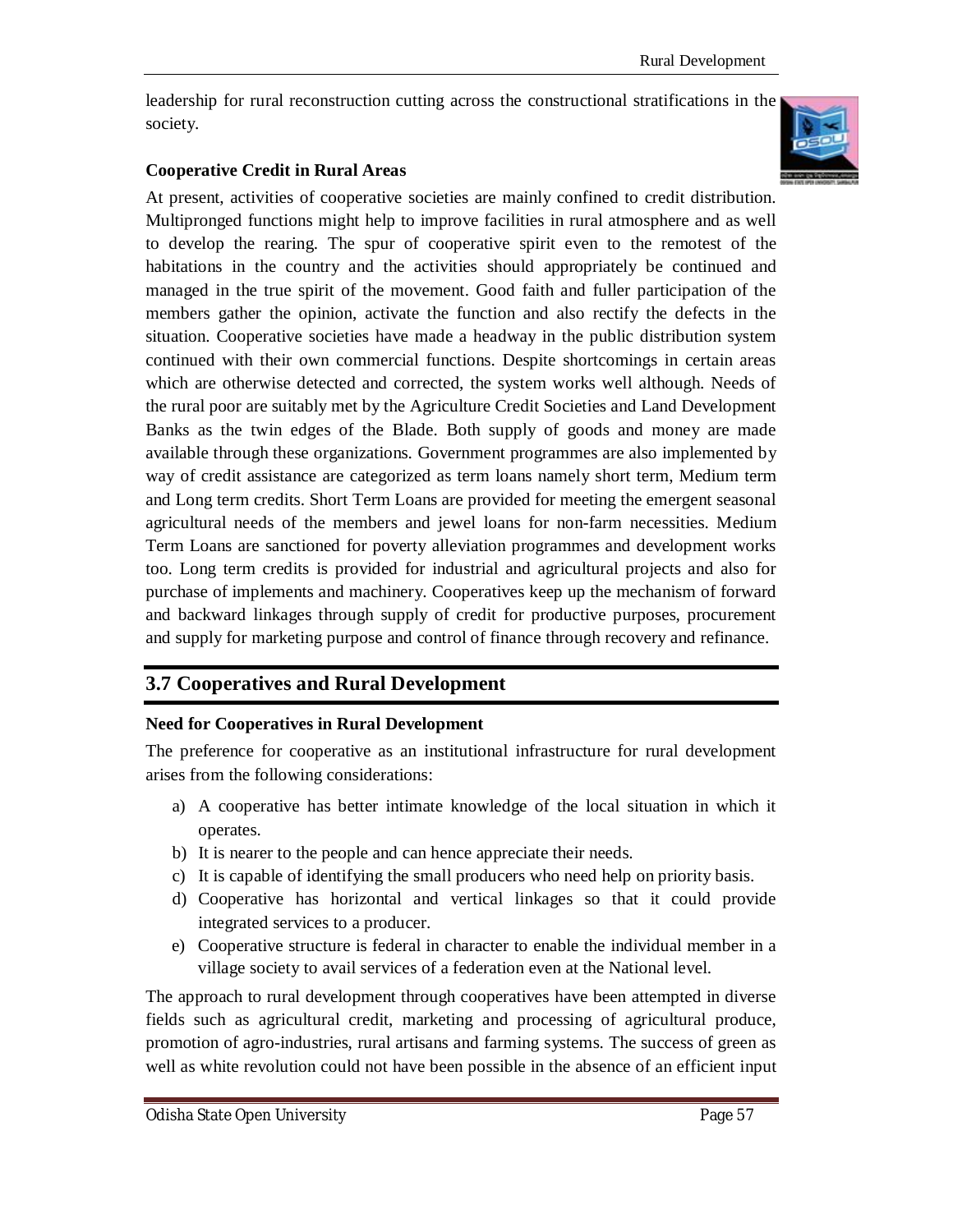service system provided by the cooperatives. Successive Five Year Plan emphasized the importance of cooperation in the field of agricultural development programmes are to accelerate the growth of agricultural production, increase employment opportunities and more important, raise productivity and above all to alleviate rural poverty.



#### **Cooperative Programmes**

Some of the cooperative programmes for the rural development are discussed below:

#### **Credit**

The institutional credit continued to play an important role in increasing agricultural production and in increasing the standard of living by helping the rural community. It helps to broaden the income generating base of the producer encompassing land development, well irrigation, pump sets, fishery equipments, dairy stock etc.

#### **Cooperative Marketing**

The cooperative marketing plays a vital role as it ensures economic utilization of the available resources in the rural areas by creating potential markets. They offer an effective countervailing force against speculative tendencies of the market weighed against the farmers, ensure fair market prices and also promote interstate and export trade for providing a better return to the farmers.

#### **Processing Cooperatives**

Cooperative processing a major development is the emergence of cooperative sugar factories of the growers. There are 225 sugar factories which account for nearly 62 per cent of the national production of sugar. During the year 1992 total sugar produced was 10 million tones in which sugar produced by cooperatives is 6.2 million tones.

#### **Dairy Cooperatives**

The Diary Cooperatives have made impact on the social and economic life of the people, the Government have cooperated with the National Dairy Development Board (NDDB) in the implementation of Operation Flood.

Anand pattern (3 tier) structure has laid the foundation for a dairy Industry owned and controlled by farmers and offers an effective alternative to the exploitative traditional marketing system. There were 70188 Dairy cooperatives in the year 1991 with a business operation of Rs. 1466,7 crores serving to the rural poor.

# **3.8 Women Cooperatives**

The Cooperatives Movement in India has put emphasis on projecting and promoting the interest of weaker sections. The increase in the number of cooperatives has led to an increased participation of women in these cooperatives. Majority of rural women in India are still illiterate, engaged in unorganized and activities in agricultural and allied sectors. Exclusive womens cooperatives were organized and wherever, these cooperatives have been successful, it has helped to improve the economic condition and social status of women. In the year 1990 there were 5478 women primary cooperative societies with a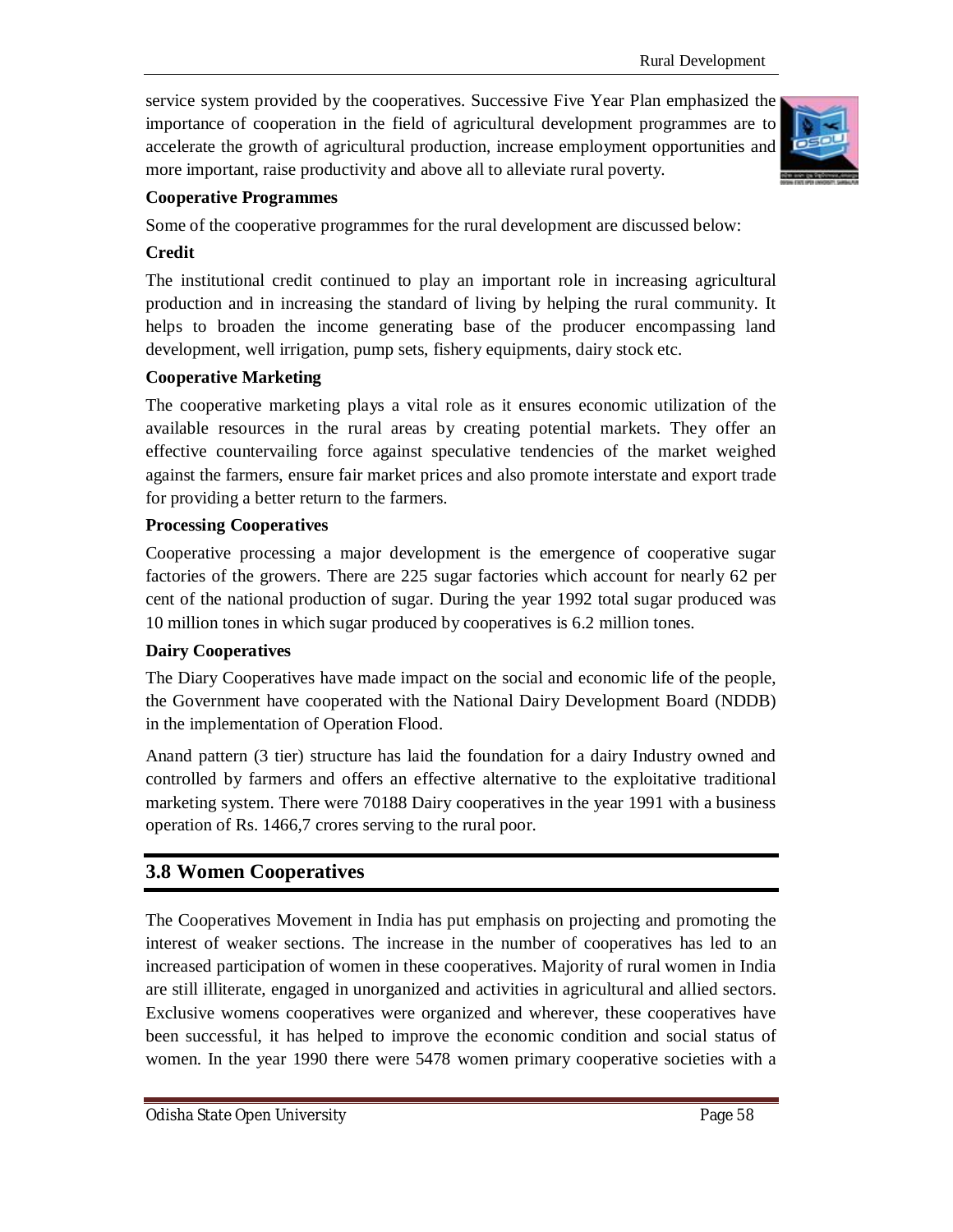total membership of 3,43,404. The paid up and working and capital was Rs.67.3 crores and the business operation of these societies were to the tune of Rs. 28.6 crores.

In India the role of cooperatives in underpinning the programme of agriculture and rural development has been significant. A vast network has been created by cooperative in the rural areas. The share of cooperatives in agricultural finance, despite the multiagency approach is 46 per cent, in distribution of fertilizers 34 per cent, in sugar production 62 percent. Similarly, in other fields such as diary, fisheries, consumer public distribution the cooperatives have made significant contributions. It is crystal clear that in rural development activities cooperatives acts as the panacea for the rural poor, and cooperatives have no equals in bringing about socio-economic changes in the rural areas. Powers and Functions of the Registrar

# **3.9 Function of the Cooperative Department**

The Registrar of Cooperative Societies is appointed by the State Government to perform the various duties enjoined on him under the State Cooperative Societies Act. The Registrar enjoys certain statutory powers to discharge his duties effectively. These powers relate to registration of societies, enquiry into their working, audit of societies, arbitration of disputes, execution of awards and decrees, winding up, etc. The cooperative department has to ensure that the statutory audit of cooperative societies is conducted in the time and the defects pointed out are promptly rectified.

The powers that the Registrar enjoys under the Cooperative Societies Act and the functions to be discharged by him may be summarized as under :

#### **(i) Power of Registration**

The Registrar is empowered to register a cooperative under the Cooperative Societies Act and the cooperative cannot formally start functioning unless it is registered by the Registrar or any other officer duly authorized by him in his behalf. The Registrar issues a registration certificate under his seal and signature which is a conclusive evidence of the fact that the cooperative is a duly registered organisation under the Cooperative Societies Act.

#### **(ii) Power of Audit**

The Registrar in most States is having the powers to get the accounts of a cooperative audited by the staff appointed for the purpose. In certain States like U.P. audit is independent of the Registrar of Cooperative Societies. The Mehta Committee on Cooperative Administration had recommended that the audit should be placed under the Registrar whereas the Mirdha Committee had recommended earlier that audit should be independent of the Registrar.

#### **(iii) Power of Arbitration**

The Registrar has got powers to decide a dispute referred to him or to an officer duly authorized by him.

#### **(iv) Power of Winding up**

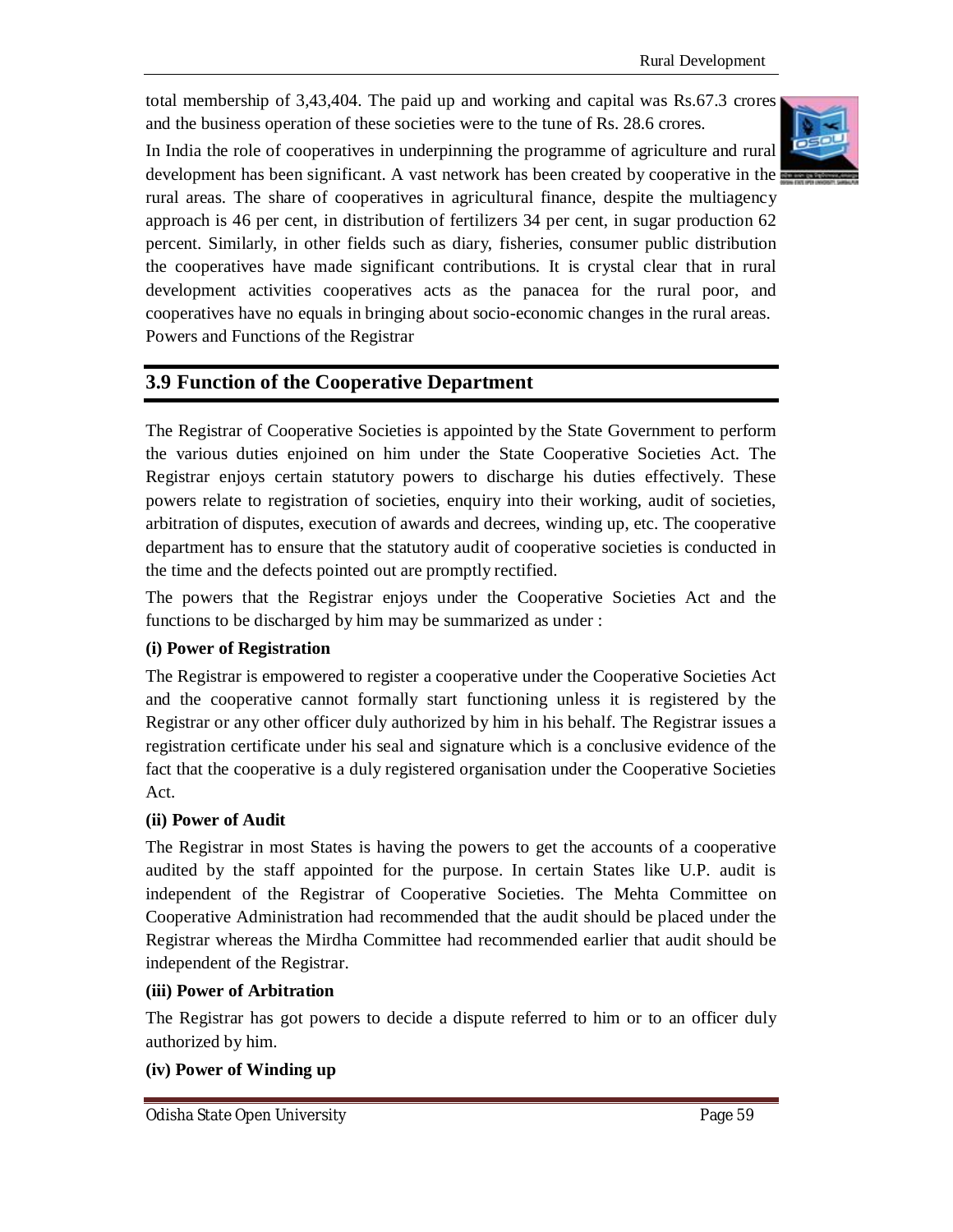The Registrar has the power to order for winding-up of a cooperative and appoint to a liquidator subject to the right of the cooperative concerned for making an appeal to the Same Government.



#### **(v) Powers of Inspection, Enquiry and Control**

Registrar or a person duly authorized by him can inspect any cooperative and can make enquiry into the financial status of a cooperative. The Registrar has also the powers to supersede the management of a cooperative if on enquiry it is found that the operations of the cooperative are detrimental to the interests of the members.

#### **(vi) Powers to issue corrective directives**

The Registrar has been empowered to take corrective measures under the Act and Rules in cases where he considers necessary and expedient in the interest of a cooperative in particular and cooperative movement in general. Following are some of the corrective measures envisaged under the various Cooperative Societies Acts:

- a) The Registrar may pass an order (of his own motion) directing the winding up of a cooperative in case the registration of such a cooperative has been effected by mistake or by fraud.
- b) The Registrar may pass an order for removal or expulsion of a member who was been admitted to membership of a cooperative in contravention of the Act, Rules or Bye-laws or who has ceased to fulfil the qualifications prescribed for membership or who has incurred disqualifications for continuing as a member.
- c) The Registrar may take steps for the removal or disqualification of an officer of a cooperative from his office if he has contravened or omitted to comply with the provisions of the Act, Rules or Bye-laws.
- d) The Registrar may take statutory steps for supersession or suspension of a managing committee and may appoint an administrator or a new committee of management if he is satisfied that certain vested interest has created a monopoly over a certain cooperative and managing committee is functioning against the interest of the cooperative.
- e) The Registrar is empowered to hold elections of the members of the board or committee if the members have failed to hold elections according to Rules or the Act.
- f) The Registrar can pass orders of surcharge against any person associated with the management of a cooperative if it is found that the organisation concerned has incurred losses due to the negligence of such persons.

# **3.10 Role of Voluntary Organisations in Cooperative Development**

Cooperatives are also basically supposed to be the voluntary organizations. It originated in the struggles of the people to find ways and means to achieve certain economic and social goals. The conscious attempt of the people results in coming together, pooling their resources in the competitive environment and achieving thereby the economics of scale. This creates in them a sense of achievement and elicits cooperative behaviour, **Organisation of Women Cooperatives**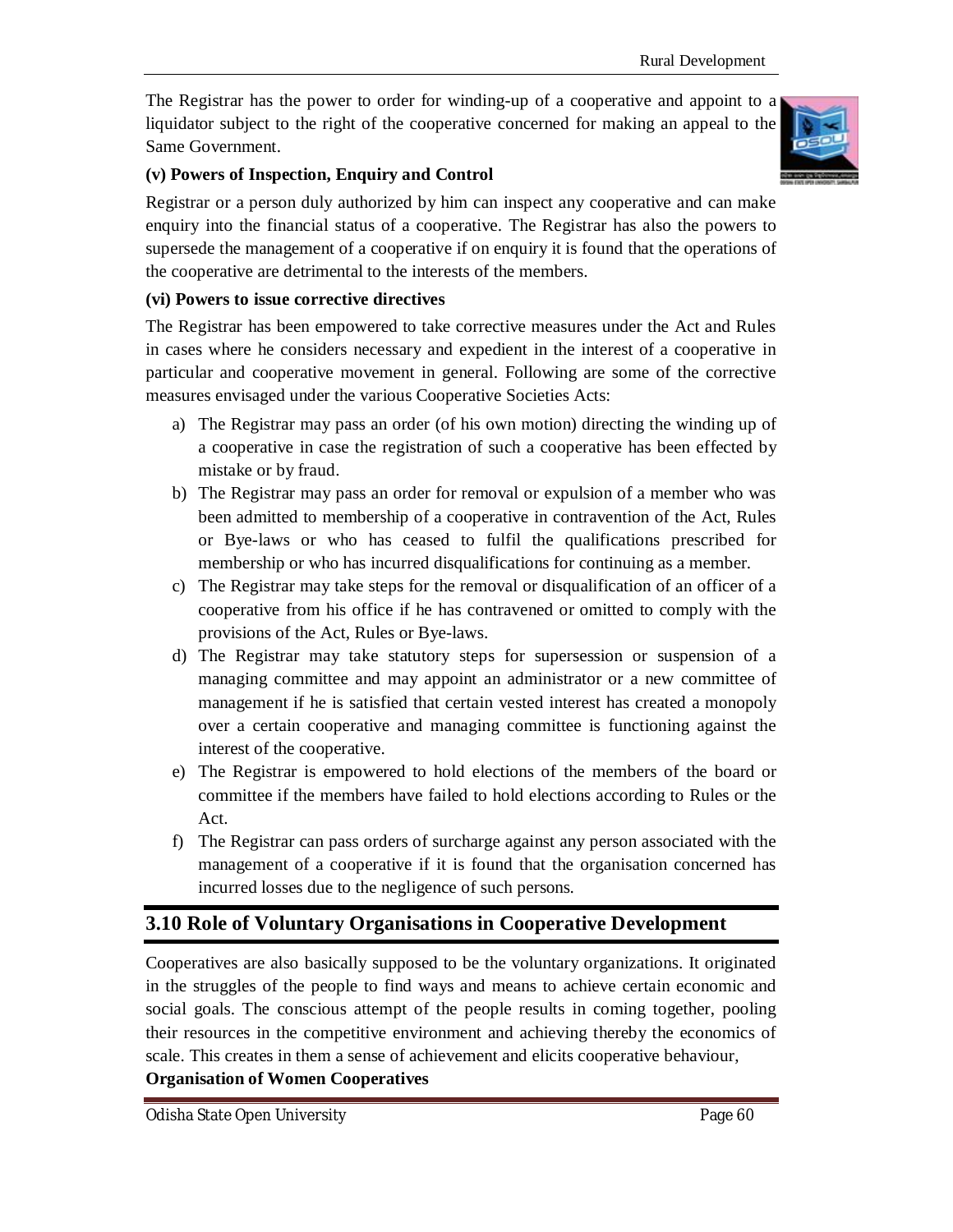In order to provide benefits directly to women it is necessary that women cooperatives should be organized. The main emphasis should be on the weaker sections of women population who can make use of cooperative services and developmental services through their own societies. It needs diversification of activities and liberalization of procedures. Prior to organizing the societies, it will be necessary to take up a survey for finding our women's involvement in the work force of particular areas and also their needs and interests. Some potential areas of women involvement are mentioned below:



#### **For Rural Women**

**Women Farm Labour Cooperatives:** Agriculture is the main economic activity for rural women who in majority are land less. In the absence of institutional base, these women are generally exploited. The Report of "Committee on Status of Women in India" mentions that "the main disabilities and source of exploitation of agricultural labour are rooted in their landlessness, lack of organisation and inequality of status". Organisation of Farm Women Cooperatives will give them joint bargaining power for better wages and save them from other exploitation. Additionally, they can also organize some income generating activities that they can earn income during the slack season also. Cooperative extension/education services and other social developmental services could be extended to such women groups.

**Rural Women Artisan Cooperatives:** The female population belonging to the households of small and marginal farmers can be grouped into artisans cooperative societies. The traditional skill which they possess e.g. punja durrie weaving, basket making, chiken work, zari work, handloom weaving, brass engraving, etc. have to be identified for the purpose. Modernisation and skill development will be necessary.

#### **Agro based Industrial Cooperatives**

Dairy farming **Poultry** Bee keeping Fisheries & fish marketing Sheep breeding Goat rearing **Cereal Processing Cooperatives** papad making puffed rice processing roasting of grains bakery products spice grinding etc.

**Vegetable gardening, fodder and fuel cooperatives:** Rural women can organize cooperatives with vegetable gardening fodder and fuel growing on the waste land around their houses or on the land owned by village owned village panchayats.

#### **National Cooperative Development Corporation**

Odisha State Open University Page 61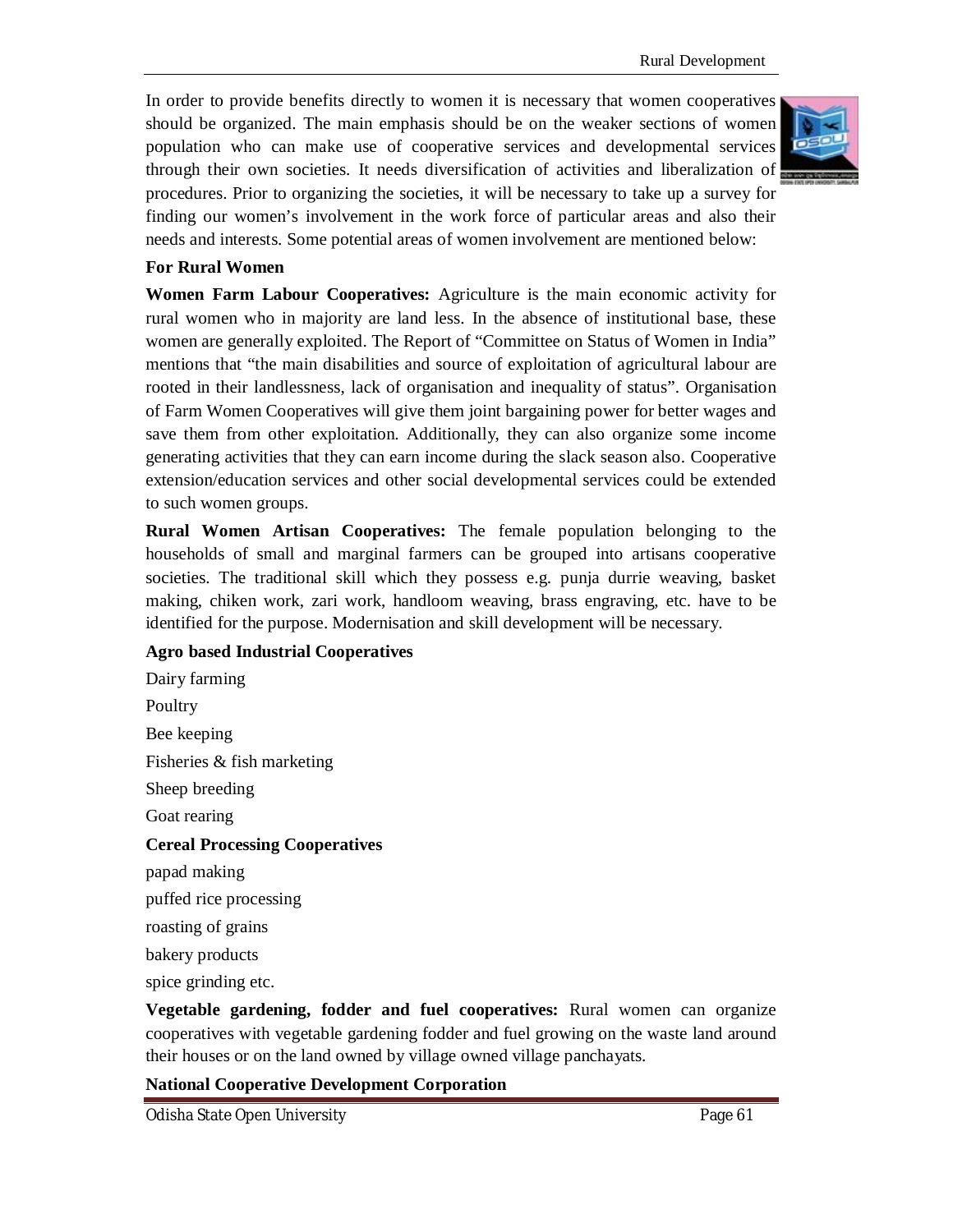The National Cooperative Development Corporation (NCDC) was established by an Act of Parliament in 1963 as a statutory Corporation under the Ministry of Agriculture and farmers empowerment.



NCDC has the responsibility of planning, promoting and financing programmes for production, processing, marketing, storage, export and import of agricultural produce, food stuffs, certain other notified commodities e.g. fertilisers, insecticides, agricultural machinery, lac, soap, kerosene oil, textile, rubber etc., supply of consumer goods and collection, processing, marketing, storage and export of minor forest produce through cooperatives, besides income generating stream of activities such as poultry, dairy, fishery, sericulture, handloom etc.

NCDC Act has been further amended which will broad base the area of operation of the Corporation to assist different types of cooperatives and to expand its financial base. NCDC will now be able to finance projects in the rural industrial cooperative sectors and for certain notified services in rural areas like water conservation, irrigation and micro irrigation, agri-insurance, agro-credit, rural sanitation, animal health, etc. Loans and grants are advanced to State Governments for financing primary and secondary level cooperative societies and direct to the national level and other societies having objects extending beyond one State. Now, the Corporation can also go in for direct funding of projects under its various schemes of assistance on fulfillment of stipulated conditions

#### **(Source: National Cooperative Development Corporation home page)**

#### **Problems and challenges that cooperatives face today :**

- a) Inability to ensure active membership, speedy exit of non-user members, lack of member communication and awareness building measures
- b) Serious inadequacies in governance including that related to Boards' roles and responsibilities
- c) A general lack of recognition of cooperatives as economic institutions both amongst the policy makers and public at large
- d) Inability to attract and retain competent professionals
- e) Lack of efforts for capital formation particularly that concerning enhancing member equity and thus member stake
- f) Lack of cost competitiveness arising out of issues such as overstaffing, a general top-down approach in forming cooperatives including the tiered structures
- g) Politicization and excessive role of the government chiefly arising out of the loop holes and restrictive provisions in the Cooperative Acts.

In addition to the above, there is also a serious problem of a large number of cooperatives that are sick/non-viable. Read Vaidyanathan Committee Report which has dealt in detail the problems specific to credit cooperatives.

# **3.11 Summary Report of the High Power Committee on Cooperatives constituted by the Government of India**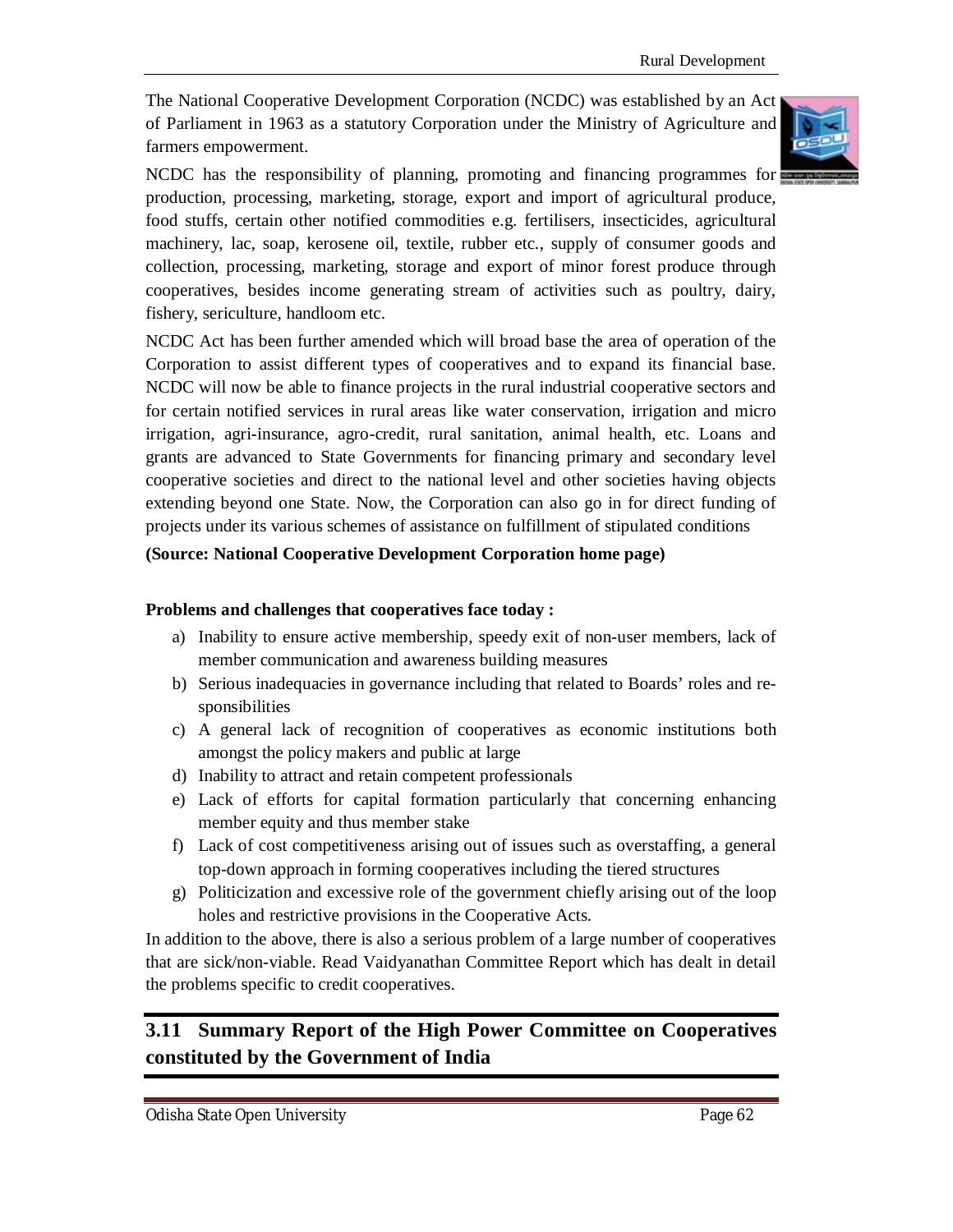The Committee has envisioned cooperatives as primarily, autonomous, economic institutions of user members. It sees them as self-reliant and self-sustaining institutions functioning in a free, fair and transparent manner in keeping with the principles and values of the cooperative movement. Summary Recommendations of the Committee are given below:



1. Considering the importance of a progressive and enabling legislation, which provides a level playing field for cooperatives with other corporate entities, the law enacted in each State should be amended to truly reflect the letter and spirit of the Model Cooperatives Act proposed by the Choudhary Brahm Perkash Committee Report. Even in States where a Parallel law has been enacted, considering its poor utility and problems faced, a single enabling law be enacted, which is member centric and based on cooperative principles, replacing the existing State Acts.

The laws enacted with the Model Cooperatives Act as the basis should also consider the following:

- a) With a view to enhance member participation in cooperatives and enable them to do away with non-user members the Acts must provide for a definition of 'active member', right to vote and contest only to active members and an enabling provision for speedy exit of non-user members
- b) In order to improve the effectiveness of Boards particularly their trusteeship role and fiduciary responsibilities, ensure accountability and professionalization of the organization, the laws should provide for clearly defined roles and responsibilities of the cooperative's board vis-a-vis that of paid executives/managers and a fair, but enforceable provision for fiduciary responsibility as provided in the Companies Act.
- c) With a view to build in professionalism, the Acts should provide for co-option of experts/subject matter specialists, mandate that any person elected as a Director on the Board should undergo a set of prescribed training programmes within six months of being elected
- d) Considering the need to remove all such loopholes in the law, which have contributed to the politicization of cooperatives, it is necessary that the laws also provide for rotational retirement of Board members and restriction on contribution to political and religious organizations.
- e) Keeping in view the need to enable cooperatives, which have already received equity contribution from the government, the laws should also provide for repatriation of government equity and where cooperatives are unable to return the government equity, they may enter into an MoU with the cooperative agreeing to such conditions that the government may stipulate.
- f) In order to enhance competitiveness, the laws should enable cooperatives to decide their Organizational structure and staffing including recruitment policies, service conditions and remuneration, undertake measures such as formation of joint ventures, partnerships, subsidiaries and strategic alliances with cooperatives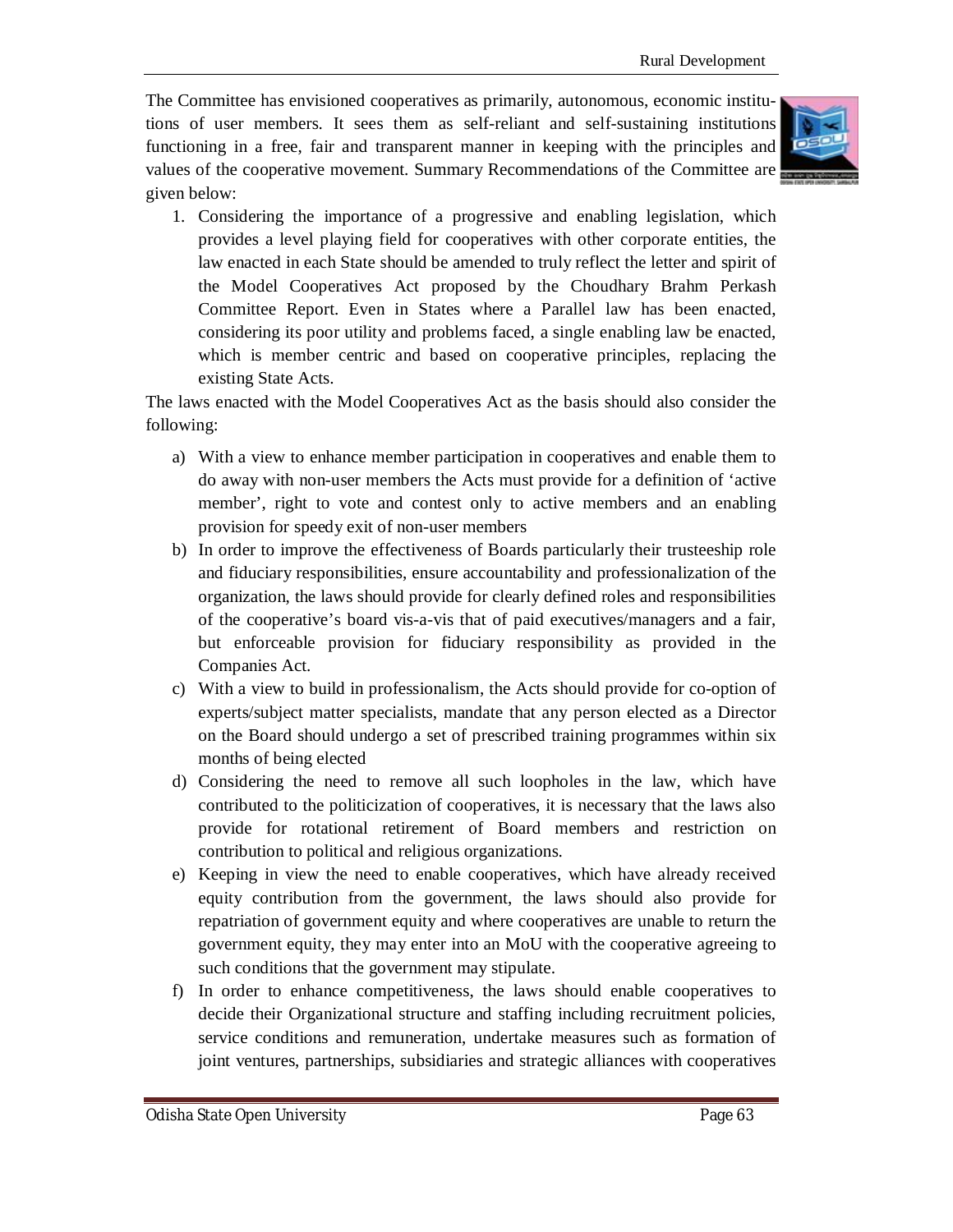and other corporate and operate without any imposed area restrictions and have flexibility in business decisions, mobilizing funds and allocation of surplus.

g) State Governments should put in place a policy framework for facilitating the functioning of cooperatives with free and fair means, in no less equal terms with any other organization engaged in economic activities.



- h) States should refrain from deputing officers to occupy key positions in cooperatives except on an explicit request from a cooperative and ensure that the officers if deputed to hold key positions are given a minimum tenure of three years.
- i) The utility of various tiers of the cooperative structure be examined in each case and actions be taken for de-layering wherever the structures are not found to be cost effective.
- j) Cooperatives should undertake member awareness and education programmes on a continuing basis in order to sensitize members regarding their rights, responsibilities/obligations in respect of the organization to which they belong and make special efforts to facilitate women and youth participation in cooperatives.
- k) A scheme of Central Government and State Government budgetary provision for soft loans to farmers for share capital participation should be considered seriously.
- l) Retained earnings in cooperatives are the most important form of collective capital. However if a substantial portion of retained earnings is taken away in the form of income tax, the rate of accretion to the reserves becomes that much slower affecting the health of the cooperative and its growth. Full income tax exemption is therefore recommended for all cooperative societies. This will be a major incentive for the cooperatives to strengthen their capital base.
- m) The share of Cooperative Banks in rural credit has been steadily declining and is around 18%. Cooperative Banks presently depend for their activities on their own funds which are very limited and refinance from NABARD. Since adequate refinance through NABARD cannot be relied upon and many of the Cooperative Banks are weak and unable to raise funds from the market, there is a strong need for an alternative organizational set up to mobilize funds and to bridge the systematic gap in the cooperative credit and banking structure.
- n) Cooperatives in various countries have adopted different strategies to augment their equity. The system of tapping share capital from non-members through different classes of shares or special purpose vehicles is also found. Depending upon the business of the cooperative, financial instruments need to be developed for raising capital.

#### **Amendment to the Constitution**

The Committee endorses the view that only through certain amendments in the Constitution it will be possible to ensure that the State cooperative laws provide for enabling the autonomous functioning of the cooperatives. The Committee reviewed the Constitution Amendment Bill (106th Amendment Bill 2006) and recommends that some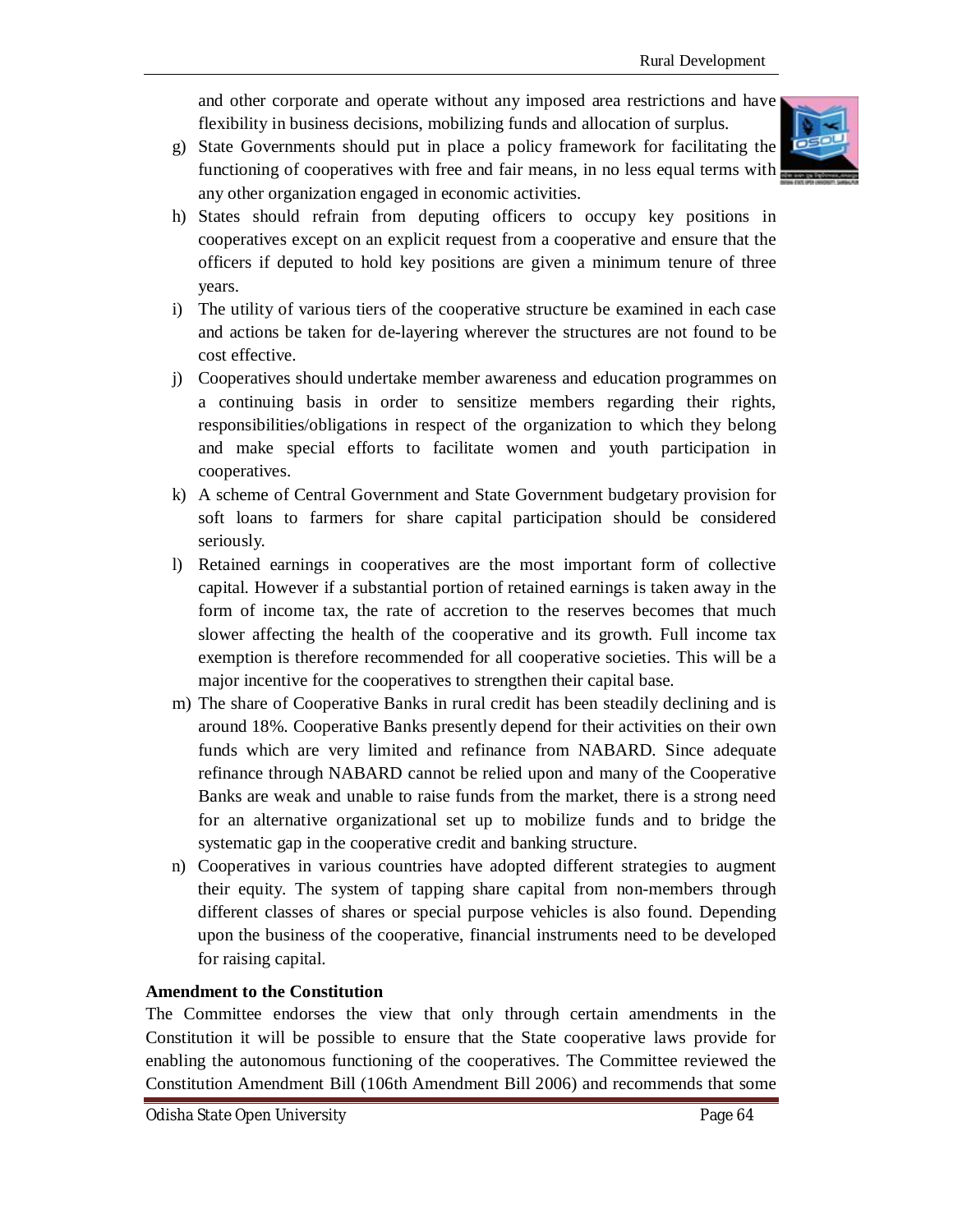more changes as given below be effected in order to be responsive to the needs of the cooperatives.

1. Apprehending that introducing new Part IX B after Part IX A of the Constitution as the Bill proposes, along with Panchayati Raj Institutions (PRI) and Municipalities, would



imply that cooperatives are a part of governance, the insertion of this part may be considered at any other appropriate place in the Constitution to ensure that this construal is dispelled.

#### 2. **Number and term of members of Board of Directors and its office bearers (Following additions are recommended under this Head)**

Only elected members of the Board of Directors shall be eligible to vote in election and to be elected as Chairman or Vice Chairman or President or Vice President of the Board.

Candidates who have lost in elections to the Board shall not be co-opted on the Board either on casual vacancy or otherwise.

#### 3. Election of members of Board

The Bill recommends that functions relating to, and the conduct of all elections to the cooperative societies, shall vest in the General Body of a cooperative society. As it may not be possible to hold meetings of General Body frequently, the Committee recommends that these functions shall vest in the Board of a cooperative society.

4. Supersession of Board of Directors

The Bill provides that no Board of a cooperative society shall be superseded, where there is no Government shareholding of loan or financial assistance or any guarantee by the Government.

Since this would imply that the Boards of cooperatives even where there is a minor government shareholding of financial assistance or any guarantee by the government can be superseded, the Committee has suggested that no supersession of the Board of Directors should be allowed in any case where government shareholding is less than 51%.

#### **Amendment to the Multi-State Cooperative Societies Act, 2002**

The Committee took note of the fact that while the MSCS Act, 2002 has been in operation for the last six years there is a need to make the Act more comprehensive to mitigate practical problems being faced by the Multi-State Cooperative Societies due to certain provisions of the Act. Some important recommendations of the Committee are:

1. The internationally accepted definition of Cooperative Society reflecting its voluntary, autonomous and democratic nature may be introduced in the Act.

2. To ensure that the cooperatives are user owned and user controlled, a concept of "active member" may be introduced in the Act and accordingly, a definition of active member be included. The Act should provide that only active members shall have the right to vote/contest elections.

3. A fair, but enforceable provision for fiduciary responsibility as provided in the Companies Act should be introduced. It should be mandatory for the directors on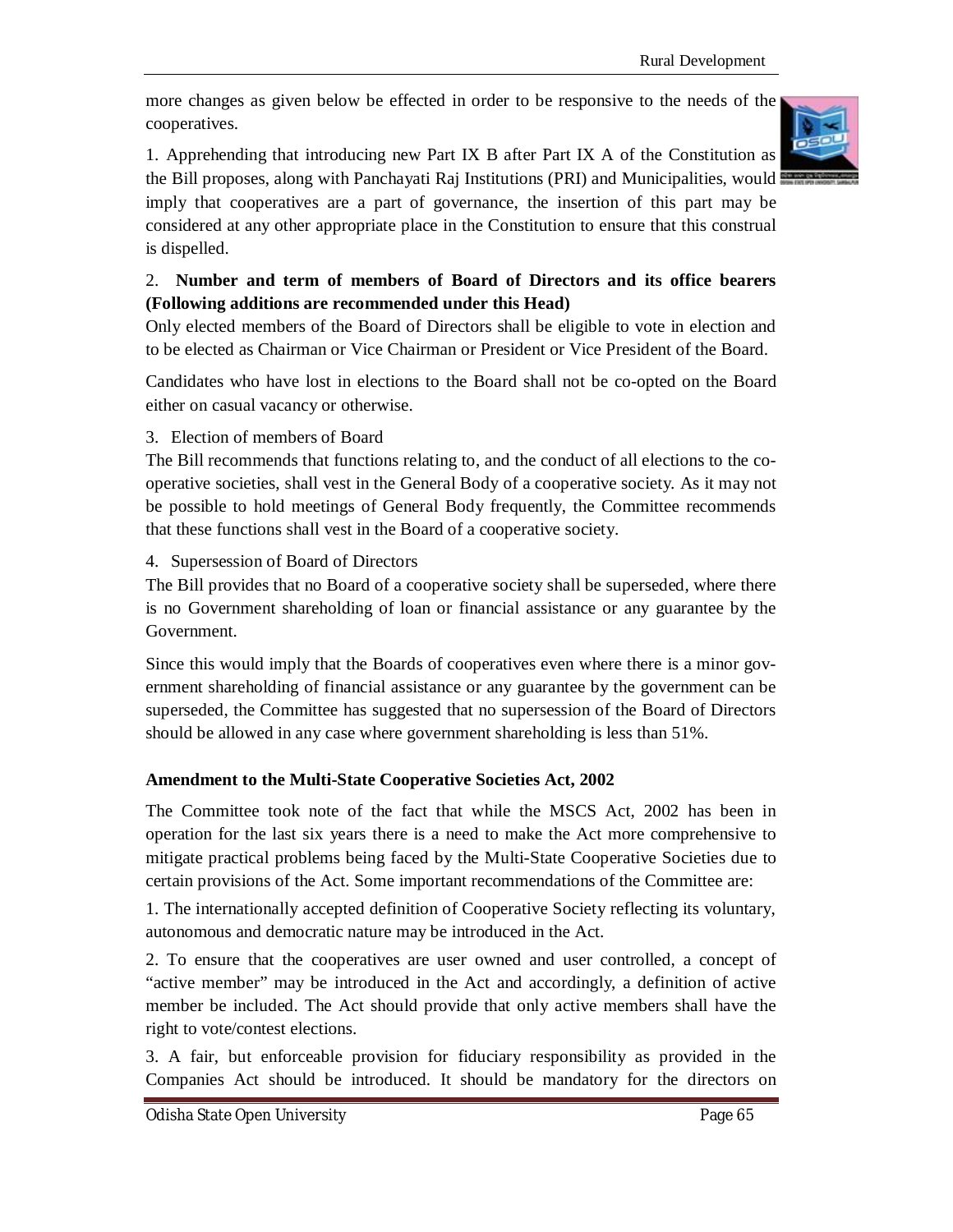cooperative boards also to disclose certain information in order to avoid conflict of interests. A provision be also made for cooption of experts on the Board.

4. Provisions may be introduced putting restriction on contribution to political and religious organizations.



5. Provisions for raising of capital through issue of non-voting shares and IPO may be included

6. Deletion of Rulemaking powers.

**(Source: Report of the High Powered Committee on Cooperatives, May 2009, Ministry of Agriculture, Government of India)**

#### **Check Your Progress III**

Note: a) Use the space provided for your answers.

b) Check your answers with the possible answers provided at the end of this unit.

\_\_\_\_\_\_\_\_\_\_\_\_\_\_\_\_\_\_\_\_\_\_\_\_\_\_\_\_\_\_\_\_\_\_\_\_\_\_\_\_\_\_\_\_\_\_\_\_\_\_\_\_\_\_\_\_\_\_\_\_\_\_\_\_\_\_\_

\_\_\_\_\_\_\_\_\_\_\_\_\_\_\_\_\_\_\_\_\_\_\_\_\_\_\_\_\_\_\_\_\_\_\_\_\_\_\_\_\_\_\_\_\_\_\_\_\_\_\_\_\_\_\_\_\_\_\_\_\_\_\_\_\_\_\_

\_\_\_\_\_\_\_\_\_\_\_\_\_\_\_\_\_\_\_\_\_\_\_\_\_\_\_\_\_\_\_\_\_\_\_\_\_\_\_\_\_\_\_\_\_\_\_\_\_\_\_\_\_\_\_\_\_\_\_\_\_\_\_\_\_\_\_ \_\_\_\_\_\_\_\_\_\_\_\_\_\_\_\_\_\_\_\_\_\_\_\_\_\_\_\_\_\_\_\_\_\_\_\_\_\_\_\_\_\_\_\_\_\_\_\_\_\_\_\_\_\_\_\_\_\_\_\_\_\_\_\_\_\_\_

\_\_\_\_\_\_\_\_\_\_\_\_\_\_\_\_\_\_\_\_\_\_\_\_\_\_\_\_\_\_\_\_\_\_\_\_\_\_\_\_\_\_\_\_\_\_\_\_\_\_\_\_\_\_\_\_\_\_\_\_\_\_\_\_\_\_\_

\_\_\_\_\_\_\_\_\_\_\_\_\_\_\_\_\_\_\_\_\_\_\_\_\_\_\_\_\_\_\_\_\_\_\_\_\_\_\_\_\_\_\_\_\_\_\_\_\_\_\_\_\_\_\_\_\_\_\_\_\_\_\_\_\_\_\_

\_\_\_\_\_\_\_\_\_\_\_\_\_\_\_\_\_\_\_\_\_\_\_\_\_\_\_\_\_\_\_\_\_\_\_\_\_\_\_\_\_\_\_\_\_\_\_\_\_\_\_\_\_\_\_\_\_\_\_\_\_\_\_\_\_\_\_

\_\_\_\_\_\_\_\_\_\_\_\_\_\_\_\_\_\_\_\_\_\_\_\_\_\_\_\_\_\_\_\_\_\_\_\_\_\_\_\_\_\_\_\_\_\_\_\_\_\_\_\_\_\_\_\_\_\_\_\_\_\_\_\_\_\_\_ \_\_\_\_\_\_\_\_\_\_\_\_\_\_\_\_\_\_\_\_\_\_\_\_\_\_\_\_\_\_\_\_\_\_\_\_\_\_\_\_\_\_\_\_\_\_\_\_\_\_\_\_\_\_\_\_\_\_\_\_\_\_\_\_\_\_\_

\_\_\_\_\_\_\_\_\_\_\_\_\_\_\_\_\_\_\_\_\_\_\_\_\_\_\_\_\_\_\_\_\_\_\_\_\_\_\_\_\_\_\_\_\_\_\_\_\_\_\_\_\_\_\_\_\_\_\_\_\_\_\_\_\_\_\_

Q 1) What is Co-operation ?

Ans: \_\_\_\_\_\_\_\_\_\_\_\_\_\_\_\_\_\_\_\_\_\_\_\_\_\_\_\_\_\_\_\_\_\_\_\_\_\_\_\_\_\_\_\_\_\_\_\_\_\_\_\_\_\_\_\_\_\_\_\_\_\_\_\_\_\_\_

Q 2) List the distinguishing features of Cooperatives. Ans:

Q 3) List some of the agro-based industrial cooperatives.

Ans:

Odisha State Open University **Page 66**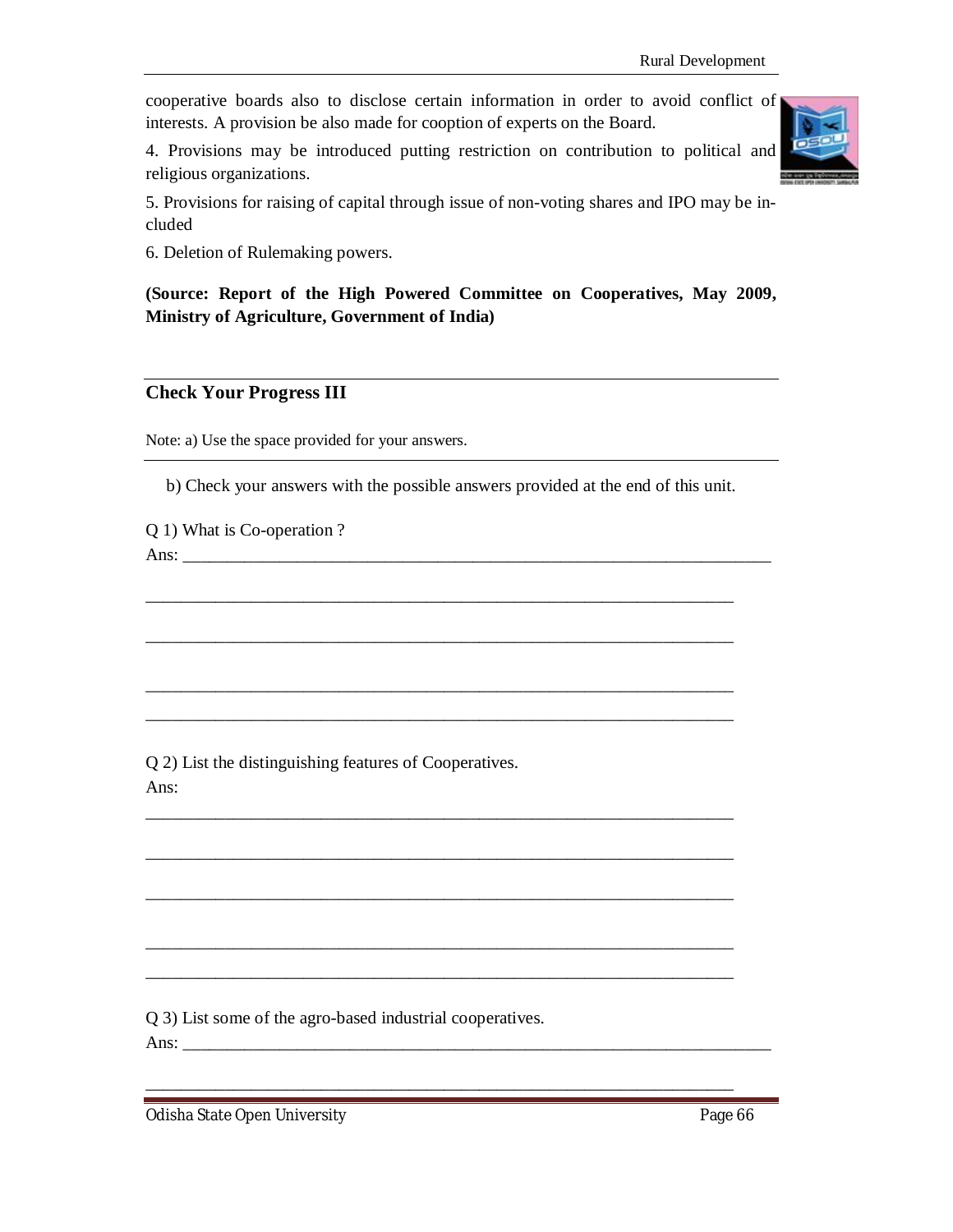

# **3.12 Let Us Sum Up**

Land reforms include reforms in the land tenure system as well as reforms in other institutions which are related to the land and its utilization such as consolidation of holdings, distribution of land, size of holdings, tenancy benefits, methods of farming and supply of agricultural credit etc. The Government of India has taken many steps for equitable distribution and efficient management of lands.

\_\_\_\_\_\_\_\_\_\_\_\_\_\_\_\_\_\_\_\_\_\_\_\_\_\_\_\_\_\_\_\_\_\_\_\_\_\_\_\_\_\_\_\_\_\_\_\_\_\_\_\_\_\_\_\_\_\_\_\_\_\_\_\_\_\_\_

\_\_\_\_\_\_\_\_\_\_\_\_\_\_\_\_\_\_\_\_\_\_\_\_\_\_\_\_\_\_\_\_\_\_\_\_\_\_\_\_\_\_\_\_\_\_\_\_\_\_\_\_\_\_\_\_\_\_\_\_\_\_\_\_\_\_\_ \_\_\_\_\_\_\_\_\_\_\_\_\_\_\_\_\_\_\_\_\_\_\_\_\_\_\_\_\_\_\_\_\_\_\_\_\_\_\_\_\_\_\_\_\_\_\_\_\_\_\_\_\_\_\_\_\_\_\_\_\_\_\_\_\_\_\_

The dramatic transformation in agriculture practices that involves the use of new methods of cultivation and inputs refers to as Green Revolution. It was a period when the productivity of global agriculture increased drastically as a result of new advances. During this time period, agriculture technological advances in the field of seed, fertiliser, pesticides, etc. were used efficiently by the farming community to increase the production. In India, the green revolution occurs as a result of adoption of new agriculture strategy during mid 60's by Government of India to achieve self-sufficiency in the food grains production. The concerted efforts by the Government of India during 60's to increase the agriculture production resulted green revolution in India in 1968 and country become self-sufficient in food grain production.

Cooperation is a form of organization in which persons voluntarily associate together on a basis of equality for the promotion of their economic interests. Those who come together have a common economic aim which they cannot achieve by individual isolated action because of the weakness of the economic position of a large number of them".

It is a business organization which is democratically managed and which provides an opportunity to overcome individual weakness by collective efforts.

# **3.13 Key Words**

**Tenancy Cultivation:** Tenancy cultivation is quite common in rural India whereby the land is cultivated by small farmers and share crop with owners as payment of rent for using land.

**Green Revolution** : The dramatic transformation in agriculture practices that involves the use of new methods of cultivation and inputs refers to as Green Revolution. It was a period when the productivity of global agriculture increased drastically as a result of new advances. During this time period, agriculture technological advances in the field of seed, fertiliser, pesticides, etc. were used efficiently by the farming community to increase the production. In India, the green revolution occurs as a result of adoption of new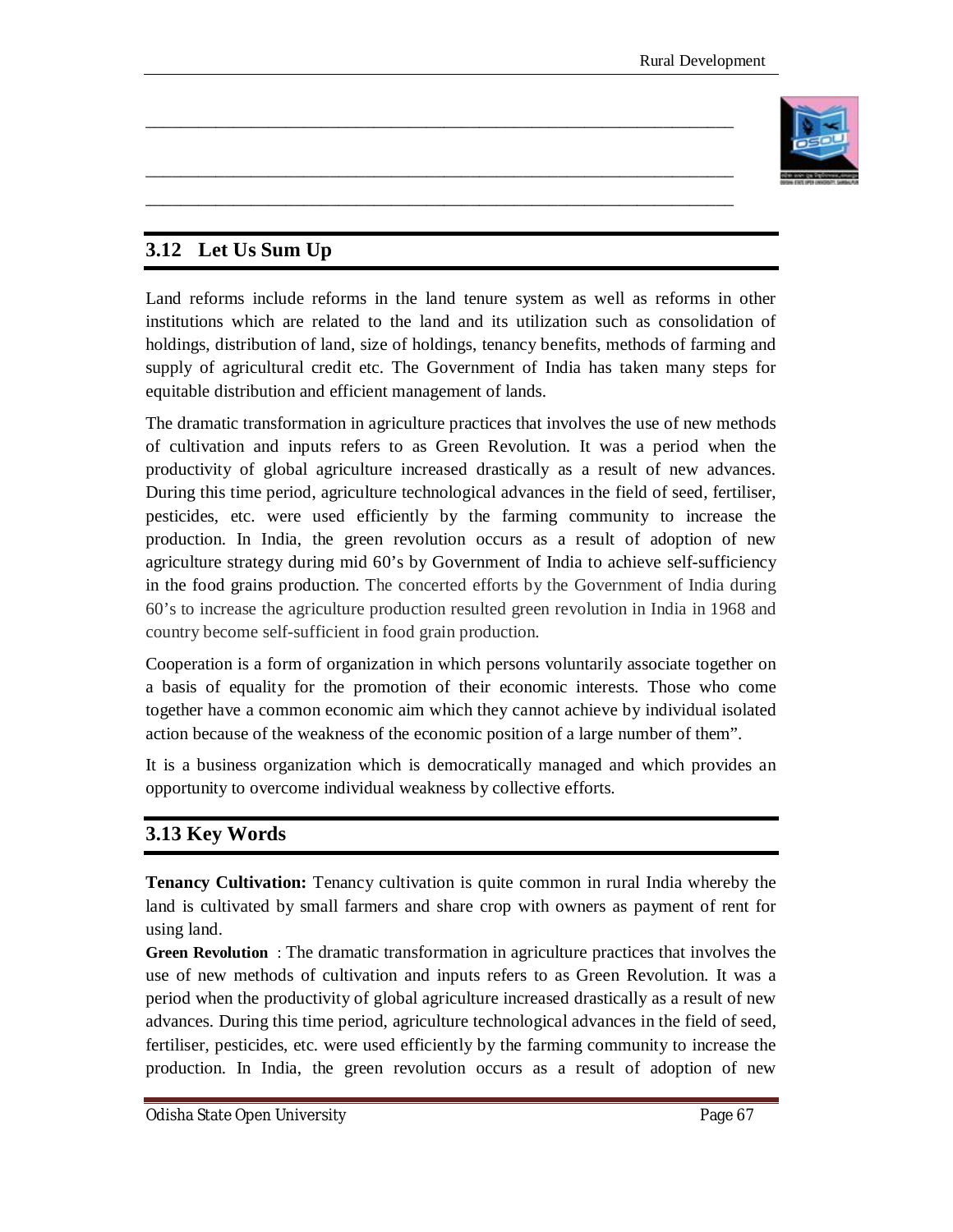agriculture strategy during mid 60's by Government of India to achieve self-sufficiency in the food grains production.

**Co-operation**: Cooperation is a form of organization in which persons voluntarily associate together on a basis of equality for the promotion of their economic interests.



Those who come together have a common economic aim which they cannot achieve by individual isolated action because of the weakness of the economic position of a large number of them.

#### **3.14 Reference**

B.S.Mathur, 1977. Cooperation in India, Sahitya Bhavan, Agra

Dahama, O.P., Bhatanagar,O.P. 1985. *Education and Communication for Development*, Oxford & IBH Publishing Company, New Delhi,

Environment for Cooperatives, Reading Materials prepared for Higher Diploma in Cooperative Management by NCCT of NCUI, New Delhi

Ensminger, Douglas (1957), A guide to Community Development, Ministry of Community Development, Government of India, Coronation Printing Works, Fatehpuri, Delhi-6.

Mathialagan,P. 2007. *Textbook of Animal Husbandry and Livestock Extension*, International Book Distributing Co. 7, Meerabai Marg, Lucknow, India.

Ministry of Agriculture, Government of India.2009. Report of the High Powered Committee on Cooperative, 2009

Ray, G.L. 2006. Extension Communication and Management, New Delhi, Kalyani Publishers.

Sharma, K.R.G. 2008. *Veterinary Extension Education*, BSPBS Publications, Hyderabad, Hyderabad,

Supe S.V. (1987), An Introduction to Extension Education, Oxford and IBH Publishing Co. Pvt. Ltd. New Delhi.

# **3.15 Check Your Progress – Possible Answers**

#### **Check Your Progress I**

Q 1) What are the measures adopted for land reforms ? Ans :

The land reforms consist of the following measures:

- Abolition of Zamindari System
- Tenancy Reforms
- Reorganization of land holdings

Q 2) What are the important provisions of Zamindari Abolition Act ? Ans: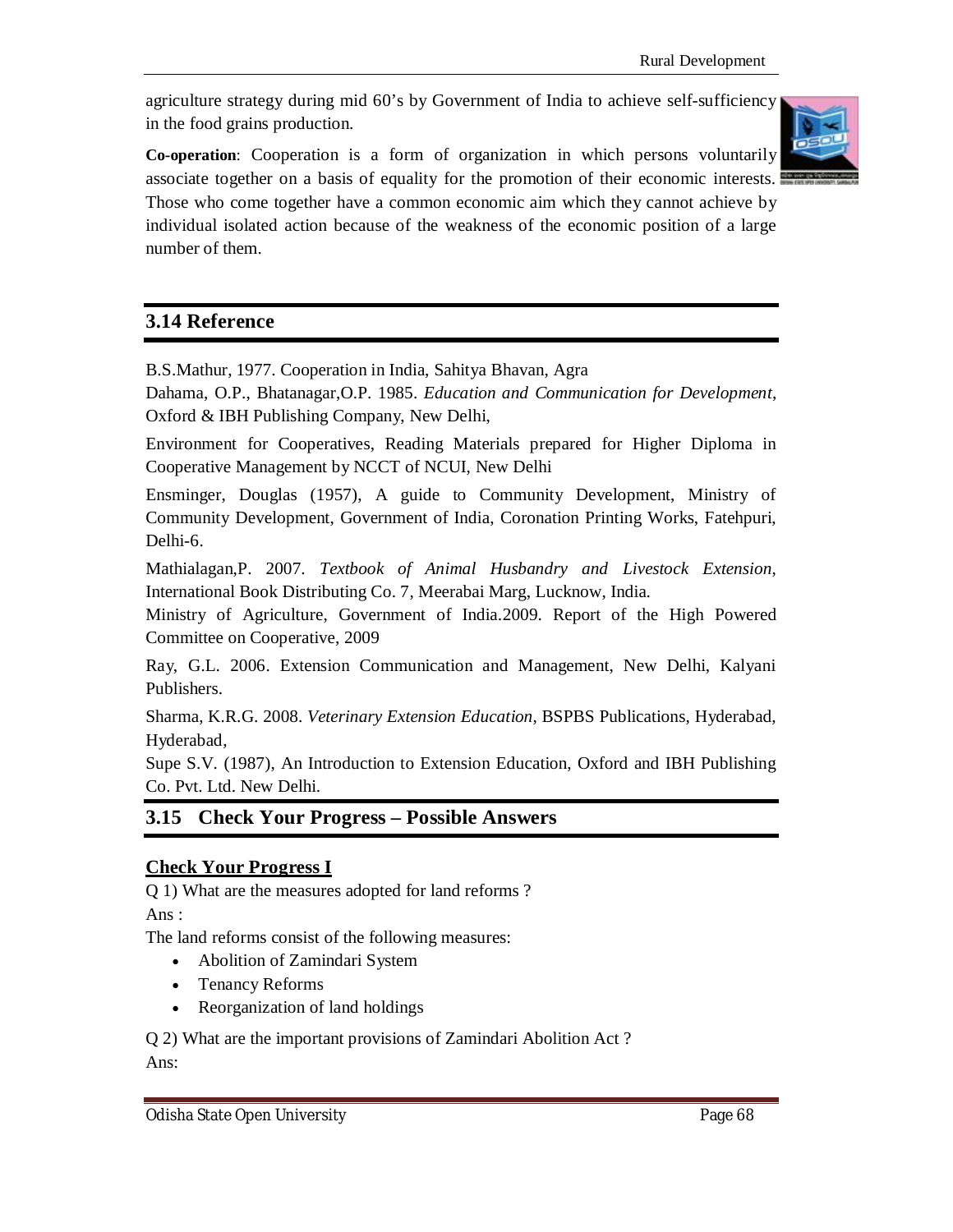- Under this act zamindars are allowed to possess some part of their lands known as `*Khudh Khast*` lands. Surplus lands shall be confiscated from zamindars.
- Government paid compensation for confiscated land to zamindars
- Government distributed surplus lands confiscated from zamindar to the tenants with a minimal price. Tenants who got the lands were called as `*Bhoomidhars*`, tenants who were not in a position to pay the entire amount, can pay the amount in instalments and were called as `*Sirdars*`.
- Barren lands, ponds, forests were taken away from Zamindars and were transferred to village panchayats.

Q 3) Write tenancy reforms measures adopted by Government.

Ans:

**(i) Rent Ceiling:** The maximum rent payable by the tenant has been fixed. It cannot exceed one fourth to one fifth in most states.

**(ii) Tenure Security:** The security of tilling of land is provided whereby the tenants now cannot be ejected at will except for self-cultivation provided the rent is paid.

**(iii) Conferring Ownership Rights to Peasants:** The legislative changes have been made to provide for conferment of ownership rights on all the cultivating farmers on the payment of specified amount to the landlords.

#### **Check Your Progress II**

Q 1) What is Green Revolution?

Ans :

The dramatic transformation in agriculture practices that involves the use of new methods of cultivation and inputs refers to as Green Revolution. It was a period when the productivity of global agriculture increased drastically as a result of new advances. During this time period, agriculture technological advances in the field of seed, fertiliser, pesticides, etc. were used efficiently by the farming community to increase the production. In India, the green revolution occurs as a result of adoption of new agriculture strategy during mid 60's by Government of India to achieve self-sufficiency in the food grains production.

Q 2) What are the important components of Green Revolution?

 $Ans.$ 

(i) Use of High-Yeilding Variety(HYV) seeds.

(ii) Application of fertilizers, manures and chemicals

(iii) Multiple Cropping Patterns.

(iv) Mechanization of farming

(v) Better Infrastructure facilities

(vi) Price Incentives

(vii) Better financial assistance

Q 3) List different problems with Green Revolution.

Ans:

(1) Increase in personal inequalities in rural areas